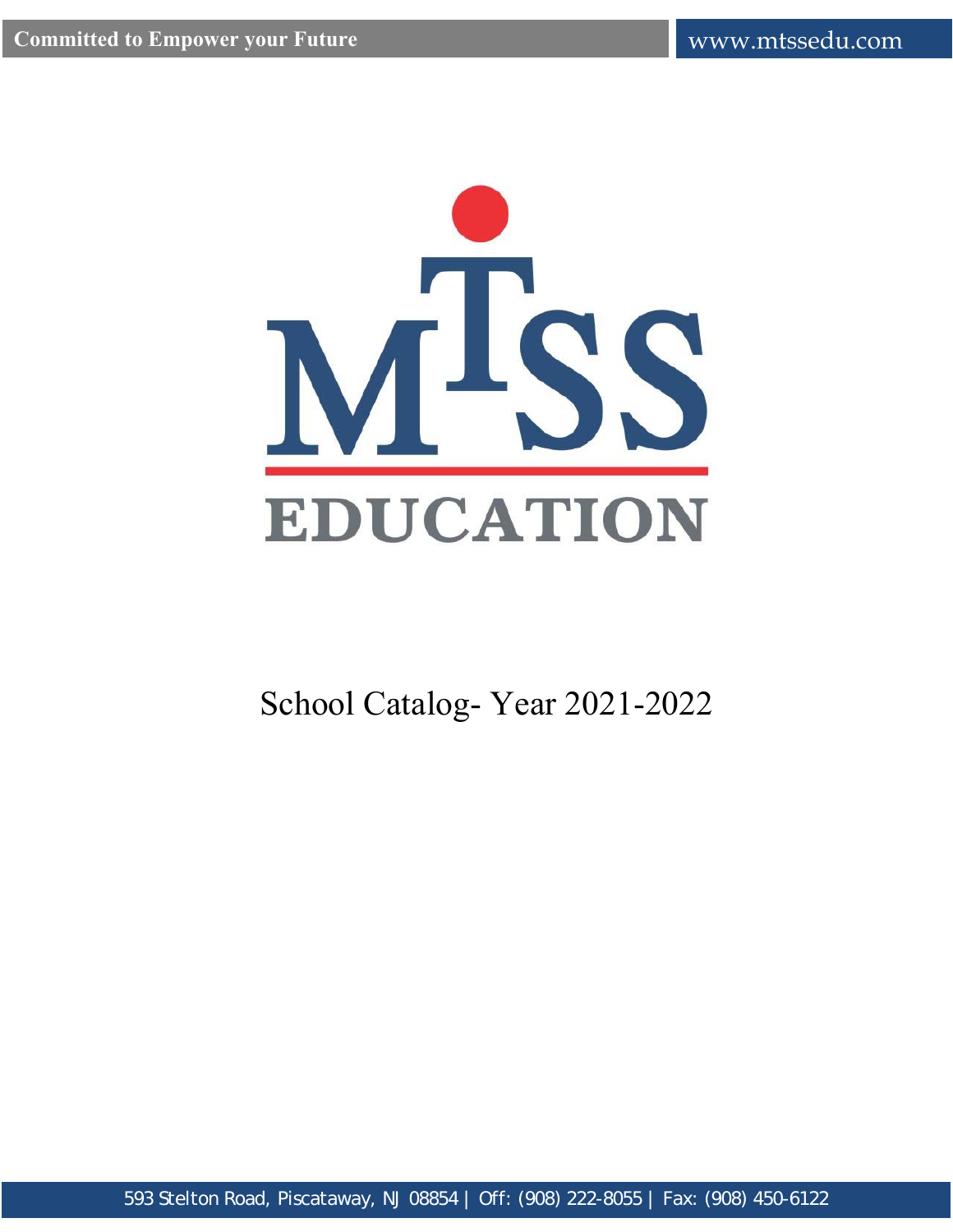

## **TABLE OF CONTENTS**

 $\mathbf{1}$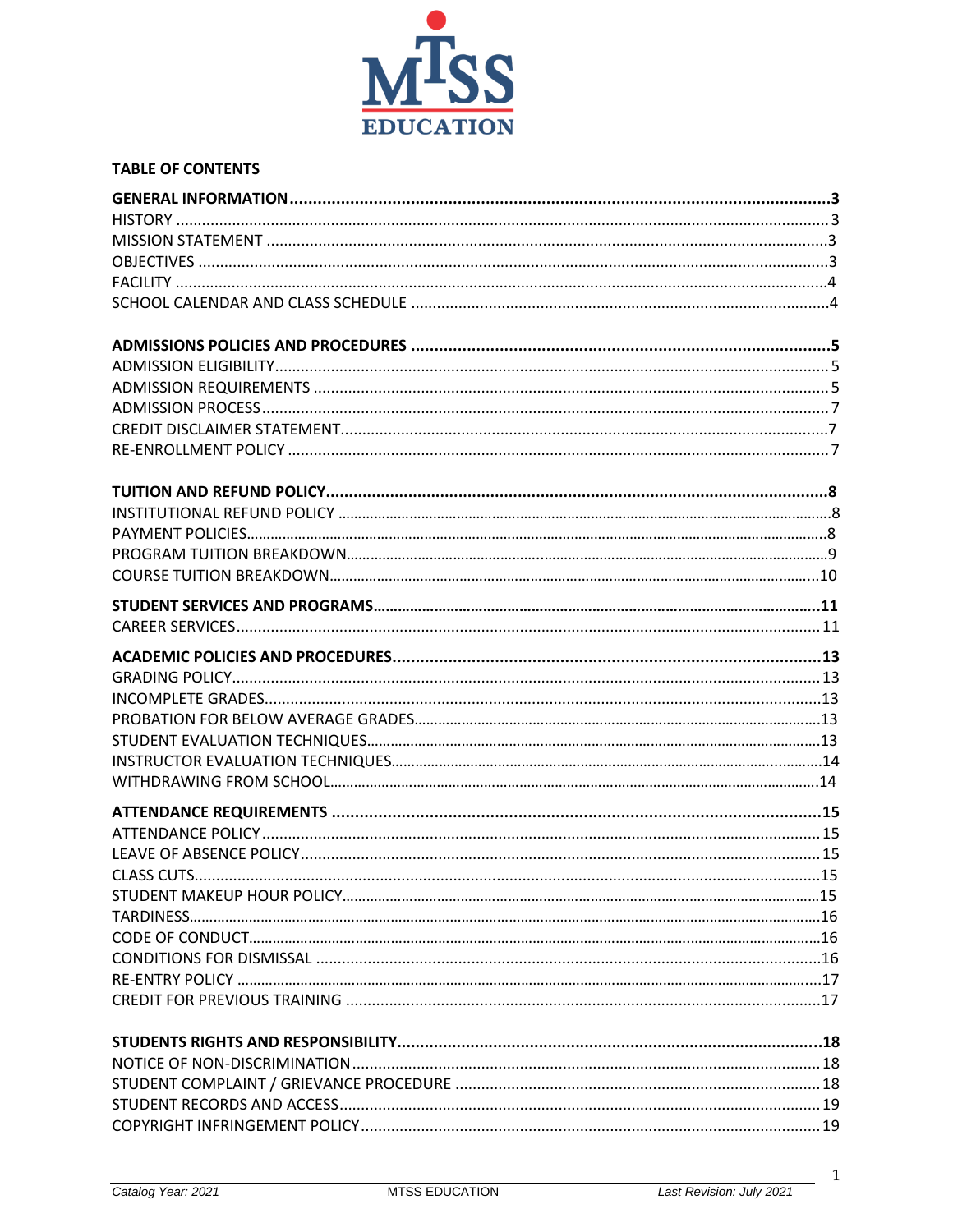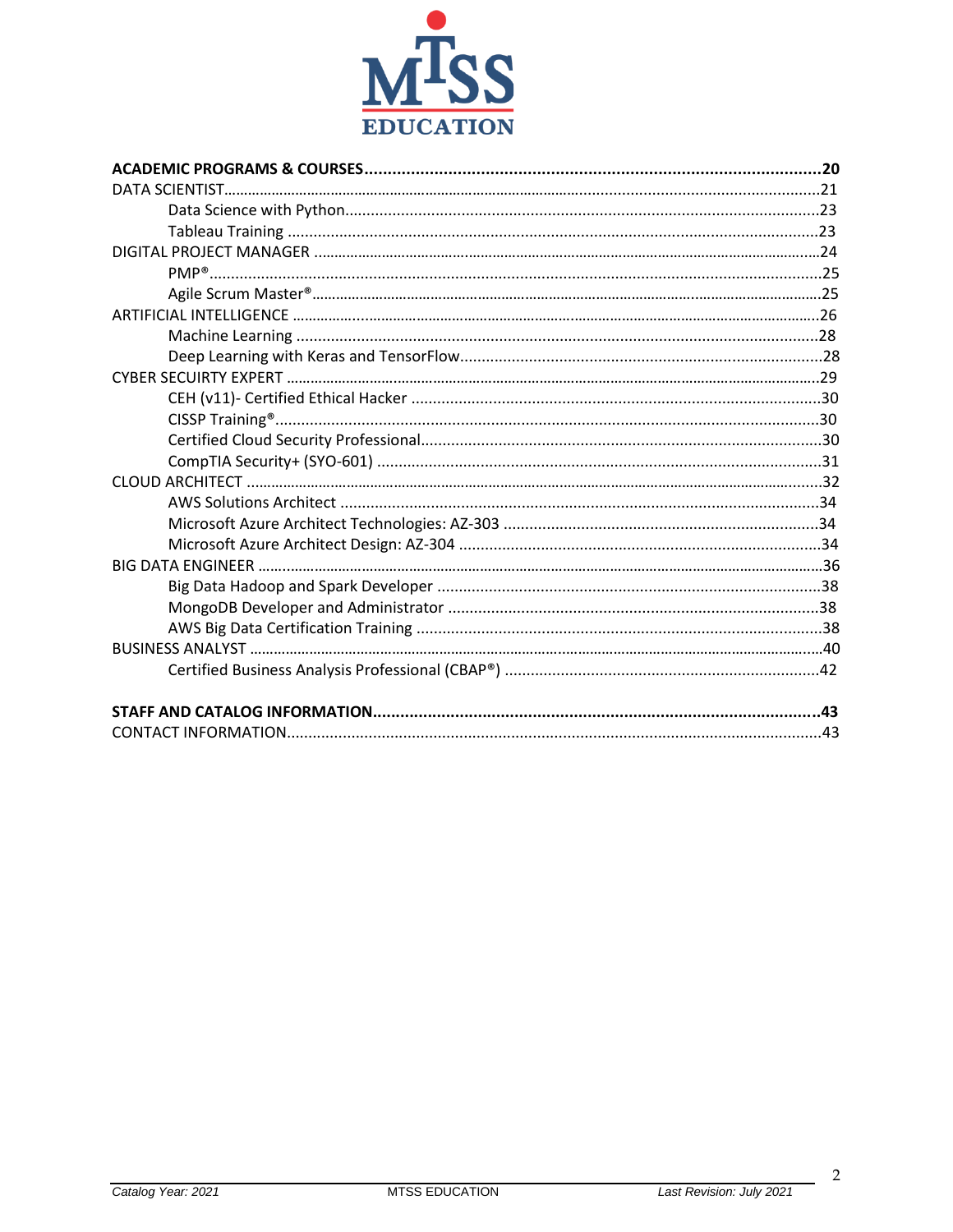

# **GENERAL INFORMATION**

## **HISTORY**

<span id="page-3-1"></span><span id="page-3-0"></span>MTSS Group (formerly known as MedTech Staffing & Solutions) was founded in 2003 in Salem, NH, as an IT consulting firm. The company then moved its business operations to NJ in 2008 to enter the tristate market. Since 2003, MTSS Group has been a valued services & solutions provider, successfully supporting customers in various industries across the United States including Information Technology, Healthcare, Life Sciences, Engineering, and Finance. We have a successful track record of delivering creative services and solutions that have helped our clients succeed and grow. We have been providing fulltime/permanent, as well as contingent, staffing services and solutions to our clients nationwide. MTSS Group is highly focused on cultivating a diverse work environment, developing good outreach programs, and building exceptional candidate pipelines.

MTSS Group was founded by an experienced group of IT and healthcare professionals who also own one of the leading healthcare technical institutions in NJ, AIMS Education. After thoroughly researching the Information Technology and Data Science sector, MTSS Group decided it was time to build an educational institution to provide quality IT education with proper practical training. In 2020, MTSS Education was registered as the education division of MTSS Group. MTSS Education has opened a state-of-the-art campus located in Piscataway, NJ. Although most of the programs will be offered online, a variety of services and resources including enrollment, academic advising, and career services, will be available on campus. MTSS Education has formed affiliations with numerous IT companies throughout the United States.

## **MISSION STATEMENT**

The mission of MTSS Education is to prepare adult learners for successful careers in the field of information technology. We seek to offer educational programs that provide real-world technical skills that match employer needs.

## **OBJECTIVES**

- <span id="page-3-2"></span>• To encourage students to think scientifically and help them develop a scientific mindset. This will help them achieve more professional growth and a uniqueness that will be their key to getting hired.
- To employ highly qualified and immensely experienced faculty.
- To ensure students have access to a high-quality learning environment with up-to-date tools and technologies.
- To provide our students with practical experience and emphasize learning methods that can be applied in the real world.
- To offer comprehensive, technology training programs which are designed to meet job market demands.
- To adapt to new challenges in the information technology field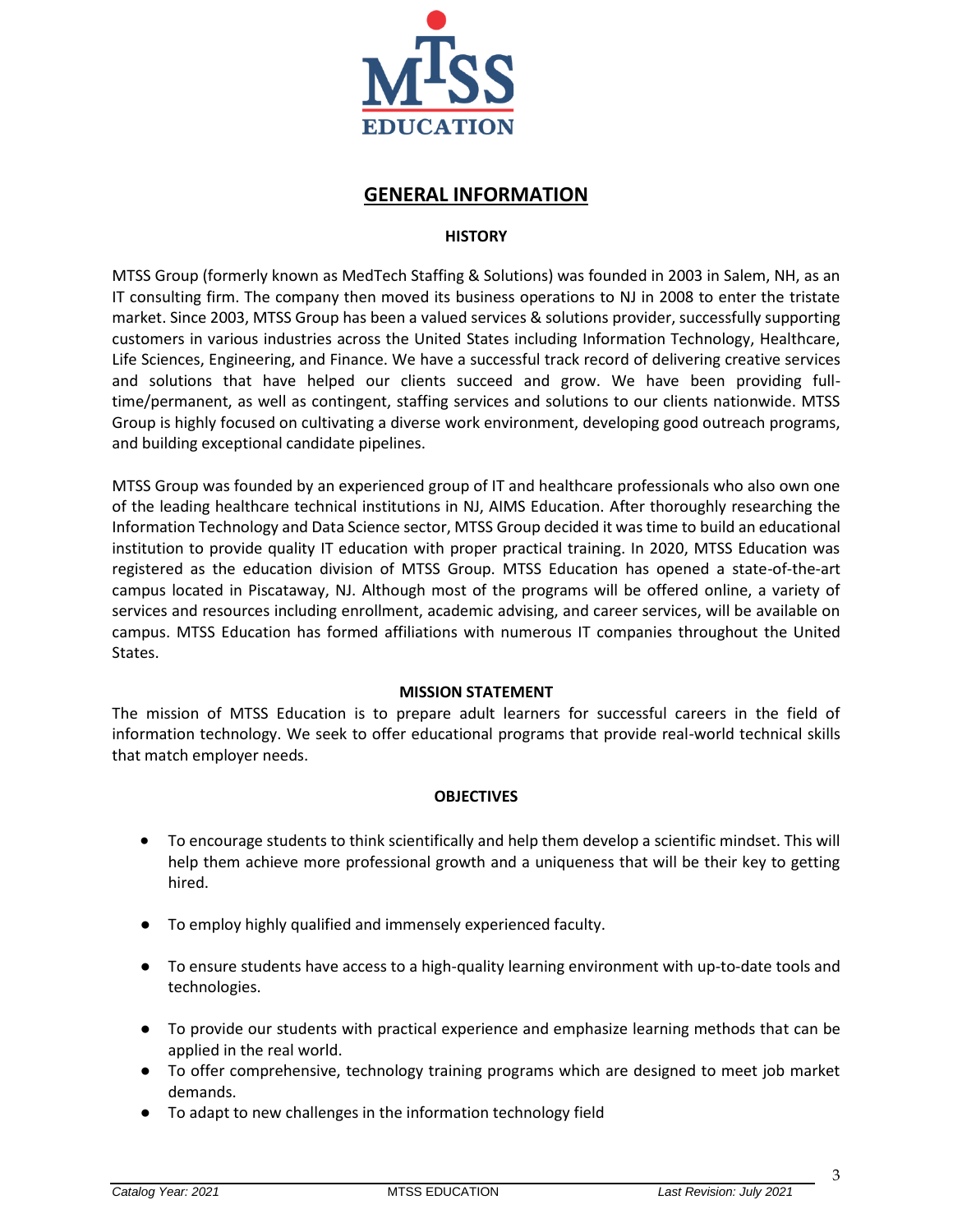

### **FACILITY**

<span id="page-4-0"></span>The campus of MTSS Education is in Piscataway, New Jersey. The building is approximately 5000 square feet and offers modern physical and virtual classrooms and designated computer labs, and equipment. All policies and procedures are applicable to this campus.

#### **School Calendar and Class Schedule**

The school will observe the holidays listed below. Classes will not be held on these days. Holidays are not counted as part of the scheduled clock hours for a program.

### **SCHOOL CALENDAR AND CLASS SCHEDULE**

#### <span id="page-4-1"></span>**Observed Holidays**

New Year's Day Independence Day Memorial Day Labor Day Thanksgiving Christmas

#### **Daily Class Schedules:**

Day Class (Mon-Fri or Mon-Thurs) 9:00 a.m. to 12:00 p.m. **Break:** 10:30 a.m. to 10:40 a.m.

Evening Class (Mon-Fri or Mon-Thurs) 7:30 p.m. to 10:30 p.m. Break – 9:00 p.m. to 9:10 p.m.

Weekend Class (Sat-Sun) 9:00 a.m. to 1:00 p.m. Break – 11:00 a.m. to 11:20 a.m.

#### **Program Start and End Dates**

The start date and end date for each program may vary due to the length of the program. Holidays or school closings, may cause the program completion dates to vary as well. Please keep in mind that students enrolled in evening and weekend classes will typically take longer to complete their programs.

#### **Students receiving assistance from the Department of Labor and Workforce Development:**

In the event of an unannounced school closure, students enrolled at the time of the closure must contact the Department of Labor and Workforce Development's Training Evaluation Unit within ninety (90) calendar days of the closure. Failure to do so within the ninety (90) days may exclude the student from any available form of assistance. The contact number to call is 609-292-4287 or email at trainingevaluationunit@dol.nj.gov.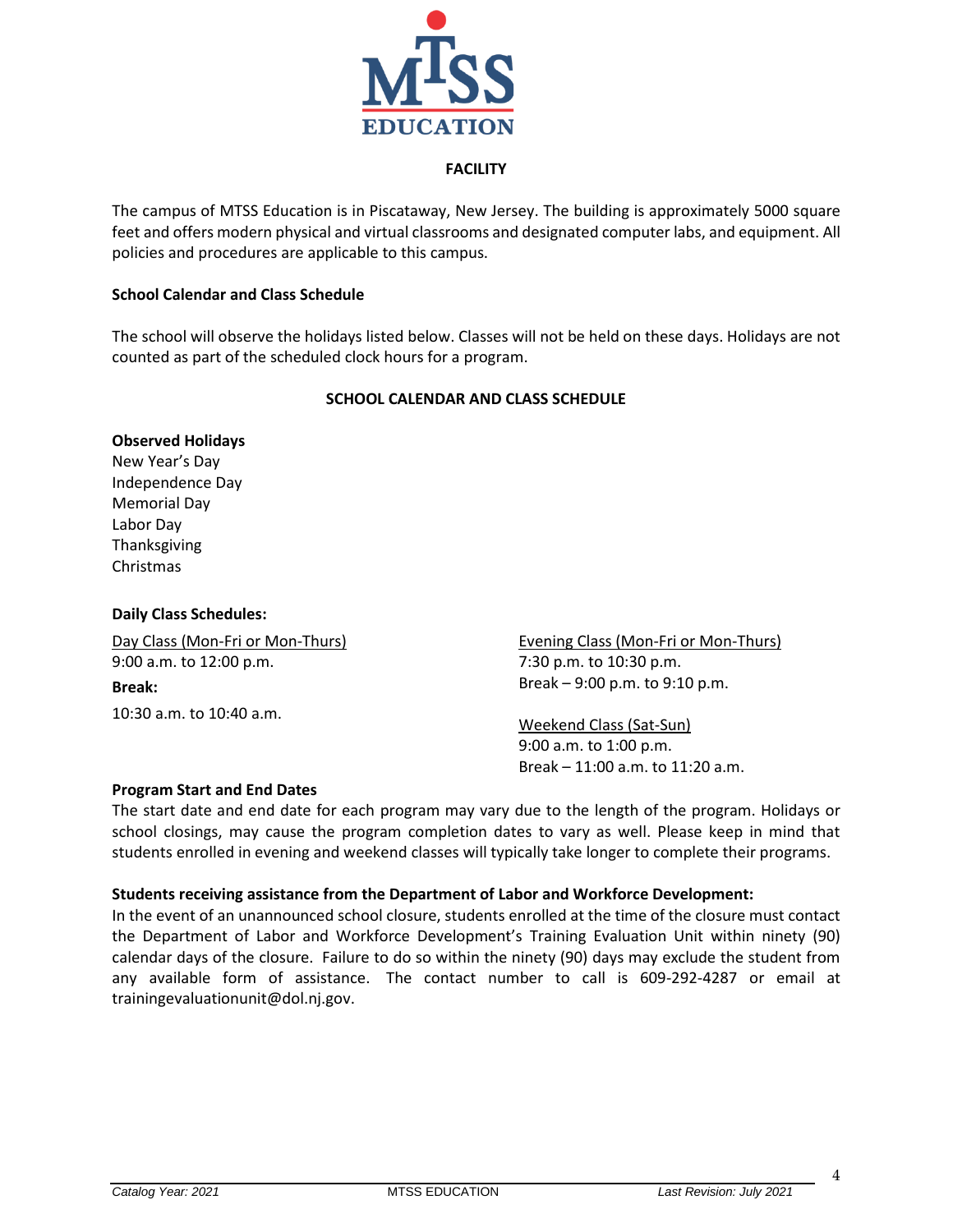

# **ADMISSIONS POLICIES AND PROCEDURES**

#### <span id="page-5-0"></span>**General Procedure**

Prospective students are required to apply. Meeting the minimum requirements for admission does not guarantee a student will be allowed into a program.

#### **Rolling Admissions**

MTSS Education has a rolling admission policy. Once a start date is determined for a program, students are welcome to apply and/or enroll in the program. Applications are not accepted for programs without an official start date. Once a student is accepted and/or fulfills all admission requirements for a particular program, he or she may enroll in that program.

#### **Nondiscrimination**

MTSS Education admits students based solely on their qualifications and ability to benefit from a career training program. MTSS Education does not discriminate against any individuals based on race, religion, color, sex, gender identity, age, sexual orientation, ethnicity, national origin, disability, marital status, veteran status, or any other non-merit-based factors.

## **ADMISSION ELIGIBILITY**

### <span id="page-5-1"></span>**Age Requirement**

All students must be at least seventeen (17) years of age before the first day of class.

#### **Educational Requirement**

The minimum educational requirement is a high school diploma, General Education Development Certificate (GED), or the equivalent.

## **ADMISSION REQUIREMENTS**

#### <span id="page-5-2"></span>**Meeting Admission Requirements**

Students must meet all admission requirements prior to enrolling in their program of choice. In special cases, provisional enrollment may be granted to students who are unable to turn in all necessary documents on the day of enrollment. School officials may use professional judgment to determine eligibility for provisional enrollment.

#### **Submission of Admission Documents**

Students are required to turn in all appropriate documents on or before the day of enrollment. Admission documents include but are not limited to the following:

### **Application for Enrollment**

Students must submit a completed application for enrollment. The purpose of the application for enrollment is to collect personal information including but not limited to the student's name, date of birth, social security number, gender, program of study, program start date, address, phone number, citizenship, marital status, ethnicity, educational background, etc.

#### *2 Forms of Identification*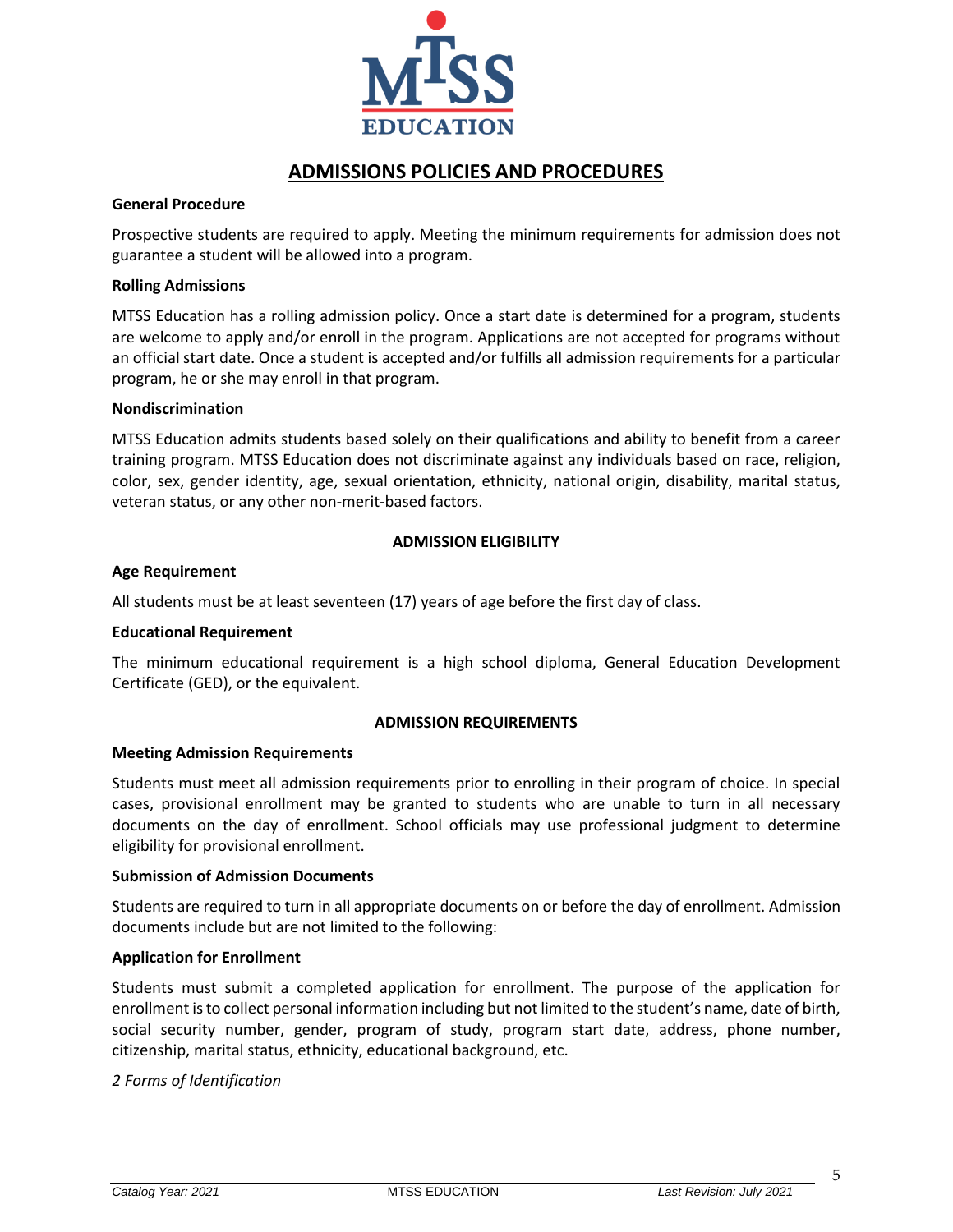

Acceptable forms of identification include a driver's license, passport, social security card, employee ID, student ID, birth certificate, certificate of citizenship, certificate of naturalization, a U.S. government issued ID, etc.

## **Proof of High School Education**

All students must show proof of high school completion or equivalent. Proof of high school graduation must be submitted by the first day of class. Students who do not submit the required documentation will automatically be placed on probationary status and must follow the guidelines for pending admission documents.

Valid proof of minimum educational requirements includes but is not limited to the following: high school transcript, high school diploma, college degree, GED certificate, homeschool certification letter, or academic credential evaluation.

Public high school diplomas from U.S. territories will be considered equivalent to high school diplomas earned in the United States. If the diploma is in a language other than English, a translation will be required.

Online diplomas are only recognized if the school is accredited by an organization recognized by the US Department of Education. If the validity of the high school and/or documentation provided cannot be verified, the student will need to obtain a GED.

Foreign credentials may require evaluation from a recognized evaluation company.

### **Administrative Fee**

An administrative fee of \$75 must be paid prior to enrollment. The administrative fee is nonrefundable.

#### **Enrollment Documents**

All necessary enrollment documents must be completed on the day of enrollment or prior to the first day of class. If a student is found to be lying on any of the documents, then he/she may be subject to suspension or termination from the school.

#### **Pending Admission Documents**

Students who have not submitted all their admission documents by the first day of class will be placed on probationary status until they have submitted all required documentation.

The following guidelines apply to all weekend programs:

- 1. All admission documents must be submitted by the fifth scheduled day of class.
- 2. Students who do not submit their missing documents by the aforementioned due date will be given a 1-week extension and a warning letter.
- 3. Students who do not submit their missing documents within 1 week of the date on the warning letter will be immediately suspended from class.
- 4. Students who do not submit their missing documents within 5 business days of their suspension will be immediately terminated from the school.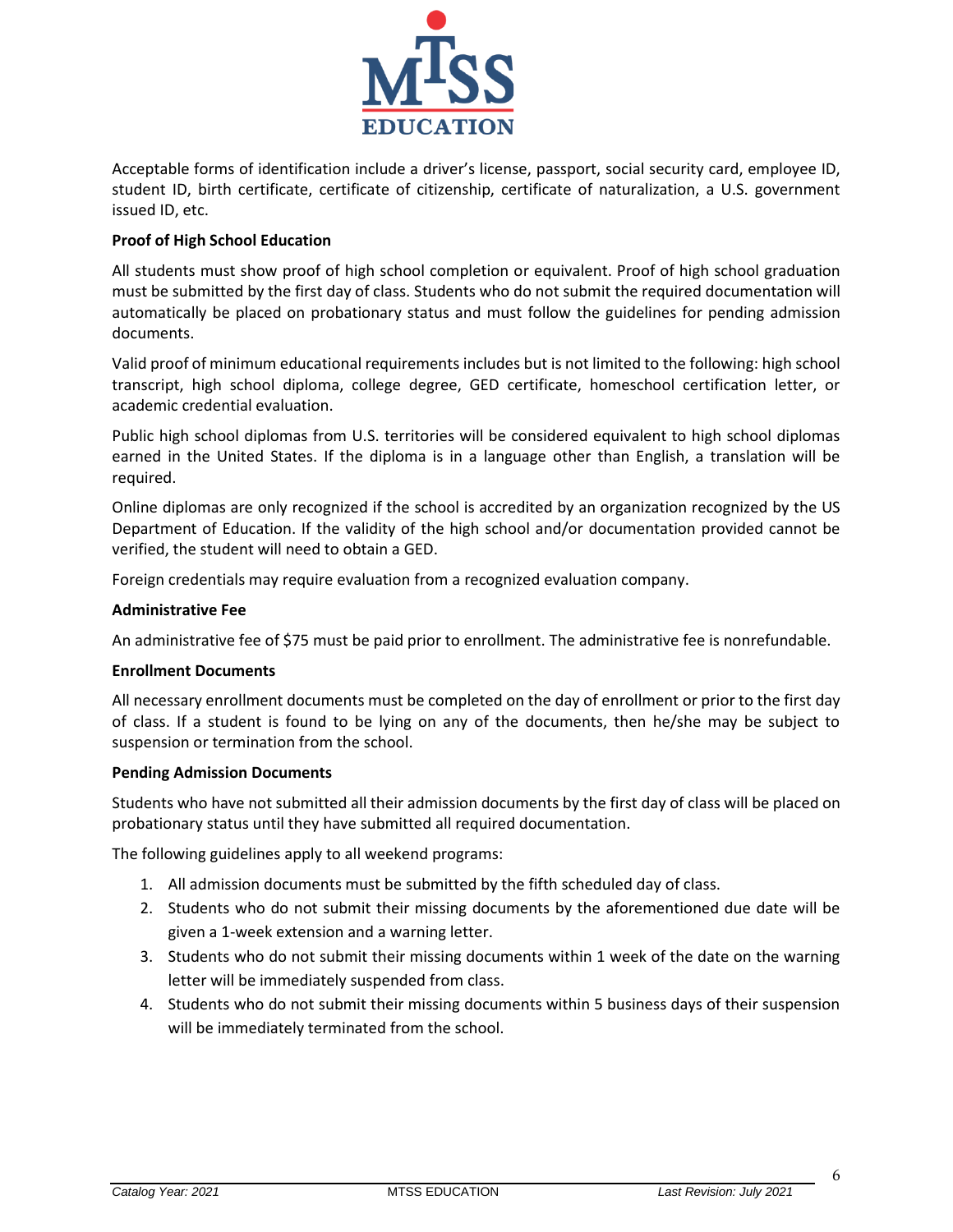

### **ADMISSION PROCESS**

### <span id="page-7-0"></span>**General Admission**

Enrollment in a program/course at MTSS Education can be done in-person or online. The enrollment process includes the submission of admission documents, and completion of enrollment paperwork.

## **CREDIT DISCLAIMER STATEMENT**

<span id="page-7-2"></span><span id="page-7-1"></span>The MTSS Education does not offer college credit courses and it does not refer to academic credit. The MTSS Education is not approved to offer college credits.

## **RE-ENROLLMENT POLICY**

Students who were previously enrolled in a program at MTSS Education, and want to re-enroll, must submit a re-enrollment request in writing to the Admissions Dept. This includes the following students:

- Students who withdrew from a program prior to completion and want to re-enroll in the same program.
- Students who withdrew from a program prior to completion and want to enroll in a new program.
- Students who were terminated from a program due to academic, behavioral, financial, and/or attendance issues, and want to re-enroll in the same program.
- Students who were terminated from a program due to academic, behavioral, financial, and/or attendance issues, and want to enroll in a new program.

The request for re-enrollment must state the reasons the student was unable to complete his/her program previously. It must also state the reasons the student has decided to re-enroll at MTSS Education. Upon submission, the Admissions Dept. will review the request and consult with all relevant departments at MTSS Education.

The student will be notified once a decision has been made. In certain cases, MTSS Education may request additional information and/or evidence that supports the student's request to re-enroll. The student will be notified once a final decision has been made.

Students who are approved for re-enrollment must meet the minimum requirements for the program they wish to join. Therefore, students who are approved for re-enrollment are not guaranteed acceptance into their program of choice.

Students who are re-enrolling at MTSS Education must follow the standard admissions policies and procedures.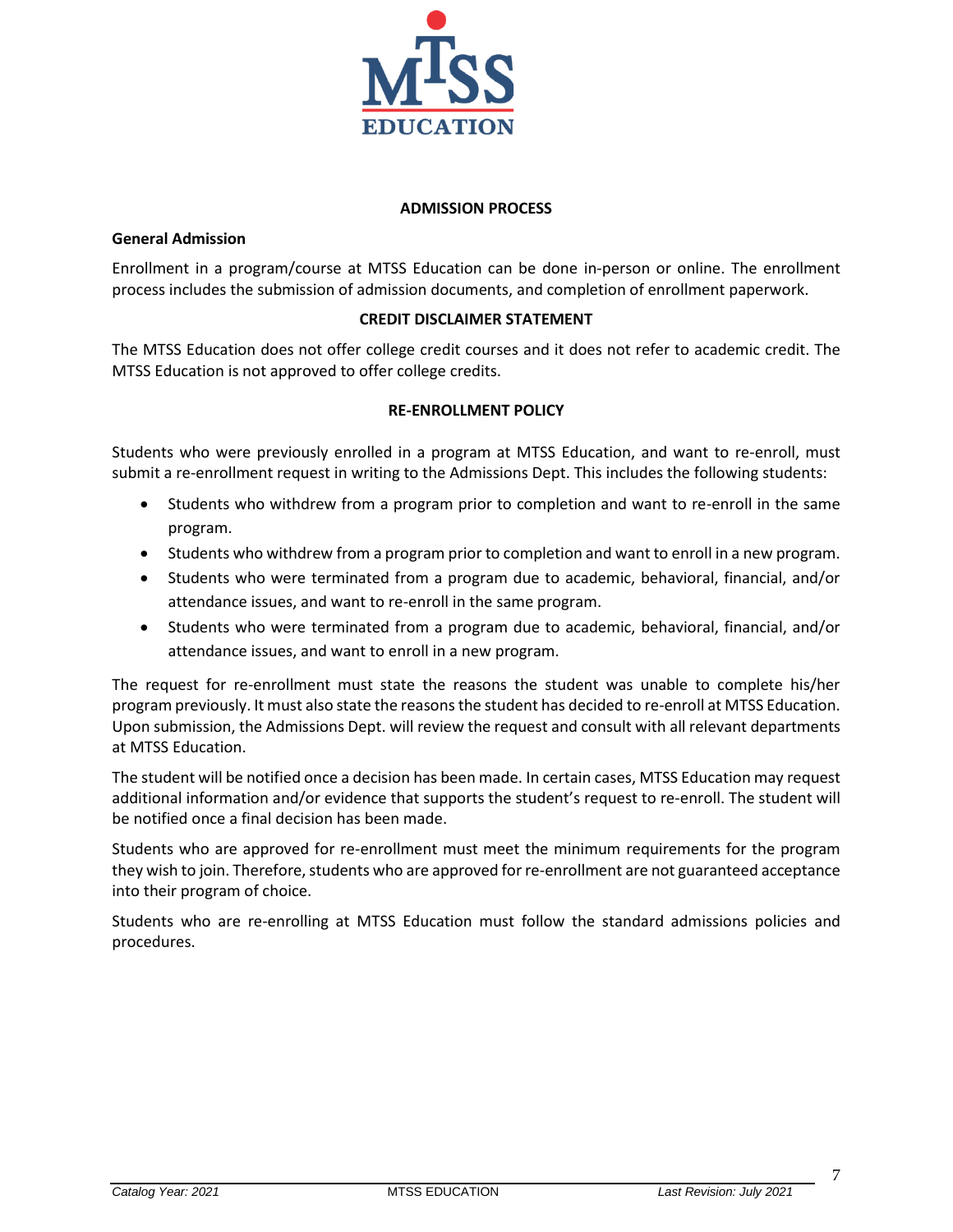

# **TUITION AND REFUND POLICY**

## **INSTITUTIONAL REFUND POLICY**

<span id="page-8-1"></span><span id="page-8-0"></span>In the event that a student withdraws from a program or is terminated by the school prior to completion of that program, MTSS Education shall adhere to the refund policy listed below. The refund policy is based on the student's last date of attendance. The student must officially notify the Academics Department of his or her desire to withdraw from the school prior to requesting a refund.

| If Withdrawal or Cancellation Occurs:    | <b>The School Will Retain</b> |
|------------------------------------------|-------------------------------|
| During the first week                    | 10% of the tuition            |
| During the second or third week          | 20% of the tuition            |
| After the third week but prior to        | 45% of the tuition            |
| completion of 25 percent of the course   |                               |
| After 25 percent but not more than 50    | 70% of the tuition            |
| percent of the course has been attended  |                               |
| After completion of more than 50 percent | 100% of the tuition           |
| of the course                            |                               |

\*All refunds will be issued or paid to the student within 30 days of the date of determination as defined in MTSS Education's Refund Policy. No refunds will be made after 50% of the scheduled hours have been completed.

## **PAYMENT POLICIES**

<span id="page-8-2"></span>Student should ensure satisfactory payment arrangements for the tuition and fees applicable to program prior to attending class.

Satisfactory payment arrangements shall include, obtaining approval to start training from a One Stop Career Center counselor, or signing a payment plan with the Accounts Department for an aggregate amount equal to the tuition and fees for the program.

MTSS Education offers interest-free school payment plans for all programs. The payments will vary from program to program. All payments are due on the 10th of each month or the dates specified on the payment plan.

Payments can be made online using MTSS Education's secure payment portal. Online payment can be made using a credit/debit card, checking account, or savings account. Students have the option of setting up recurring payments via an Electronic Funds Transfer (EFT). An EFT can be set up using a checking account, savings account, or credit card.

A late fee of \$25 will be incurred for any payments made past the due date (applies to all programs). Failure to comply with these requirements will result in a financial hold and may result in suspension and/or termination from the program.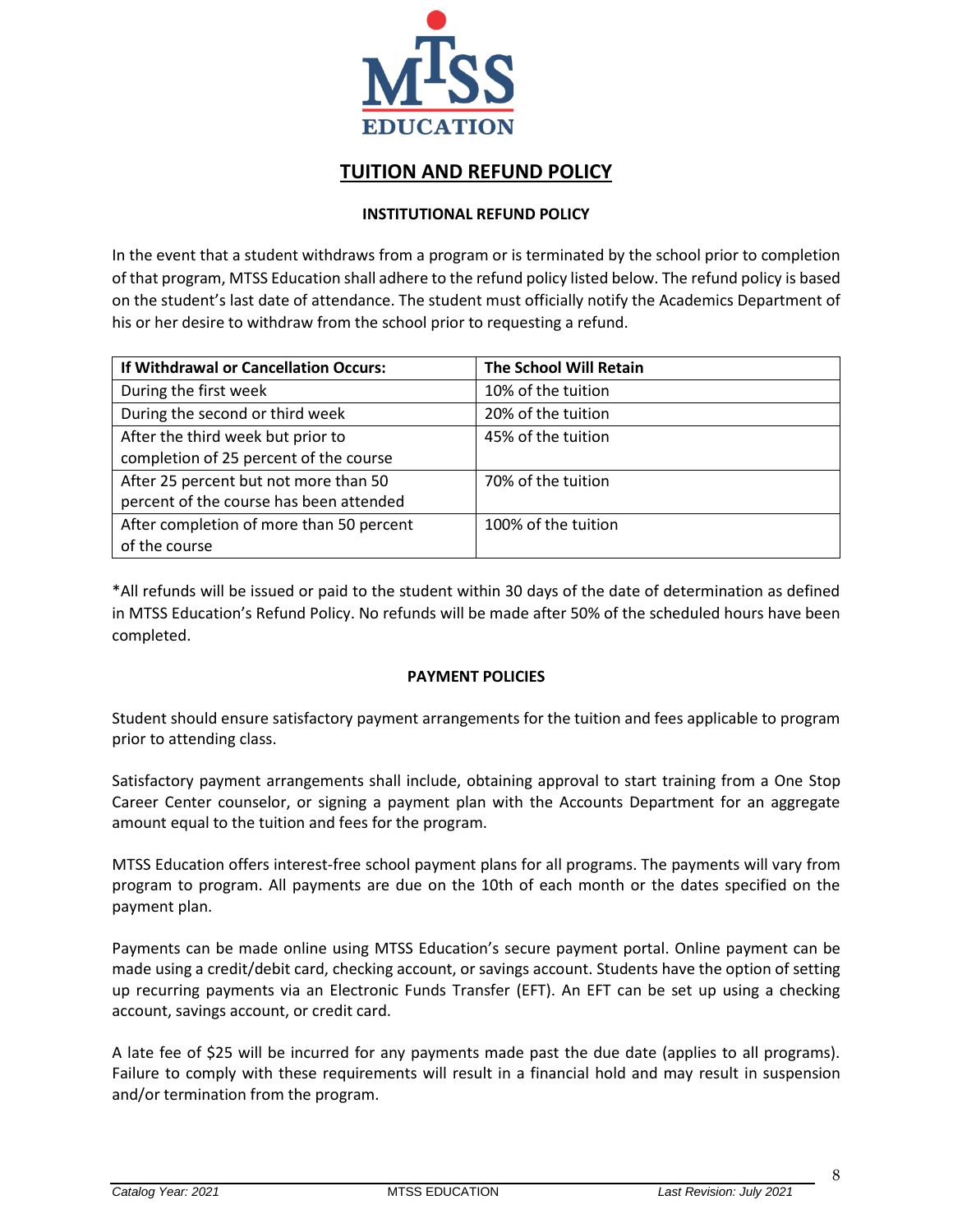

If a balance remains on a student account at the end of a program, the student will not be issued a Certificate of Completion and/or transcript. The student's file may be forwarded to a collection agency, and any late fees, collection charges, or legal fees will be added to student's account.

## *If the program cost has changed, please refer to your enrollment contract for accurate pricing.*

## **Tuition Information**

Students are required to pay a \$75 administrative fee prior to enrollment. Thereafter students are required to make tuition payments according to the provided payment plan. Payments will be due by the 10<sup>th</sup> of every month or the dates provided in the student's payment plan. There will be a \$25.00 late fee for any late payments.

## **Miscellaneous Charges**

Transcript: \$10.00 Duplicate Certificate: \$75.00 Certificate Mailing Charge: \$10.00 (Certified Mail)

\*Note: All prices are subject to change at any time. If a student's financial commitments are not fulfilled, their certificate and/or transcript will be kept on hold.

<span id="page-9-0"></span>

| <b>PROGRAM</b>                                    | CIPH    | <b>Hours</b> | Admin. | Tuition | Total  |
|---------------------------------------------------|---------|--------------|--------|---------|--------|
| <b>DATA SCIENTIST</b>                             | 30.7001 | 253          | \$75   | \$1449  | \$1524 |
| DIGITAL PROJECT MANAGER                           | 52.0211 | 160          | \$75   | \$1249  | \$1324 |
| <b>ARTIFICIAL INTELLIGENCE</b><br><b>ENGINEER</b> | 30.7001 | 291          | \$75   | \$1449  | \$1524 |
| <b>CYBER SECURITY EXPERT</b>                      | 11.1003 | 154          | \$75   | \$2449  | \$2524 |
| <b>CLOUD ARCHITECT</b>                            | 11.0902 | 154          | \$75   | \$1449  | \$1524 |
| <b>BIG DATA ENGINEER</b>                          | 30.7001 | 288          | \$75   | \$1449  | \$1524 |
| <b>BUSINESS ANALYST</b>                           | 30.7102 | 109          | \$75   | \$1249  | \$1324 |

## **PROGRAM TUITION BREAKDOWN**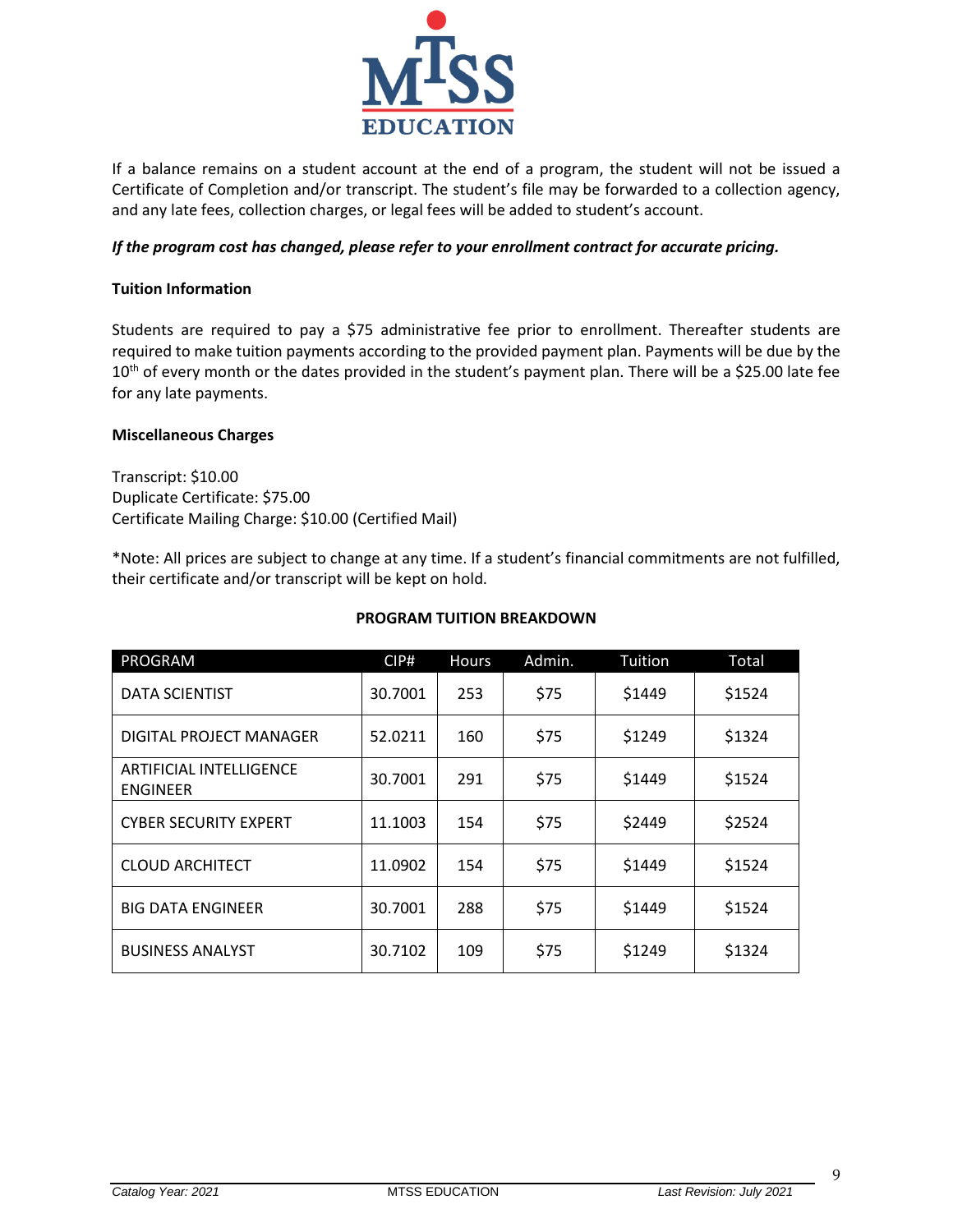

## **COURSES TUITION BREAKDOWN**

<span id="page-10-0"></span>

| <b>Academic Courses</b>                          | CIP Code | <b>Hours</b> | Admin. | <b>Tuition</b> | Total  |
|--------------------------------------------------|----------|--------------|--------|----------------|--------|
| Data Science with Python                         | 30.7001  | 72           | 75     | \$549          | \$624  |
| <b>Tableau Training</b>                          | 30.7001  | 54           | 75     | \$649          | \$724  |
| PMP <sup>®</sup>                                 | 52.0211  | 96           | 75     | \$949          | \$1024 |
| Agile Scrum Master <sup>®</sup>                  | 52.0211  | 36           | 75     | \$1049         | \$1124 |
| Machine Learning                                 | 30.7001  | 72           | 75     | \$749          | \$824  |
| Deep Learning with Keras and TensorFlow          | 30.7001  | 43           | 75     | \$749          | \$824  |
| CEH (v11) - Certified Ethical Hacker             | 11.1003  | 40           | 75     | \$2850         | \$2924 |
| CISSP <sup>®</sup> Training                      | 11.1003  | 40           | 75     | \$2850         | \$2924 |
| <b>Certified Cloud Security Professional</b>     | 11.1003  | 36           | 75     | \$2849         | \$2924 |
| CompTIA Security+ (SYO-501)                      | 11.1003  | 36           | 75     | \$1449         | \$1524 |
| <b>AWS Solutions Architect</b>                   | 11.0902  | 40           | 75     | \$749          | \$824  |
| Microsoft Azure Architect Technologies: AZ-303   | 11.0902  | 40           | 75     | \$949          | \$1024 |
| Microsoft Azure Architect Design: AZ-304         | 11.0902  | 40           | 75     | \$949          | \$1024 |
| Big Data Hadoop and Spark Developer              | 30.7001  | 84           | 75     | \$749          | \$824  |
| MongoDB Developer and Administrator              | 30.7001  | 56           | 75     | \$749          | \$824  |
| AWS Big Data Certification Training              | 30.7001  | 61           | 75     | \$749          | \$824  |
| Certified Business Analysis Professional (CBAP®) | 30.7102  | 41           | 75     | \$949          | \$1024 |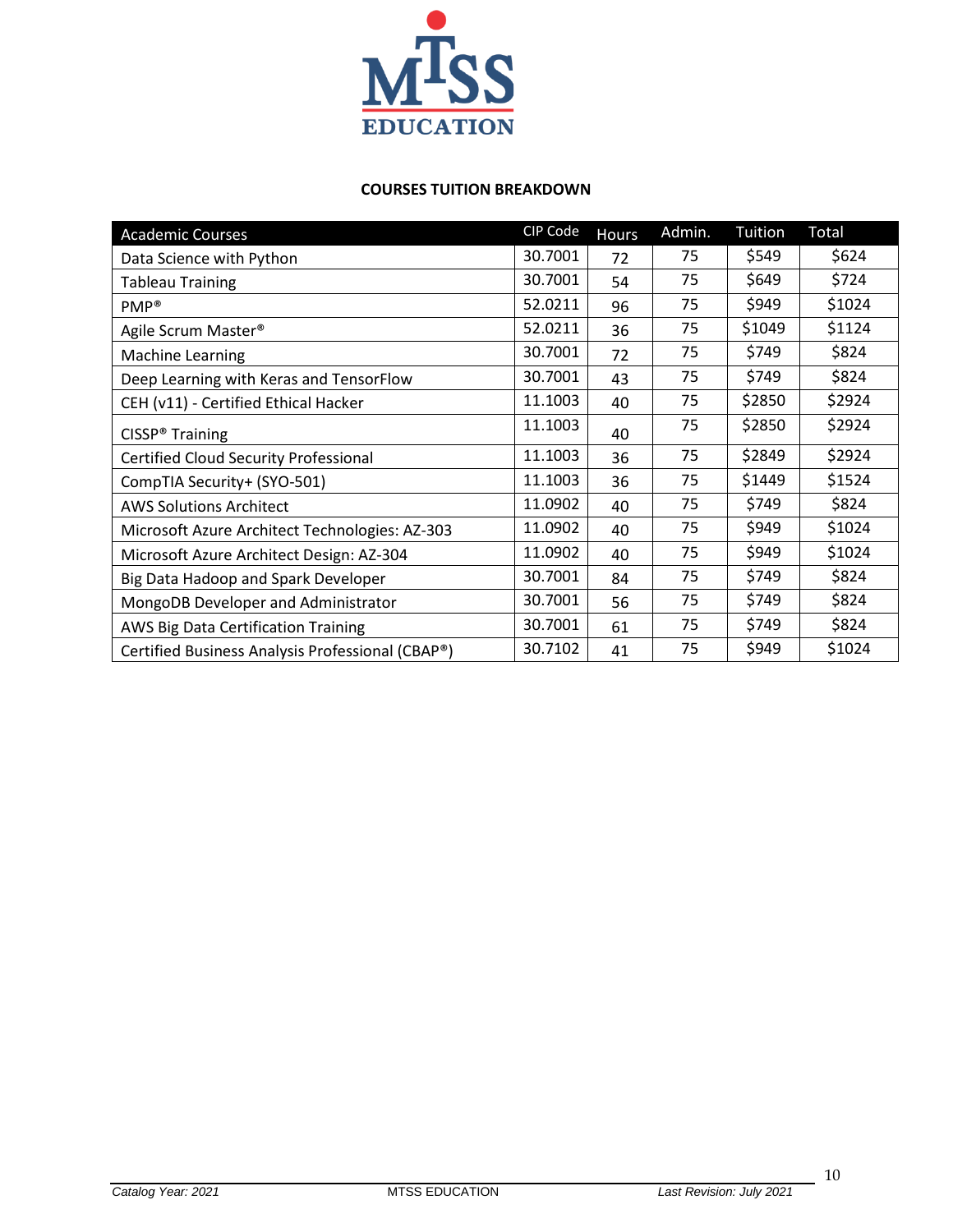

# **STUDENT SERVICES AND PROGRAMS**

### **CAREER SERVICES**

### <span id="page-11-1"></span><span id="page-11-0"></span>**Objective**

MTSS Education Career Services Department is committed to supporting and assisting the career development of our attending students and graduates. The ultimate goal of our Career Services staff is to prepare every MTSS Education student for a long, successful career in their chosen field. We provide career-related counseling and programs to help our students in resume writing, job-search techniques, networking, interview skills, and interview follow-up.

#### **Overview**

We are wholly independent, offering objective and impartial advice and information, free of any commercial relationship with employers. We maintain and develop links with the range of organizations providing appropriate hiring opportunities for graduates, including IT and staffing companies. We assist in the provision and dissemination of information about the destinations of those who have completed their studies at MTSS Education. We continue to be the main provider of choice of careers education, information, and guidance within MTSS Education.

#### **Process**

When students register to complete a program at MTSS Education, they attend an orientation. During the orientation students are provided a brief overview of the Career Services procedures and the assistance MTSS Education offers.

In addition to the initial general orientation, students meet with the Career Services department. At this meeting students are asked to complete the Employment Consent Form. The completed form contains the contact information of the student (email and phone), grants permission to our Career Services department to forward the student's resume to potential employers (after we confirm a student's interest in a specific opportunity) and is used by our Career Service department to contact the student/graduate as opportunities arise.

As students graduate, our Career Service department meets with the students to review their individual career expectations in addition to the student's desired work location(s). Our Career Services department encourages all graduates to register to take their national exams. While on campus for the Career Service meeting students are introduced to our Registry Guidance Counselor who assists the student to set up and complete their national exams.

Career Services next step is to follow-up with students through phone and email contacts. As we receive job requisitions from our network, we reach out to graduates to discuss their availability and possible interest in each specific position. In addition to our network contacts, we also set up "Job Alerts" on several job board sites and receive alerts we can forward to available candidates for their review and application. A chart is maintained by the department to monitor graduate success and/or current availability/interest in pursuing opportunities. MTSS Education maintains affiliations with staffing agencies, job placement, and recruiting agents who assist and forward possible job openings to our graduate students.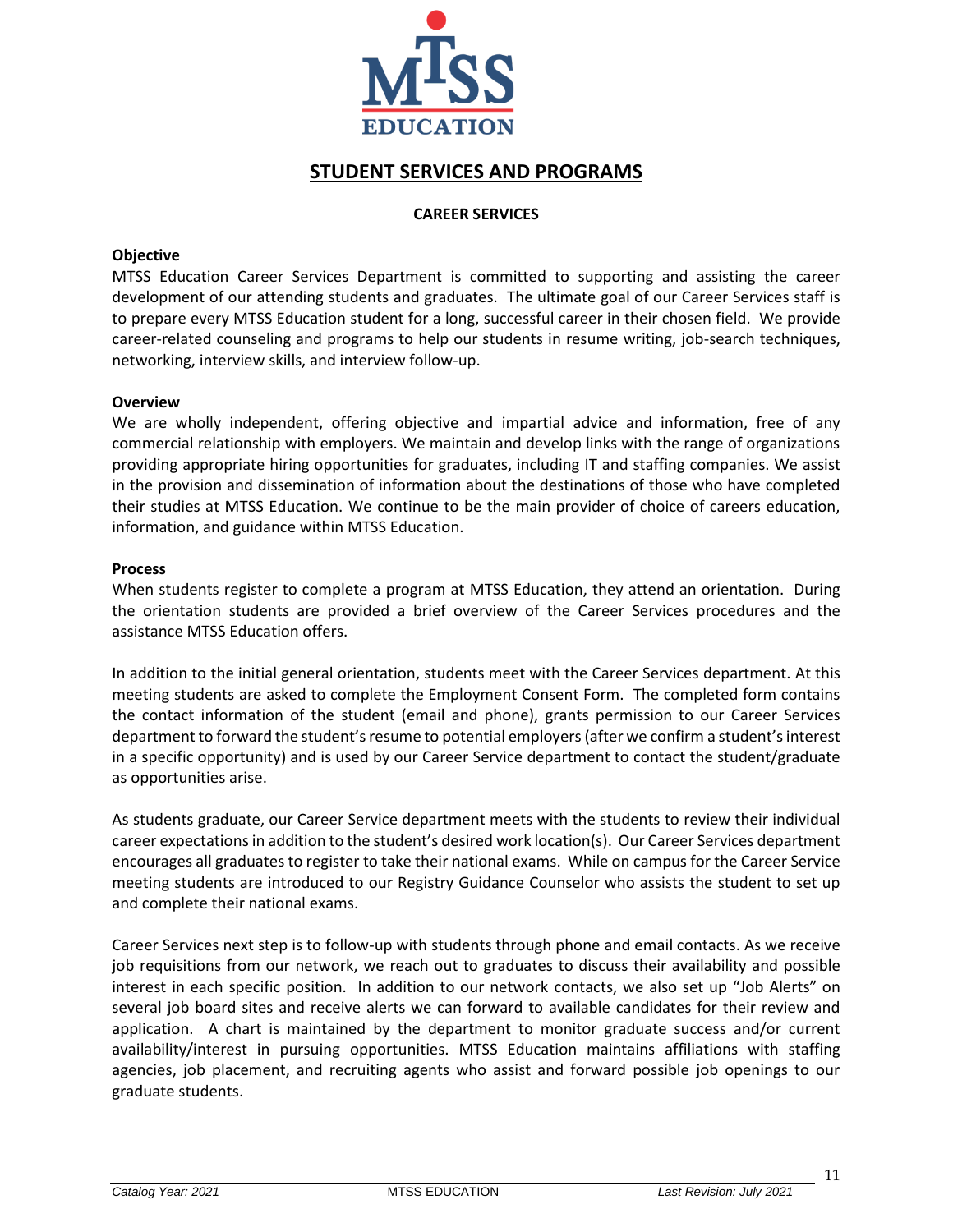

Once a student is hired our Career Services department will reach out to the graduate's new company and send an "Employer Survey" and "Employment Verification" to be completed by the employer. MTSS Education has an affiliation with an employment verification agency to enhance the process of employment verification and collection of survey reports for the students who have not responded to our Career Service department in a timely manner. The survey is one of the important ways for our school to review our student's and the school's success and to help evaluate the student's training received through MTSS Education.

## **Services Offered**

Having the proper resources to conduct a successful job search can make a big difference. MTSS Education offers a variety of career resources and tools to our students and graduates. Although appointments are not required, students are encouraged to make an appointment with a Career Services counselor to ensure all students may avail themselves of the services we offer. Some of the assistance and services students can expect to receive:

Career Orientation Job Search Techniques Resume Preparation Assistance Interview Preparation and Follow-up Career Development Seminars Campus Recruiting Events/ Job fairs Job Research and Job Posting Board (on-campus/online)

#### **Career Development Workshops**

As an additional service for our students, we provide regular career development workshops. During these workshops, our career services team present information that will assist students with their job search. These workshops cover a variety of topics including job search techniques, resume writing, interview skills, professionalism, and LinkedIn.

#### **What Career Services Does Not Offer**

Students are informed that job hunting, whether still in school or after graduation, is ultimately their responsibility, but the MTSS Education career services department remains committed to assisting our students in their efforts. The role of career services is not to act as an employment agency. Procuring a position depends on the student's performance and the will of the hiring site. Employers consider a graduate's attitude, grades, interview performance, work background, educational background, and other intangible factors when determining employment. No representative of MTSS Education promises employment or a specific starting salary.

<span id="page-12-0"></span>\*\*\* MTSS Education does not warrant or guarantee that successful completion of a program offered at MTSS Education will result in a graduate obtaining employment in any field or profession.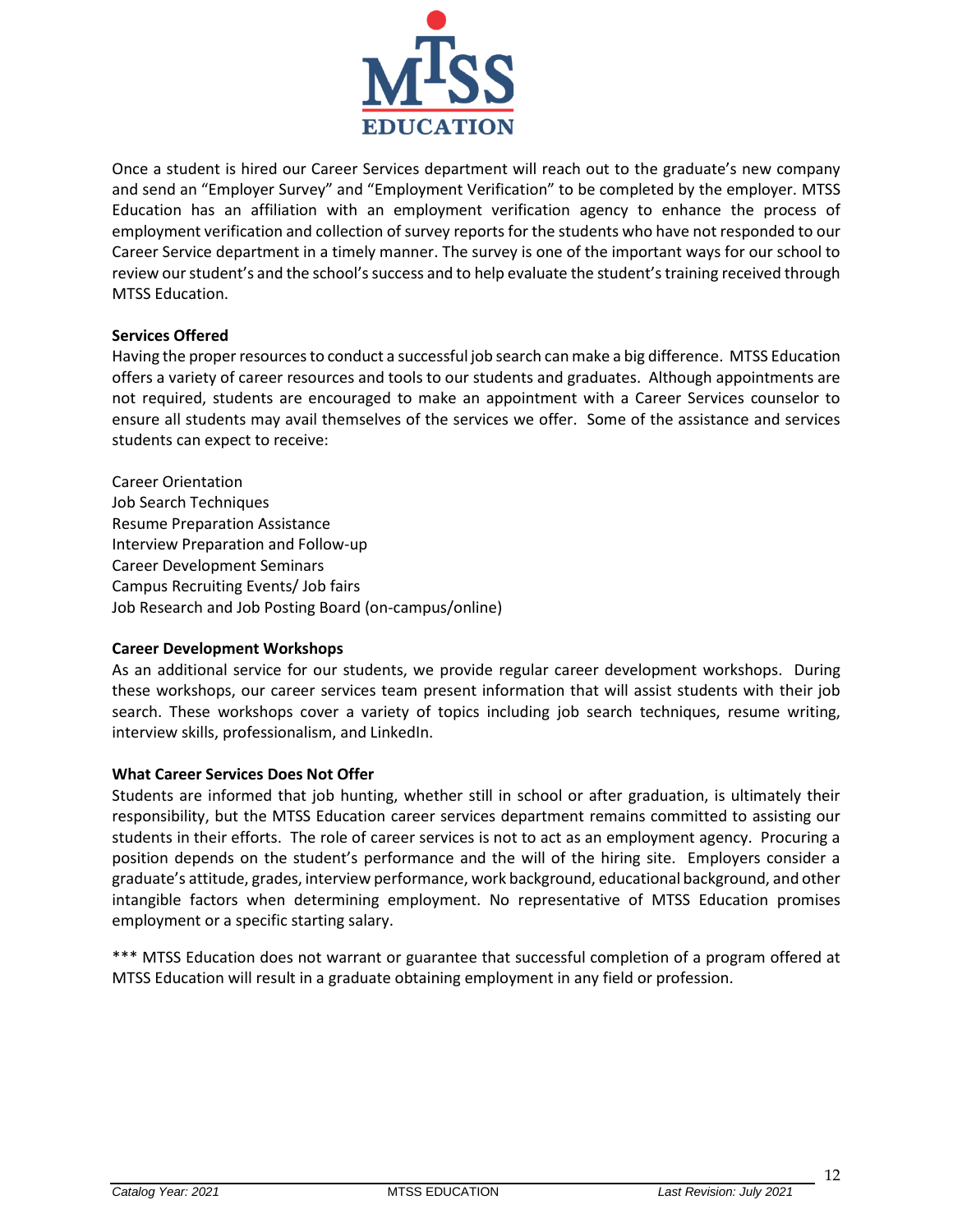

# **ACADEMIC POLICIES AND PROCEDURES**

### **GRADING POLICY**

<span id="page-13-0"></span>The grading policy below, unless otherwise stated, is standard throughout all programs at MTSS Education. Grades and grade points represent the final measure of a student's performance in a course. A grade is issued for each course attempted. For all programs offered at MTSS Education the grading system is as follows:

| Letter    | Grade | <b>Description</b> | Percentage       |
|-----------|-------|--------------------|------------------|
| Grade     | Value |                    |                  |
| Α         | 4.0   | Excellent          | 97.50 - 100%     |
| $A -$     | 3.75  | Very Good          | 93.50 - 97.49%   |
| $B+$      | 3.5   | Good               | 89.50 - 93.49%   |
| <b>B-</b> | 3.25  | Above Average      | 86.50 - 89.49%   |
| B         | 3.0   | Average            | 82.50 - 86.49%   |
| C         | 2.5   | Satisfactory       | 79.50 - 82.49%   |
| F         | 0.0   | Failing            | 79.49% and Below |

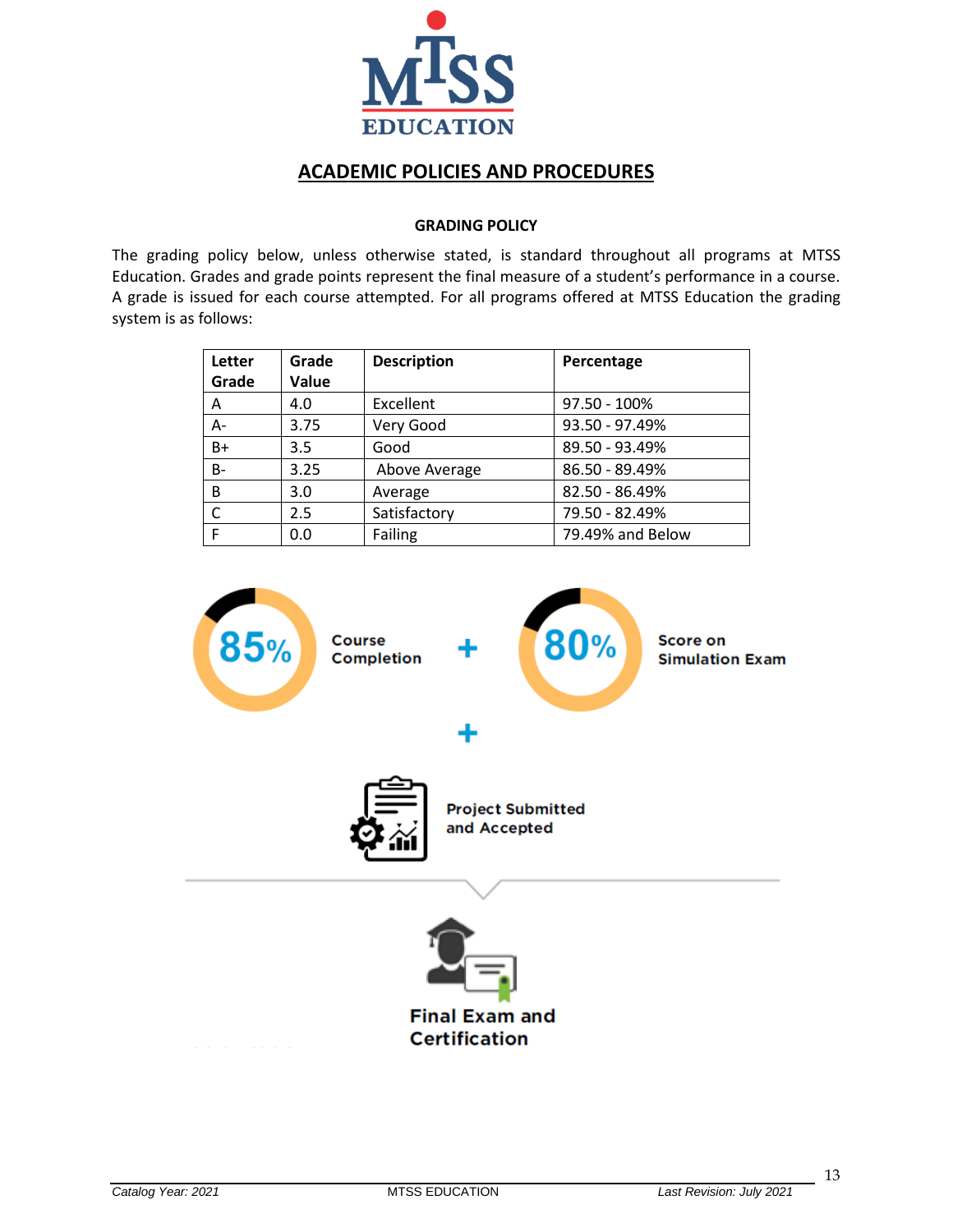

## **Grading: Delivered Digitally**

### **INCOMPLETE GRADES**

<span id="page-14-0"></span>Incomplete grades are given when a student is unable to complete a course because of illness or other serious problems. An incomplete grade may also be given when through negligence or procrastination students fail to turn in work or take examinations. A student who misses a final examination must contact the instructor within twenty-four hours of the examination to arrange for a make-up examination. If the student does not make arrangement to take missed examinations, then a failure grade will be given. Students who withdraw and are passing the program will be given a WP (withdrew passing). Students who withdraw and are not meeting the minimum grade point average will be given a WU (withdrew unsatisfactory grades).

## **PROBATION FOR BELOW AVERAGE GRADES**

<span id="page-14-1"></span>Students who fail to maintain the minimum grade point average of 75 percent required for graduation will need to enter a probation period. The student will be scheduled for in school instructor-led assistance in accordance with the make-up schedule. Students unable to increase their grade point average may be dismissed from the program. Refunds will be given in accordance with the school's refund policy.

## **STUDENT EVALUATION TECHNIQUES**

A test may be administered after each lesson to determine the amount of learning that has taken place. Test scores that are below 75 percent are an indication that the necessary skills for entry into employment were not acquired. Students should make arrangements for additional practice, independent study or tutoring. Tests will be both cognitive and psychomotor with the psychomotor skills being measured against industry standards. This allows students to keep a record of their progress. Other methods of evaluation may include oral quizzes, skill development tests, hands-on skill evaluation, and individual and group projects.

## **INSTRUCTOR EVALUATION TECHNIQUES**

<span id="page-14-2"></span>Instructor evaluations are conducted at the end of every program. Evaluations are reviewed by the Director and used to improve instructor quality.

## **WITHDRAWING FROM SCHOOL**

<span id="page-14-3"></span>Students must fill out a withdrawal notification and submit it to the school director. This document must contain the student's name, student ID number, and date of withdrawal. All financial obligations on the part of the school and the student will be calculated using the official withdrawal date. It is the student's responsibility to withdraw officially from the school. Failure to withdraw formally may result in failing grades, breach of contract, dismissal, and additional financial obligations.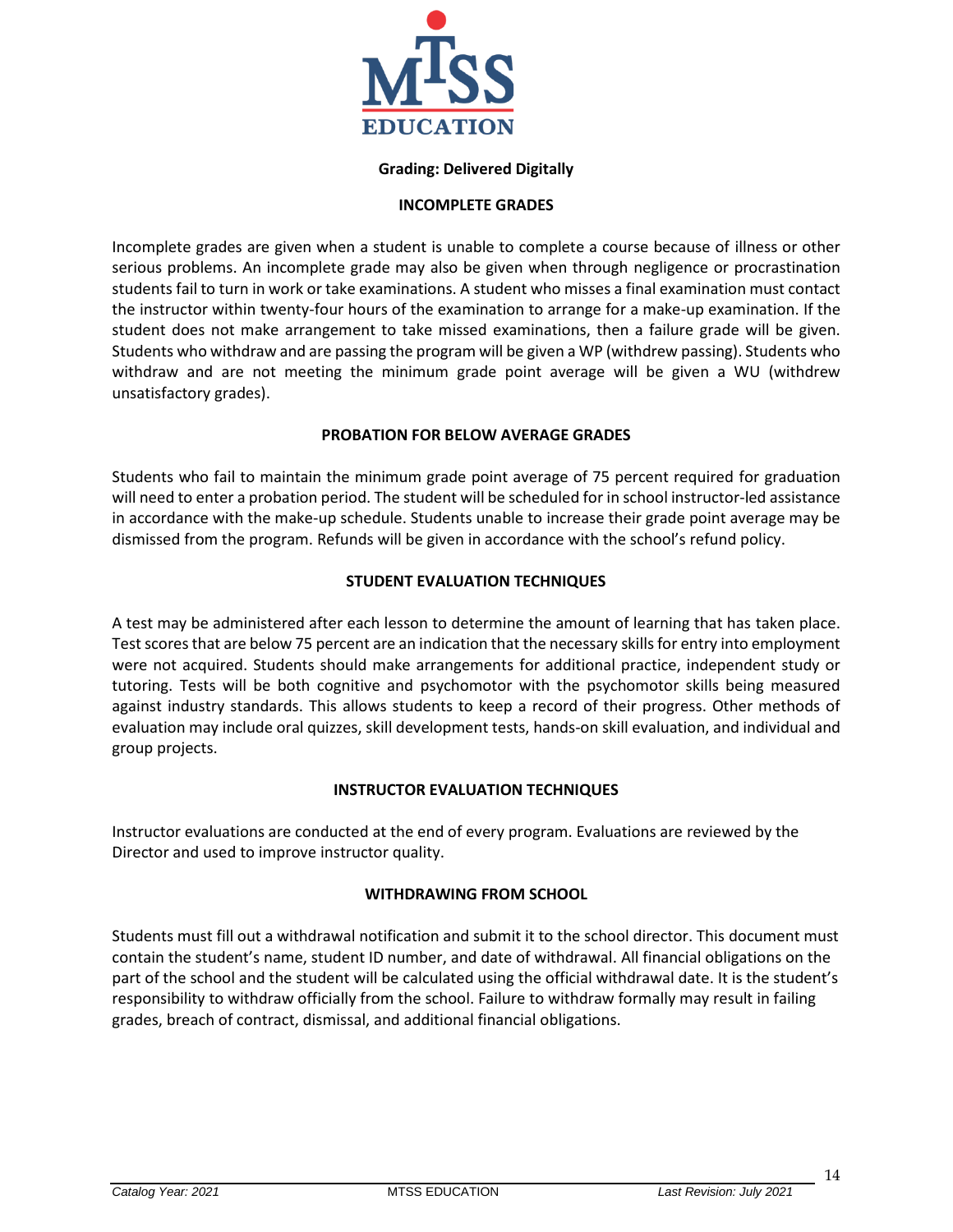

# **ATTENDANCE REQUIREMENTS**

## **ATTENDANCE POLICY**

<span id="page-15-1"></span><span id="page-15-0"></span>MTSS Education records the daily attendance of each student in accordance with state guidelines. Records of student's attendance will be kept on file and are available for student review. This school requires students to be in attendance for 80 percent of the program. Absenteeism for more than 15 percent of the total program constitutes cause for dismissal. Students who have greater than 15 percent absences will have their case reviewed by the school director with the likelihood of being dropped from the program. Students who realize that their absence will extend beyond 15 percent of the program have the option of requesting an official leave of absence.

## **LEAVE OF ABSENCE POLICY**

<span id="page-15-2"></span>Students will be granted a leave of absence upon request. The following guidelines must be adhered to:

- 1. The request for a leave of absence must be submitted to the attendance officer in writing.
- 2. The request must have the date that the student will begin the leave and the expected date of return to classes.
- 3. Leaves of absence will be honored within the student's Enrollment Agreement contract and will not extend beyond the contract. Should a leave request take the student beyond the contracted completion date, the student may be subject to reentry under a new contract or an amended contract. If the student does not reenter within the contracted schedule and does not arrange for a contract amendment, then the student's contract will be terminated. When appropriate the student may be entitled to a refund in accordance with the school's refund policy.

Note: Each individual situation will be handled privately. The school will make every effort to help students meet their educational goals. It will be necessary to meet with the attendance officer before returning to class. Leave of absences that extend beyond the original contract may be subject to additional tuition costs. Students should be prepared to make up lessons lost prior to reentry into the program.

## **CLASS CUTS**

<span id="page-15-3"></span>Hours lost due to cutting class will be recorded as absences. Students are responsible for making up class work and assignments. Missed lessons must be made-up in order to meet the minimal attendance and graduation requirements. Students will need to meet with the attendance officer before returning to class.

## **STUDENT MAKE-UP HOUR POLICY**

<span id="page-15-4"></span>In order for students to meet their educational goals they must receive instruction in all aspects of the program. Lessons missed due to absences or a leave of absence need to be made up. The student must makeup missed classes and assignments within five (5) business days of returning to school. Students should meet with their class coordinator to get missed assignments. Students who do not take advantage of the school's make-up policy may need to arrange for private instruction at an additional cost to the student. Private instruction will incur additional fees at the rate of \$50 per hour based on instructor availability. When applicable, should the student request to wait until the missed lesson is offered in another class the student needs to be aware that this may change their completion date. The student will need permission from the school director for a change in completion date and may result in a contract amendment.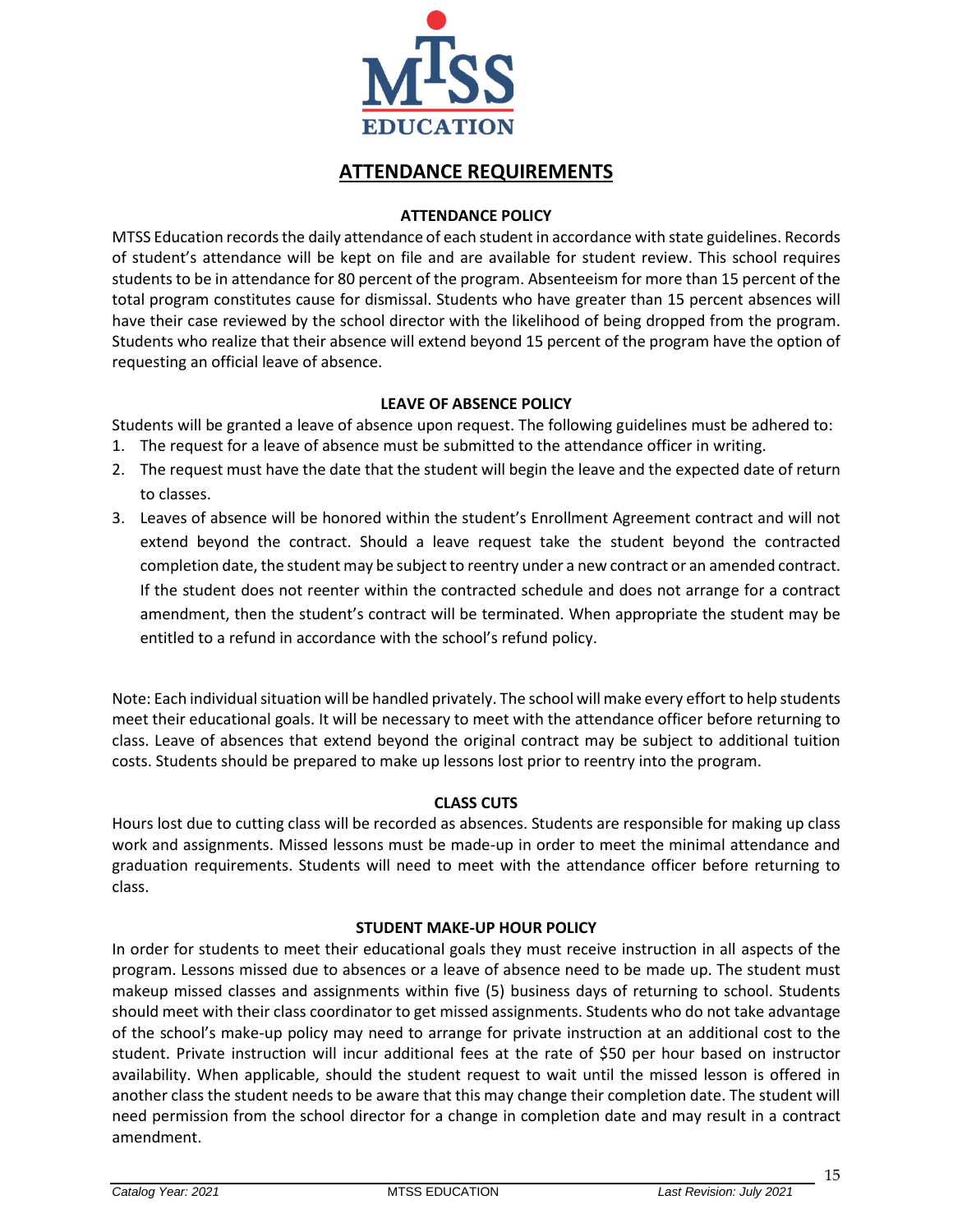

## **TARDINESS**

<span id="page-16-0"></span>Developing good work ethics is an important part of the training at MTSS Education Center. Students arriving late for class are interrupting the instructor and other students.

The following recording system will be used for tardiness.

- 1 to 15 minutes late will be counted as 15 minutes late.
- 16 to 30 minutes late will be counted as 30 minutes late.
- 31 to 60 minutes late will be counted as 1 hour late.

It is the responsibility of the student to make up missed assignments. MTSS Education Center encourages students to plan to arrive at the school at least 10 minutes before the start of class.

## **CODE OF CONDUCT**

<span id="page-16-1"></span>The following conduct is unacceptable and will not be tolerated:

- 1. All forms of bias including race, ethnicity, gender, disability, national origin, and creed as demonstrated through verbal and/or written communication and/or physical acts.
- 2. Sexual harassment including creating a hostile environment and coercing an individual to perform sexual favors in return for something.
- 3. All types of proven dishonesty, including cheating, plagiarism, knowingly furnishing false information to the institution, forgery and alteration or use of institution documents of identification with intent to defraud.
- 4. Intentional disruption or obstruction of teaching, research, administration, disciplinary proceedings, public meetings and programs, or other school activities.
- 5. Physical or mental abuse of any person on school premises or at functions sponsored or supervised by the school.
- 6. Theft or damage to the school premises or damage to the property of a member of the school community on the school premises.
- 7. Failure to comply with directions of institutional officials acting in the performance of their duties.
- 8. Violation of the law on school premises in a way that affects the school community's pursuit of its proper educational objectives. This includes, but is not limited to, the use of alcoholic beverages and/or controlled dangerous substances on school premises.

## **CONDITIONS FOR DISMISSAL**

<span id="page-16-2"></span>Students may be dismissed from the school for the following reasons:

- 1. Not adhering to the school's rules, regulations, policies and code of conduct
- 2. Missing more than 20 percent of instruction time
- 3. Not maintaining the minimum grade point average
- 4. Not meeting financial responsibilities to the school

The school director will notify the student in writing should it become necessary to dismiss the student. The dismissal letter will contain the date and the reason for dismissal. It is the responsibilities of the dismissed student to notify the appropriate institution should the student have a student loan or is receiving financial aid. Prepaid tuition will be refunded according to the school's refund policy.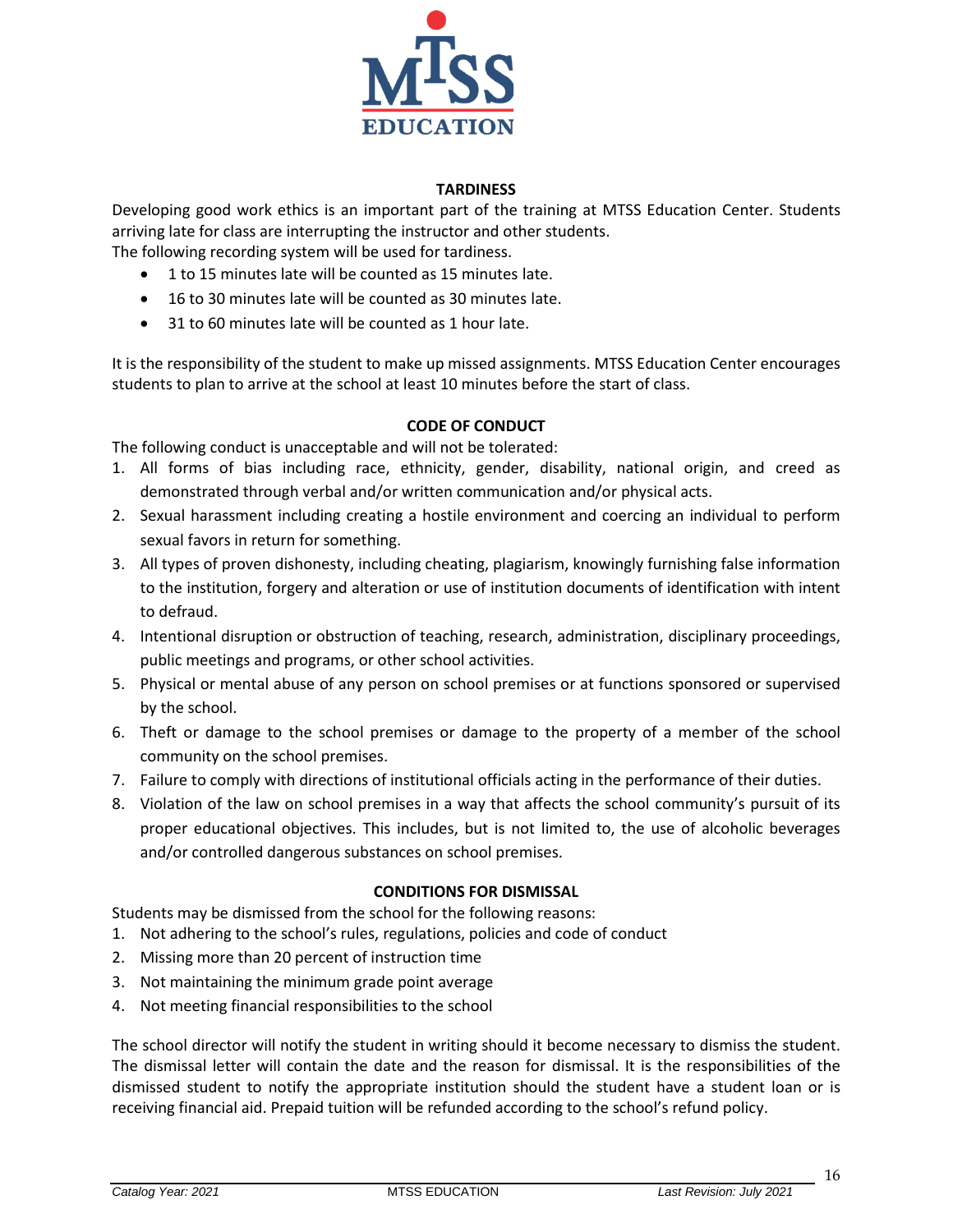

#### **RE-ENTRY POLICY**

<span id="page-17-0"></span>Students that have been dismissed from the school and are requesting re-entry must put the request in writing to the school director. In cases where the student was dismissed for excessive absences (greater than 20 percent) or financial concerns it may be possible to re-enter within the same school term. In cases where the student was dismissed due to failure to maintain the minimum grade point average, it may be possible for the student to receive private tutoring and then reenter the school. In cases where the student was dismissed due to unacceptable conduct the student may have to meet with a review panel before re-entering the school. The decision of the review panel is final and the student will receive a letter within five business days from the school director stating the decision of the panel.

## **CREDIT FOR PREVIOUS TRAINING**

<span id="page-17-1"></span>MTSS Education is committed to helping students reach their educational goals as quickly as possible. However, technology changes rapidly and what was learned in an earlier program may no longer be applicable. To ensure that our students graduate with the skills necessary to achieve success in the workplace we will give recognition for previous training only after the student has taken and passed a program proficiency test. The minimum passing grade is 80 percent proficiency on the tested information. Students wishing to receive recognition for previous training must show proof of previous training.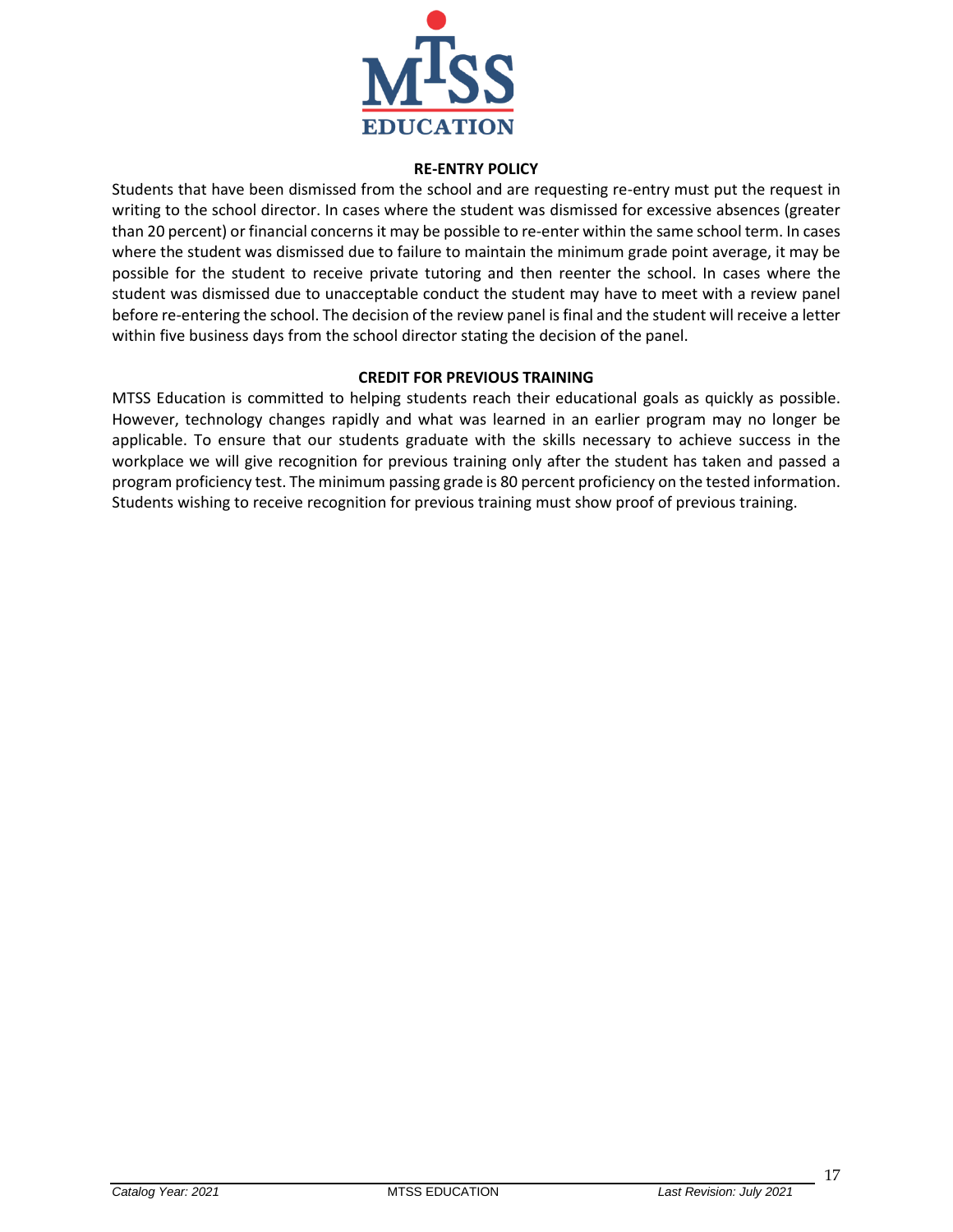

# **STUDENTS RIGHTS AND RESPONSIBILITY**

### **NOTICE OF NON-DISCRIMINATION**

<span id="page-18-1"></span><span id="page-18-0"></span>MTSS Education does not discriminate against any individuals on the basis of race, religion, color, sex, gender identity, age, sexual orientation, ethnicity, national origin, disability, marital status, veteran status, or any other federal or state protected classes. MTSS Education provides equal opportunities in education and employment for all qualified individuals.

## **STUDENT COMPLAINTS / GRIEVANCE PROCEDURE**

<span id="page-18-2"></span>MTSS Education has an open-door policy for students regarding complaints or grievances. Before filing an official complaint, it is recommended that students first attempt to resolve the issue with the other parties involved. Academic issues should always be discussed with the student's instructor. If unsatisfied with the outcome the student can meet with an academics or student affairs administrator to file an official complaint.

This complaint procedure is intended to provide a formal framework within which a complaint can be documented. This procedure is not, however, a substitute for other available informal means of resolving complaints or other concerns. Reasonable measures will be undertaken to preserve the confidentiality of information that is reported during the investigation and to protect persons who report information from retaliation. Students who seek to file a complaint should provide notice of such in writing. The written notice should include the following information:

- 1. Student's full name, student ID, and current address.
- 2. State the concern including dates, times and persons involved.
- 3. The letter must be dated and signed by the student.

The Department of Student Affairs will notify the student in writing of the appointment date during which the complaint will be addressed. Every effort will be made to bring an amicable closure to the concern. Due chances would be given to the students before concluding the issue.

- Every issue will have an equitable solution. The Director of the school will try to resolve issues at the first level or he may form a committee if he should deem it necessary, consisting of a few or all of the following: the Director of Education, Instructional and Administrative members, Student representative and other related staff members. The result will be based on the consensus of the committee. The issues and the outcome will be maintained in strict confidentiality.
- If the grievance is of non-academic nature, Director of the school will be resolving it in the best interest of the student and the school. The Director will gather and analyze appropriate information. Formal grievances filed against any staff member in the capacity of administrators, faculty members, departments or program heads, must be reported to the Director of the school.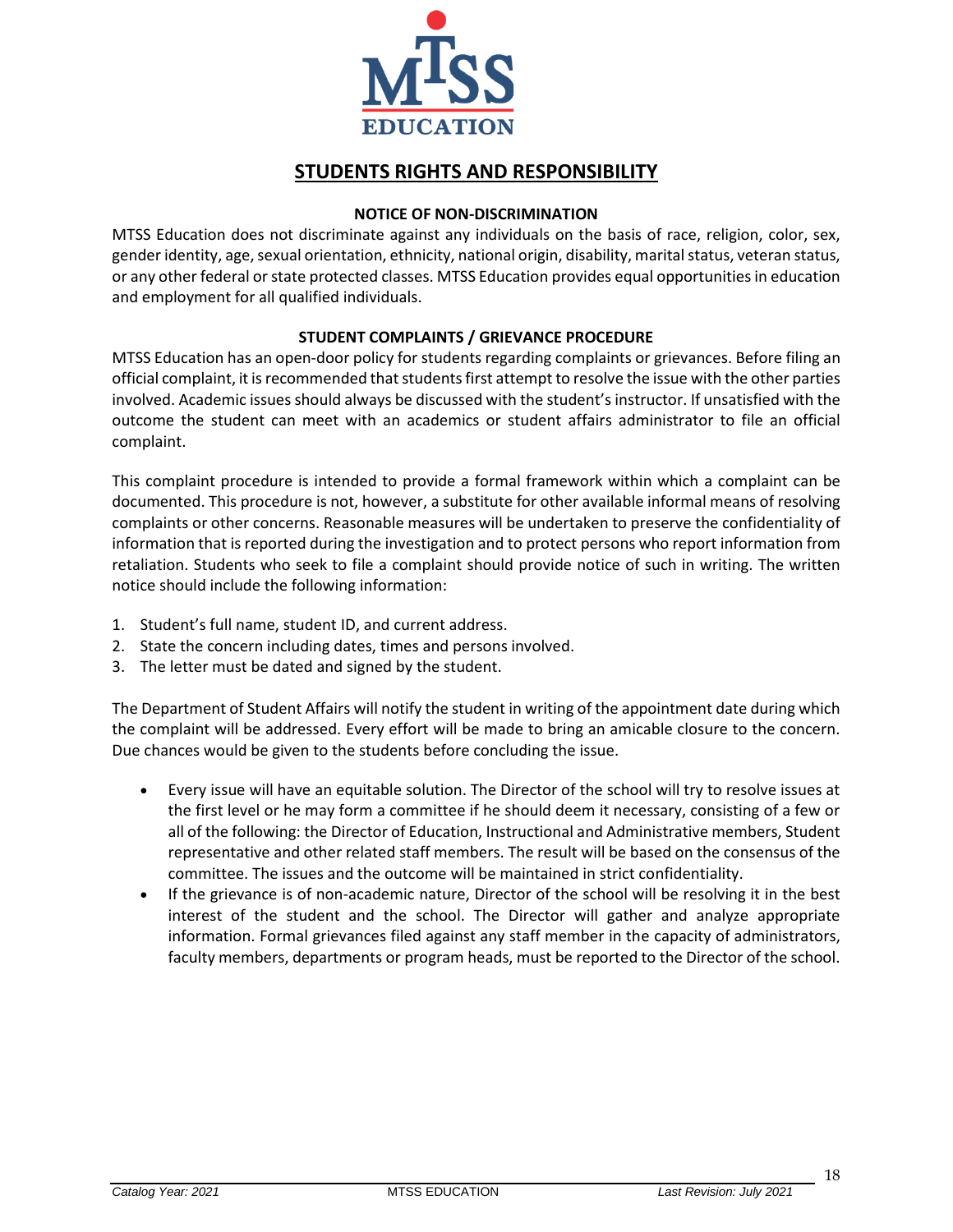

## **STUDENT RECORDS AND ACCESS**

<span id="page-19-0"></span>The school will maintain student records for a period of five years. Transcripts will be maintained indefinitely. The student records that the school will maintain are as follows:

- 1. Enrollment Records
- 2. Medical Records (if applicable)
- 3. Attendance Records
- 4. Academic Records
- 5. Financial Records
- 6. Placement Data
- 7. Record of meetings, appeals, disciplinary actions, and dismissals
- 8. Graduation certificate
- 9. Student transcript

Student records are maintained by the administration and are available for review by the student, in the presence of an administrator, by filing a request form. A request to view student records is typically processed within 10 business days. Students are encouraged to submit updates to their records, such as, address changes or changes in financial status, as soon as possible. All school records are considered private and confidential.

## **COPYRIGHT INFRINGEMENT POLICY**

- <span id="page-19-1"></span>1. It is the policy of MTSS Education to comply with all copyright laws. This includes but is not limited to copying textbooks, manuals, periodicals, as well as peer-to-peer file sharing.
- 2. All students and staff are expected to be aware of and follow these laws.
- 3. Any faculty, students, or staff practicing unauthorized use or distribution of copyrighted material will be subject to disciplinary procedures, up to and including dismissal from the school.
- 4. Individuals will also be subject to federal criminal offenses for copyright law violations.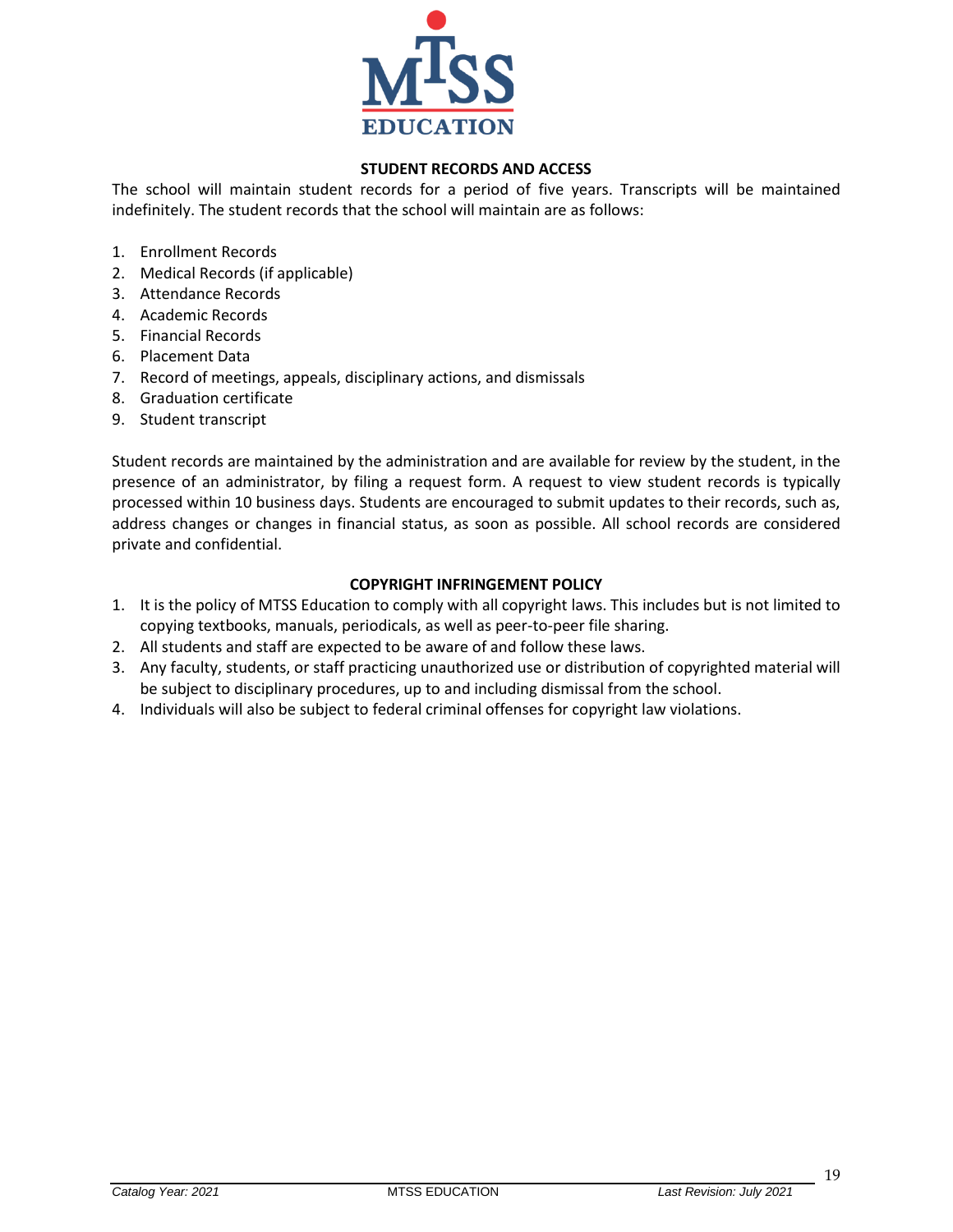

# **ACADEMIC PROGRAMS & COURSES**

<span id="page-20-0"></span>Below is a list of the programs and Courses. Program length, in months and weeks, may vary depending on holidays, vacations, state emergencies, emergency closings, etc. The total hours per program and course are as follows:

| <b>Academic Programs</b>         | <b>Hours</b> |
|----------------------------------|--------------|
| Data Scientist                   | 253          |
| Digital Project Manager          | 160          |
| Artificial Intelligence Engineer | 291          |
| <b>Cyber Security Expert</b>     | 154          |
| Cloud Architect                  | 154          |
| <b>Big Data Engineer</b>         | 288          |
| <b>Business Analyst</b>          | 109          |

| <b>Academic Courses</b>                          | Hours |
|--------------------------------------------------|-------|
| Data Science with Python                         | 72    |
| <b>Tableau Training</b>                          | 54    |
| $PMP^*$                                          | 96    |
| Agile Scrum Master <sup>®</sup>                  | 36    |
| Machine Learning                                 | 72    |
| Deep Learning with Keras and TensorFlow          | 43    |
| CEH (v11)- Certified Ethical Hacker              | 40    |
| CISSP <sup>®</sup> Training                      | 40    |
| <b>Certified Cloud Security Professional</b>     | 36    |
| CompTIA Security+ (SYO-601)                      | 36    |
| <b>AWS Solutions Architect</b>                   | 40    |
| Microsoft Azure Architect Technologies: AZ-303   | 40    |
| Microsoft Azure Architect Design: AZ-304         | 40    |
| Big Data Hadoop and Spark Developer              | 84    |
| MongoDB Developer and Administrator              | 56    |
| AWS Big Data Certification Training              | 61    |
| Certified Business Analysis Professional (CBAP®) | 41    |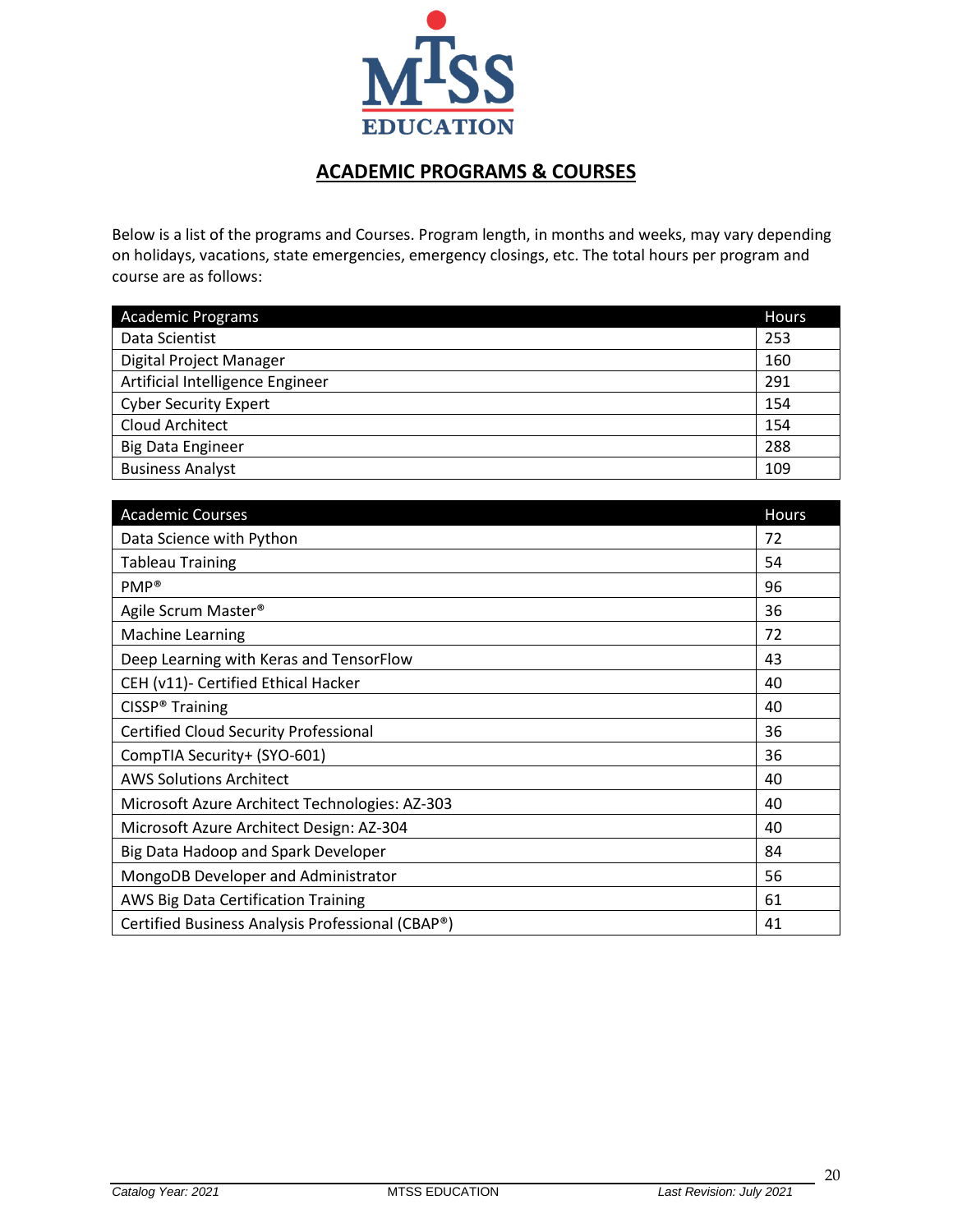

**DATA SCIENTIST**

Certification Program **CIP # 30.7001**

253 Clock Hours

13 weeks (weekdays - Evening) | 26 weeks (weekend - Day)

## <span id="page-21-0"></span>**Objectives**

- Prepare students scanning skills to be successful in meeting the challenges of being a Data Scientist.
- Provide training to all students to help ensure their success in the program. Encourage students to use critical thinking to analyze clinical data and current literature as a basis for decision making in Data Science.
- Data scientist to practice within an ethical and legal framework.

## **PROGRAM DESCRIPTION:**

The Data Scientist program is an online instructor-led virtual program, designed to provide opportunities for students with the skill and the knowledge required for being capable of performing at the entry level as a Certified Data Scientist. The specialized knowledge in the field of Data Science will embark the students on a fast-paced, rigorous journey exploring the technical skills needed to analyze an array of complex business problems and produce practical solutions. This program identifies necessary competencies and integrates the curricula to support these outcomes to produce a data scientist to solve a host of real-world, often business and/or executive problems. Students or Professionals coming to MTSS Education, will be prepared for many challenging roles in the field of Data Science. This program will be taught completely online using an online platform learning environment.

After successfully completing the program, graduates will be awarded a certificate from MTSS Education.

## **Program Goals of the Data Science Program**

- To prepare competent entry level data scientist in the cognitive (knowledge) and affective (behavior) learning domains.
- To provide education designed to prepare our students for an entry-level career as a data scientist meeting industry standard requirement.
- To instill in students to achieve professional and academic excellence throughout their career.
- To administer competency examinations that measure theoretical knowledge and technical skills necessary to competently perform the tasks of a data scientist.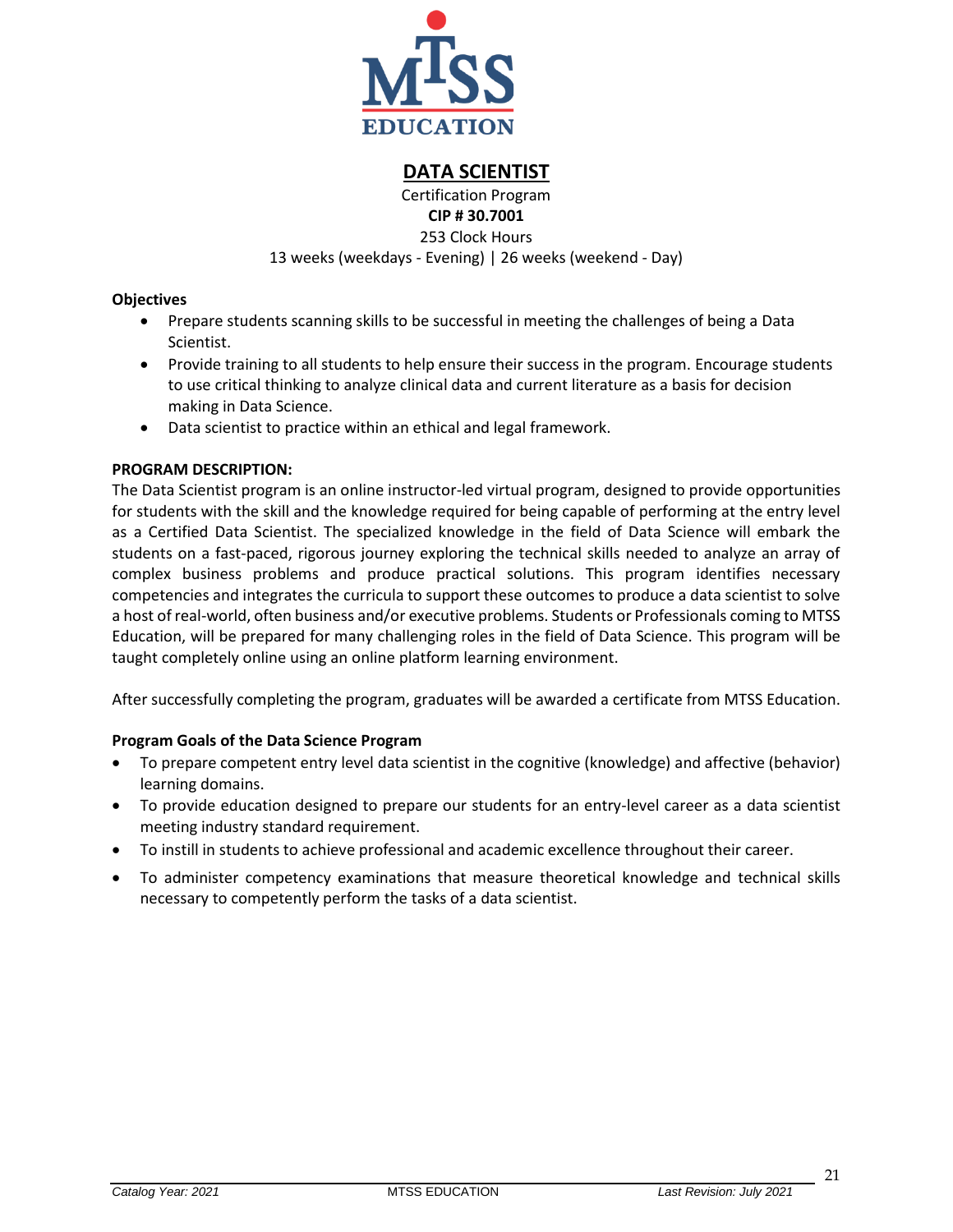

| <b>Course Name</b>                      | Theory/<br><b>Hands-on</b><br>training hours |
|-----------------------------------------|----------------------------------------------|
| <b>Statistics Essential</b>             | 4                                            |
| Data Science with Python                | 72                                           |
| Machine Learning                        | 72                                           |
| Deep Learning with Keras and TensorFlow | 43                                           |
| <b>Tableau Training</b>                 | 54                                           |
| Data Science Capstone                   | 8                                            |
| <b>Program Total</b>                    | 253                                          |

Prerequisites:

1. A high school graduate and at least 17 years of age.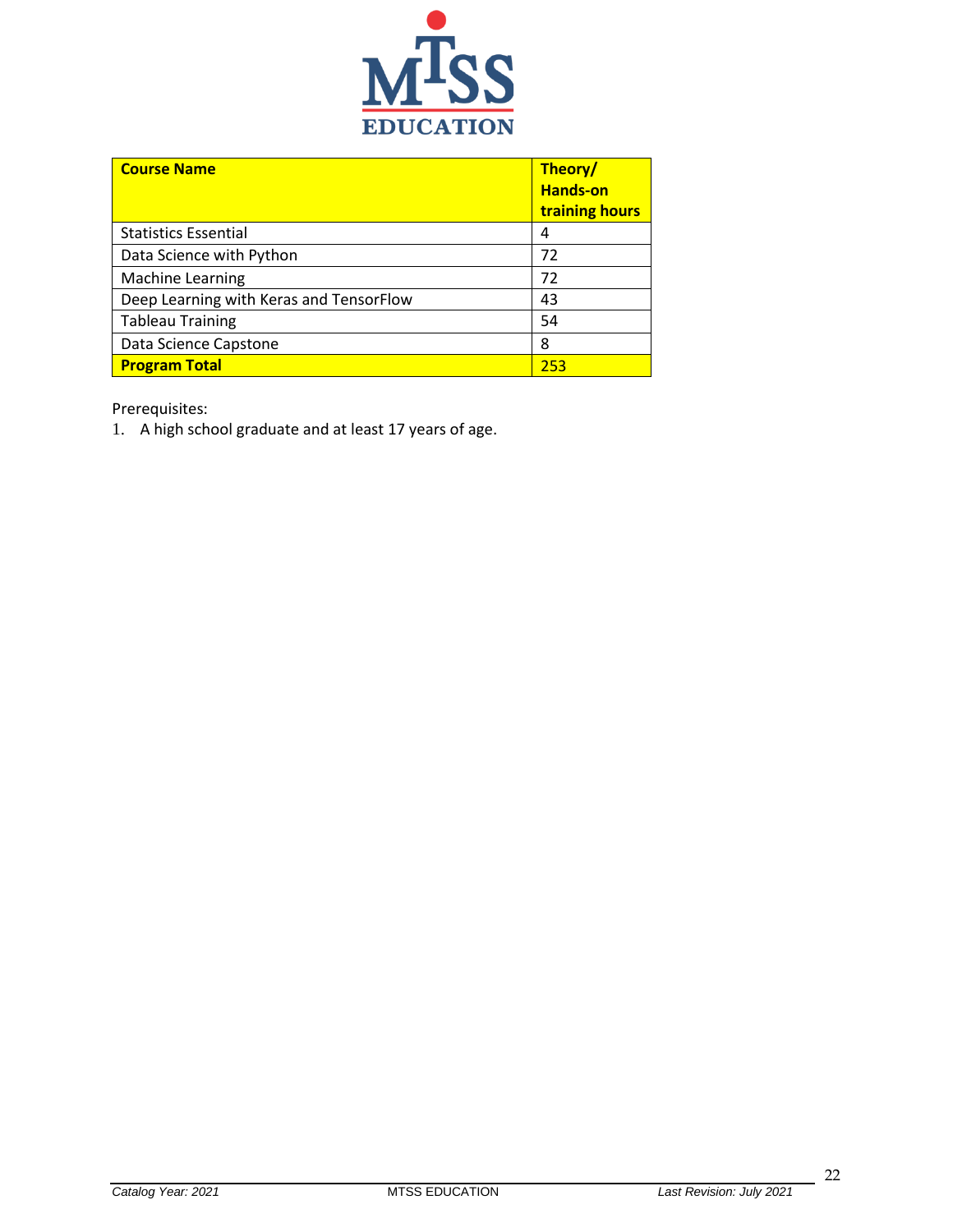

# **DATA SCIENTIST COURSES**

#### **DATA SCIENCE WITH PYTHON**

Certification Course **CIP # 30.7001** 72 Clock Hours

4 weeks (weekdays - Evening) | 8 weeks (weekend – Day)

### <span id="page-23-0"></span>**Course Description**

This course is a part of the Data Scientist Program, the student can enroll for this course and be eligible to get a separate certificate upon completion.

The Data Science with Python certification course provides a complete overview of Python's Data Analytics tools and techniques. Learning Python is a crucial skill for many Data Science roles. Acquiring knowledge in Python will be the key to unlock your career as a Data Scientist. This course will be taught completely online using an online platform learning environment.

<span id="page-23-1"></span>After successfully completing the course, graduates will be awarded a certificate from MTSS Education.

## **TABLEAU TRAINING**

Certification Course **CIP # 30.7001** 54 Clock Hours 3 weeks (weekdays - Evening) | 6 weeks (weekend – Day)

#### **Course Description**

This course is a part of the Data Scientist Program, the student can enroll for this course and be eligible to get a separate certificate upon completion.

This Tableau certification course helps you master Tableau Desktop, a world-wide utilized data visualization, reporting, and business intelligence tool. Advance your career in analytics by learning Tableau and how to best use this training in your work. This course will be taught completely online using an online platform learning environment.

After successfully completing the course, graduates will be awarded a certificate from MTSS Education.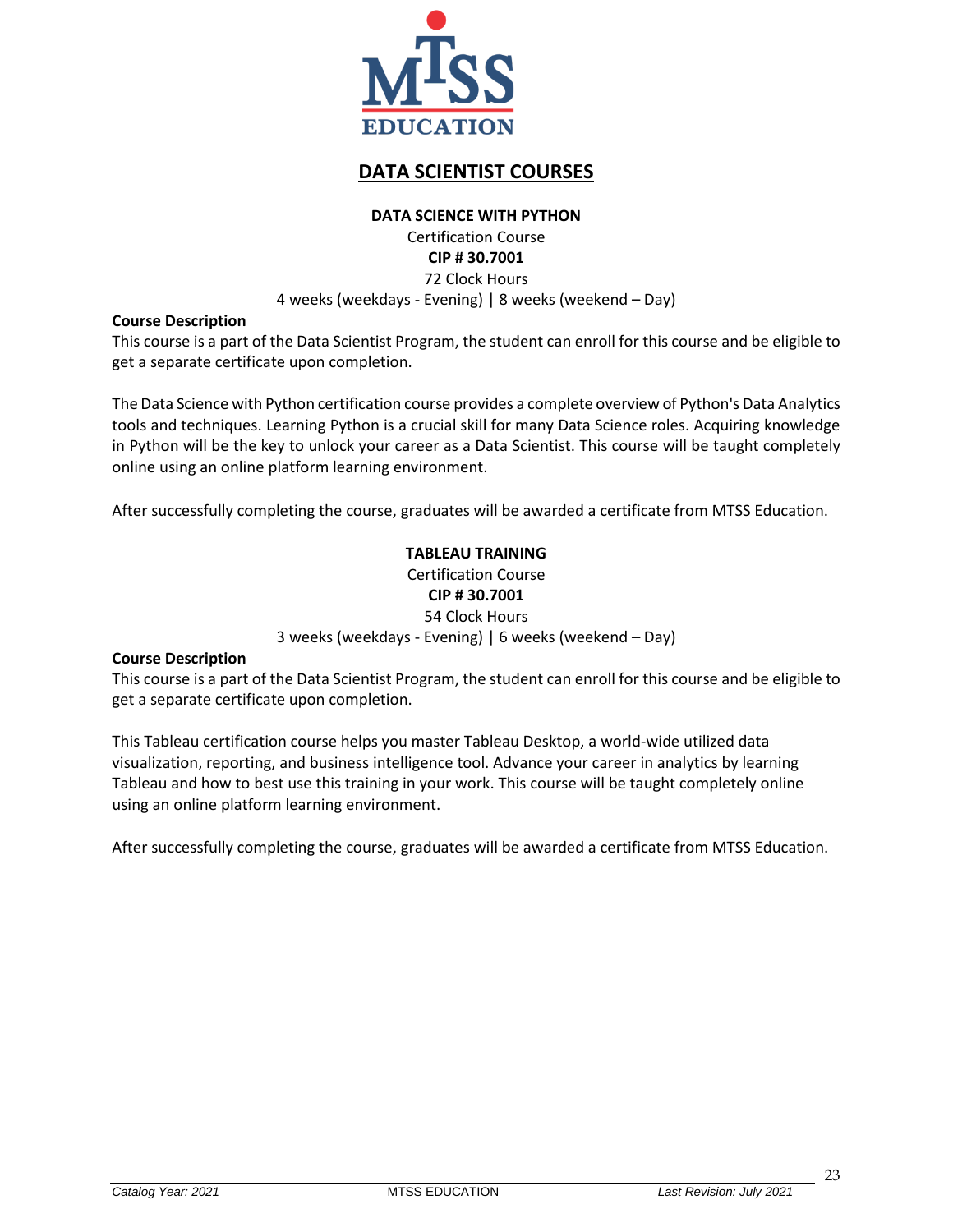

## **DIGITAL PROJECT MANAGER**

Certification Program

**CIP # 52.0211**

160 Clock Hours 9 weeks (weekdays - Evening) | 18 weeks (weekend - Day)

### <span id="page-24-0"></span>**PROGRAM DESCRIPTION:**

The Digital Project Manager program is an online instructor-led virtual program, designed to equip individuals with a three-layer skillset framework that includes core skills for project management, using modern tools and techniques to manage critical projects, and skills necessary for holistic digital awareness. The specialized knowledge in the field of digital project management will embark the individuals on a fast-paced, rigorous journey exploring the technical skills needed to analyse an array of complex business problems and produce practical solutions. This program helps become an expert in core Project Management with courses like PMP, Six Sigma, Agile and DevOps, and build awareness about the latest digital technologies with courses covering Digital Transformation, Digital Marketing, Big Data, and Data Science. Students or Professionals coming to MTSS education, will be prepared for many challenging roles in the field of Project Management. This program will be taught completely online using an online platform learning environment.

After successfully completing the program, graduates will be awarded a certificate from MTSS Education.

## **Program Goals of the Digital Project Manager Program**

- To prepare individuals getting familiar with modern project management tools such as work breakdown structure, Gantt charts, project cost estimation etc.
- To teach individuals on how to apply lean principles to improve efficiency in handling business challenges.
- To prepare individuals in achieving professional and academic excellence throughout their career.
- Assist individuals in utilizing the characteristics of Big Data, key components of the Hadoop ecosystem, Sqoop and Zookeeper.

| <b>Course Name</b>                        | Theory/<br><b>Hands-on</b><br>training hours |
|-------------------------------------------|----------------------------------------------|
| $PMP^*$                                   | 96                                           |
| Agile Scrum Master <sup>®</sup>           | 36                                           |
| <b>Digital Transformation for Leaders</b> | 13                                           |
| Digital skills in Data and AI             | 4                                            |
| <b>Digital Marketing for Leaders</b>      | 11                                           |
| <b>Program Total</b>                      | <b>160</b>                                   |

**Prerequisite**: A high school graduate and at least 17 years of age.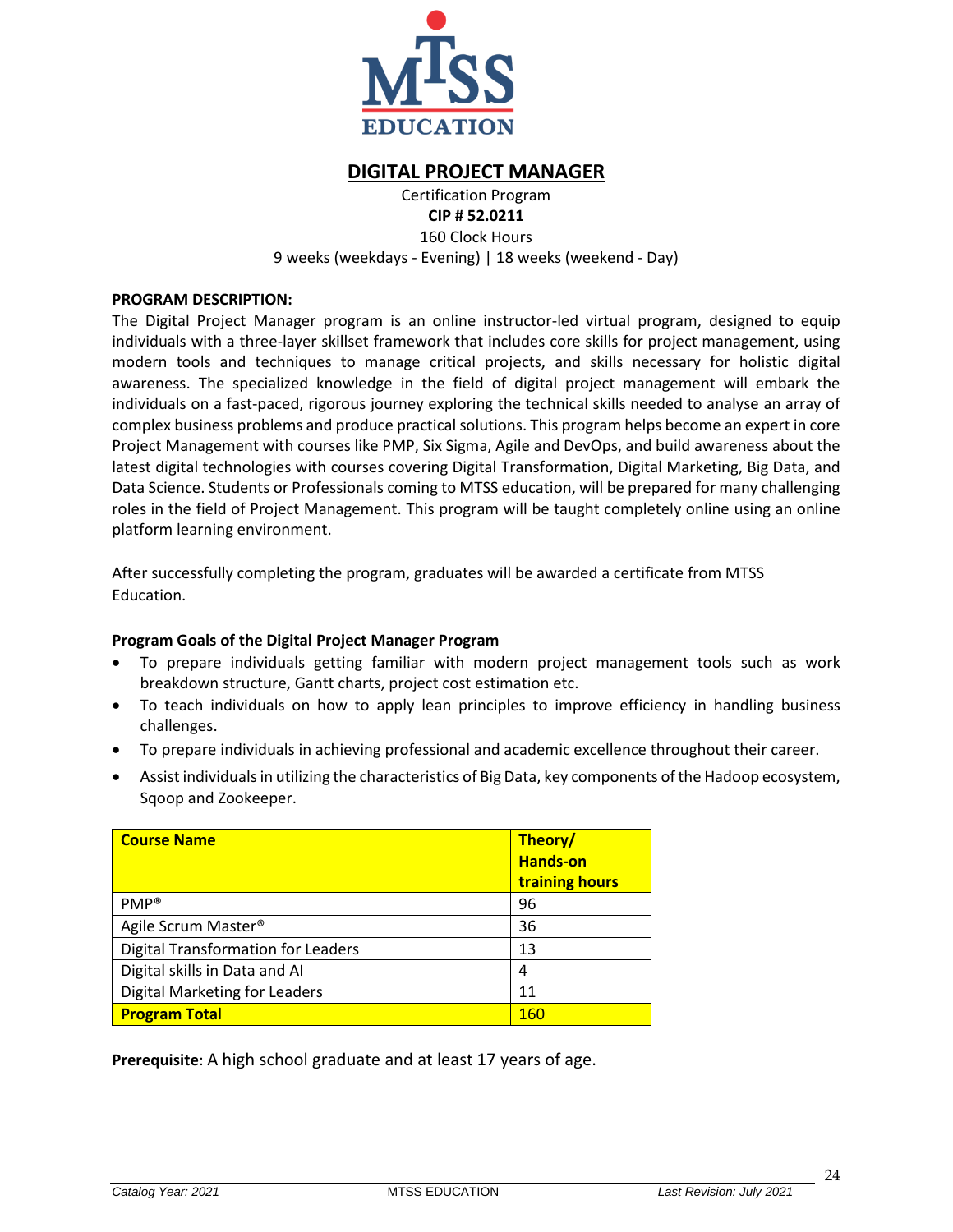

# **DIGITAL PROJECT MANAGER COURSES**

**PMP®**

Certification Course **CIP # 52.0211** 96 Clock Hours

5 weeks (weekdays - Evening) | 10 weeks (weekend – Day)

### <span id="page-25-0"></span>**Course Description**

This course is a part of the Digital Project Manager Program, the student can enroll for this course and be eligible to get a separate certificate upon completion.

The PMP course covers new trends, emerging practices, tailoring considerations, and core competencies required of a Project Management professional. Placing a greater emphasis on strategic and business knowledge, this course also includes a new section on the role of the project manager in both large and small companies. This course will be taught completely online using an online platform learning environment.

<span id="page-25-1"></span>After successfully completing the course, graduates will be awarded a certificate from MTSS Education.

## **AGILE SCRUM MASTER®**

Certification Course **CIP # 52.0211** 36 Clock Hours 5 weeks (weekend – Day)

#### **Course Description**

This course is a part of the Digital Project Manager Program, the student can enroll for this course and be eligible to get a separate certificate upon completion.

This Scrum Master Certification Online Training introduces the best practices of Agile and the nuances of the Scrum methodology. Master the Agile Scrum project management approach and enhance your ability to develop and deliver quality products to customers. Use this popular methodology to maximize business value while mitigating potential risks. This course will be taught completely online using an online platform learning environment.

After successfully completing the course, graduates will be awarded a certificate from MTSS Education.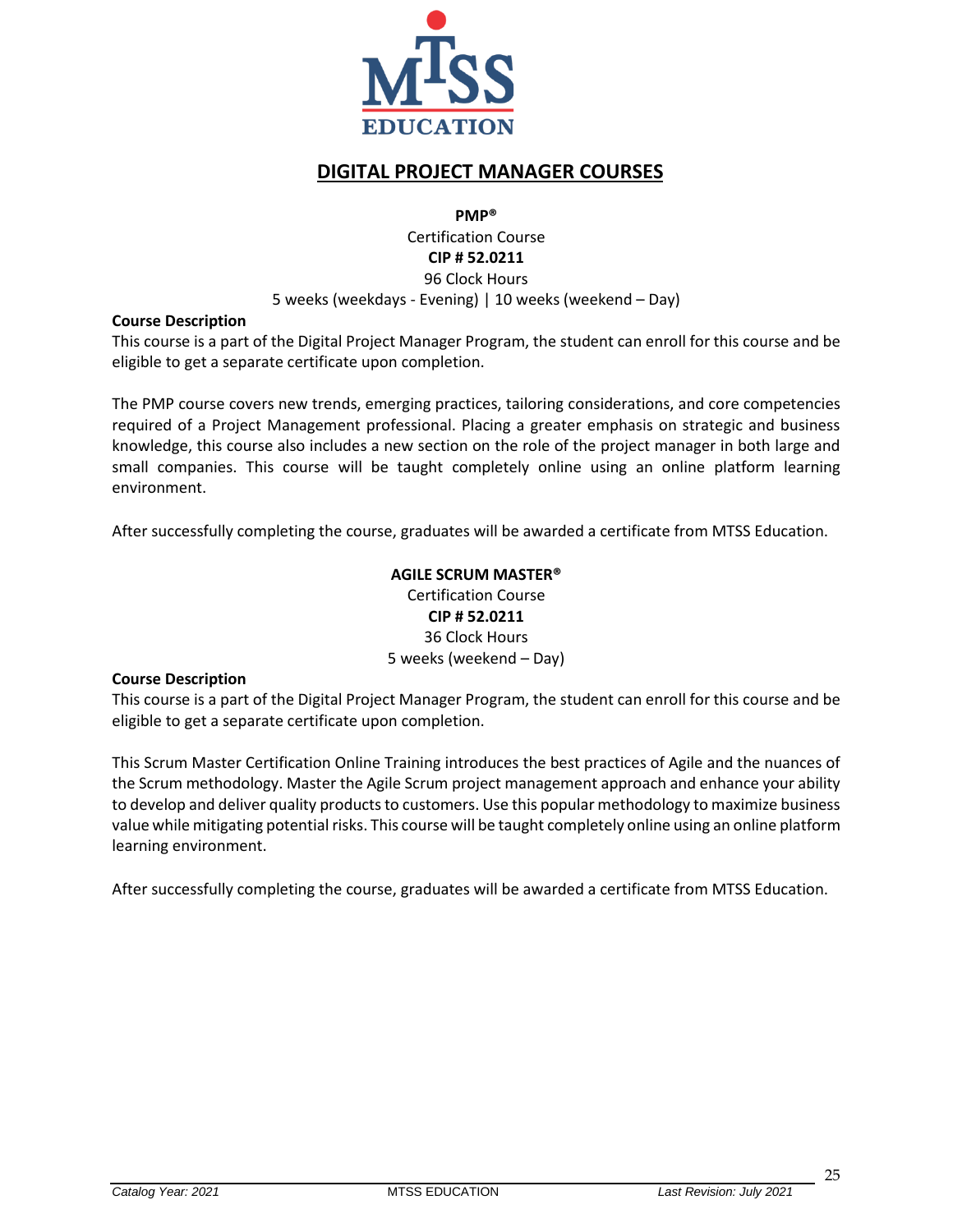

# **ARTIFICIAL INTELLIGENCE ENGINEER**

#### Certification Program **CIP # 30.7001**

291 Clock Hours 15 weeks (weekdays - Evening) | 30 weeks (weekend - Day)

### <span id="page-26-0"></span>**PROGRAM DESCRIPTION:**

The Artificial Intelligence Engineer program like Data Scientist program, is an instructor-led online virtual program, designed by renowned industry leaders. This program is a mix of Machine Learning & Deep Learning, Data Science, Artificial Intelligence and enabling the real-world implementation of advanced tools and models. This program is a perfect mix of self-paced online videos/tutorials and live virtual classes. You will have privilege to gain in-depth knowledge of Artificial Intelligence concepts including the essentials of statistics required for Data Science, Python programming, and Machine Learning. The Artificial Intelligence program at MTSS Education will teach how to use Python libraries like NumPy, SciPy, Scikit, and essential Machine Learning techniques, such as supervised and unsupervised learning, advanced concepts covering artificial neural networks and layers of data abstraction and TensorFlow. Students or IT professionals at MTSS Education will be catered an exciting learning experience and realworld applications, mastering with essential skills required to enter in Artificial Intelligence Engineer role. This program will be taught completely online using an online platform learning environment.

After successfully completing the program, graduates will be awarded a certificate from MTSS Education.

## **Program Goals of the Artificial Intelligence Engineer Program**

- Understand the meaning, purpose, scope, stages, applications, and effects of Artificial Intelligence.
- Predictive Models.
- Applied Machine Learning.
- Recommender Systems.
- Dealing with Data in the Real World.
- Design and build your own intelligent agents, applying them to create practical Artificial Intelligence projects, including games, machine learning models, logic constraint satisfaction problems, knowledge-based systems, probabilistic models, and agent decision-making functions.
- Master the essential concepts of Python programming, including data types, tuples, lists, dicts, basic operators, and functions.
- Learn how to write your own Python scripts and perform basic hands-on data analysis using Jupyter notebook.
- Gain an in-depth understanding of Data Science processes: data wrangling, data exploration, data visualization, hypothesis building, and testing.
- Perform high-level mathematical and technical computing using the NumPy and SciPy packages and data analysis with the Pandas package.
- Master the concepts of supervised and unsupervised learning models, including linear regression, logistic regression, clustering, dimensionality reduction, K-NN and pipeline, recommendation engine, and time series modeling.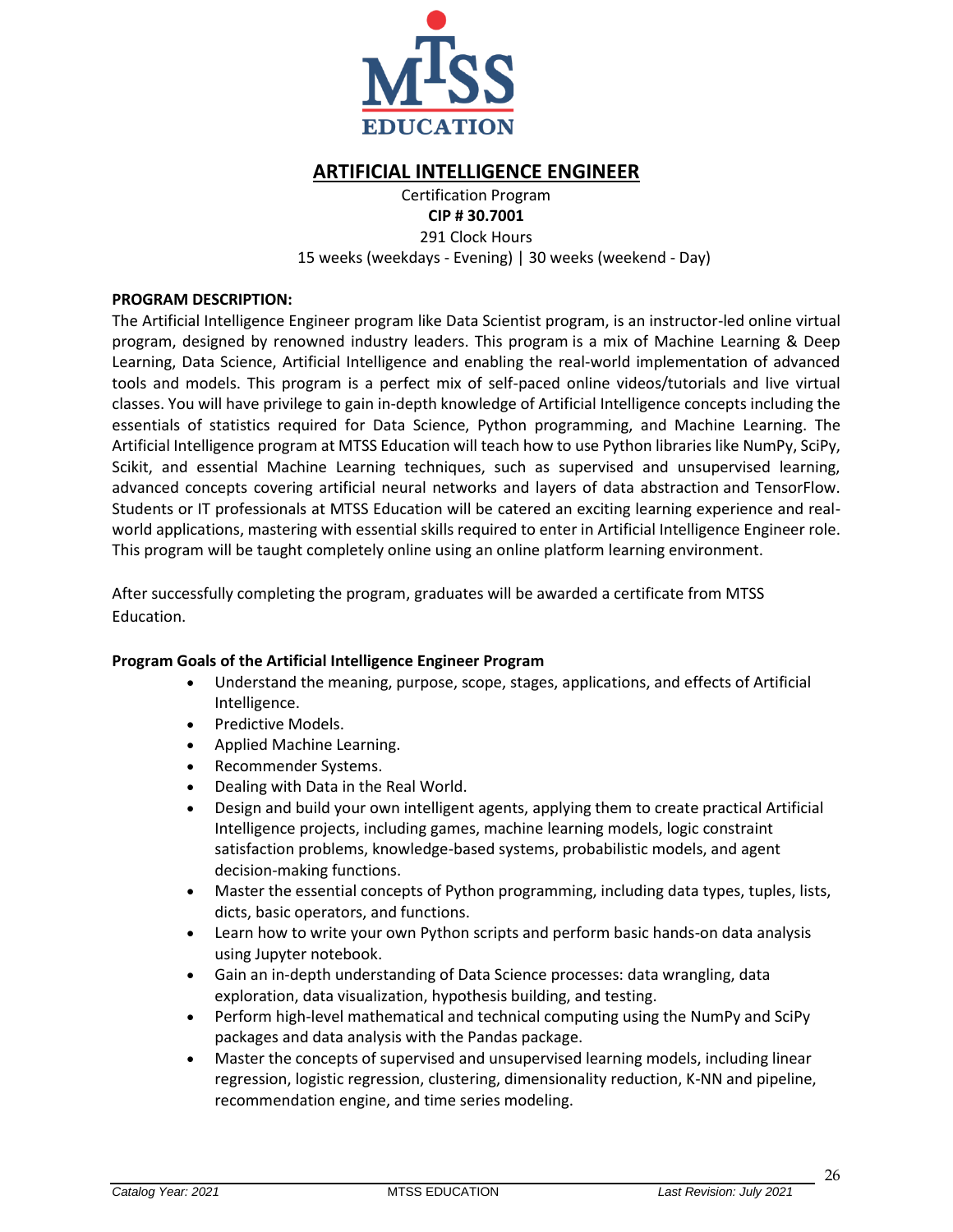

• Understand the concepts of TensorFlow, its main functions, operations, and the execution pipeline.

• Master advanced topics in Artificial Intelligence, such as convolutional neural networks, recurrent neural networks, training deep networks, and high-level interfaces.

| <b>Course Name</b>                         | Theory/<br><b>Hands-on</b><br>training hours |
|--------------------------------------------|----------------------------------------------|
| Introduction to Artificial Intelligence    | 3                                            |
| <b>Statistics Essentials</b>               | 4                                            |
| Data Science with Python                   | 72                                           |
| Deep Learning with Keras and TensorFlow    | 43                                           |
| <b>Machine Learning</b>                    | 72                                           |
| Advanced Deep Learning and Computer Vision | 41                                           |
| Al Capstone Project                        | 56                                           |
| <b>Program Total</b>                       | 291                                          |

**Prerequisite:** A high school graduate and at least 17 years of age.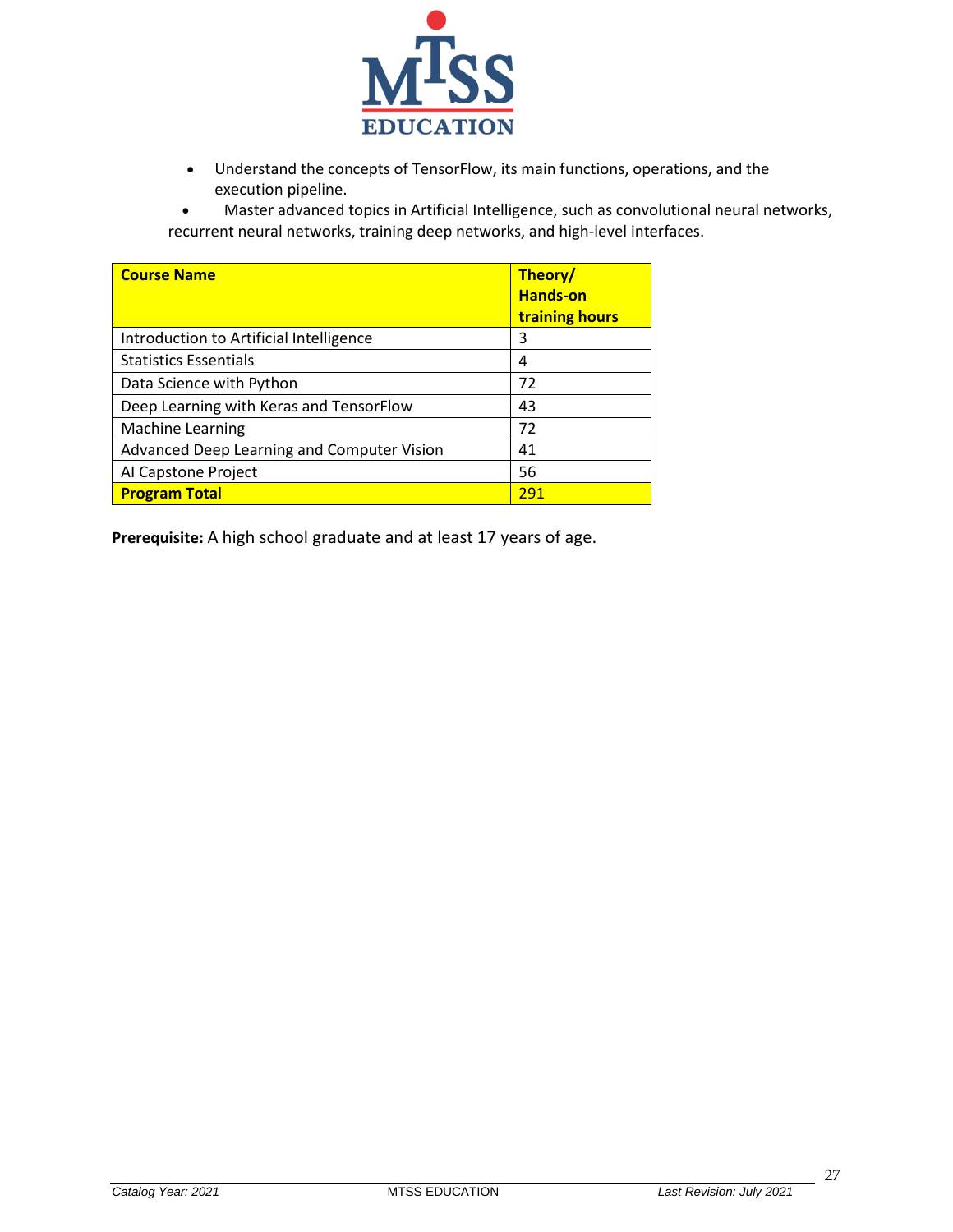

# **ARTIFICIAL INTELLIGENCE ENGINEER COURSES**

### **MACHINE LEARNING**

#### Certification Course **CIP # 30.7001** 72 Clock Hours

4 weeks (weekdays - Evening) | 8 weeks (weekend – Day)

### <span id="page-28-0"></span>**Course Description**

This course is a part of the Artificial Intelligence Engineer Program, the student can enroll for this course and be eligible to get a separate certificate upon completion.

This Machine Learning course offers an in-depth overview of Machine Learning topics including working with real-time data, developing algorithms using supervised & unsupervised learning, regression, classification, and time series modeling. Learn how to use Python in this Machine Learning certification training to draw predictions from data. This course will be taught completely online using an online platform learning environment.

<span id="page-28-1"></span>After successfully completing the course, graduates will be awarded a certificate from MTSS Education.

## **DEEP LEARNING WITH KERAS AND TENSORFLOW**

Certification Course **CIP # 30.7001** 43 Clock Hours

3 weeks (weekdays - Evening) | 6 weeks (weekend – Day)

#### **Course Description**

This course is a part of the Artificial Intelligence Engineer Program, the student can enroll for this course and be eligible to get a separate certificate upon completion.

In this Deep Learning course with Keras and TensorFlow certification training, you will become familiar with the language and fundamental concepts of artificial neural networks, PyTorch, autoencoders, and more. Upon completion, you will be able to build deep learning models, interpret results, and build your own deep learning project. This course will be taught completely online using an online platform learning environment.

After successfully completing the course, graduates will be awarded a certificate from MTSS Education.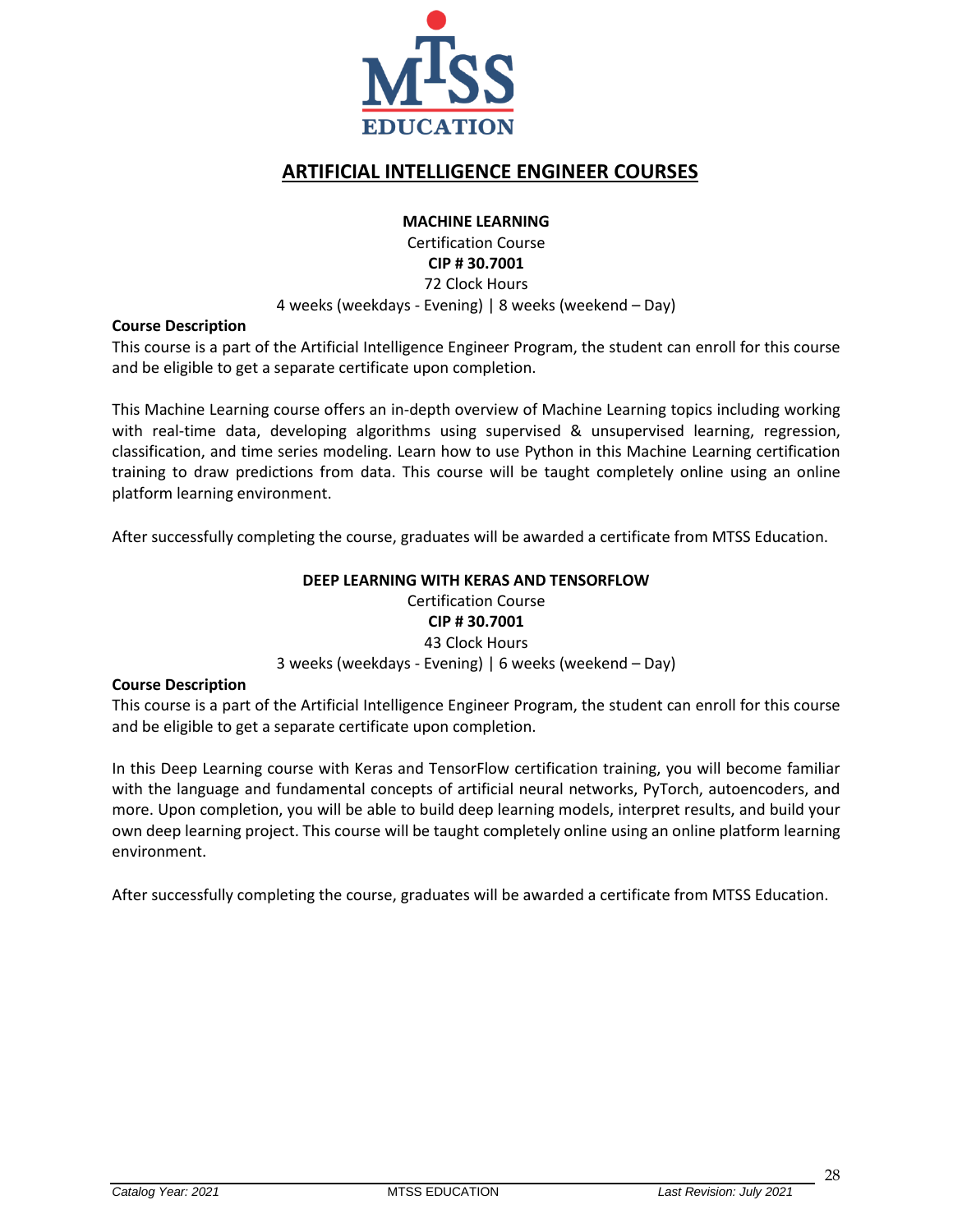

## **CYBER SECURITY EXPERT**

Certification Program

**CIP # 11.1003** 154 Clock Hours

10 weeks (weekdays - Evening) | 22 weeks (weekend - Day)

## <span id="page-29-0"></span>**PROGRAM DESCRIPTION:**

The Cyber Security Expert is an instructor-led online virtual program, designed by renowned cybersecurity professionals with foundational, intermediate, and advanced security skills through industry-leading certification courses, including CompTIA Security+, CEH, CISM, CISSP and CCSP. MTSS Education begins this program with introductory-level cybersecurity skills training and then progresses to advanced cybersecurity technologies such as reverse engineering, penetration testing techniques, and many more. This program is a perfect mix of self-paced online videos/tutorials and live virtual classes. Students or IT professionals at MTSS Education will be delivered an exciting learning experience and real-world applications, mastering with essential skills required to enter in Cyber Security Expert role. This program will be taught completely online using an online platform learning environment.

After successfully completing the program, graduates will be awarded a certificate from MTSS Education.

## **Program Goals of the Cyber Security Engineer Program**

- Implement technical strategies, tools, and techniques to secure data and information for your organization.
- Adhere to ethical security behavior for risk analysis and mitigation.
- Understand security in cloud computing architecture in depth.
- Comprehend legal requirements, privacy issues and audit process methodologies within the cloud environment.
- Focus on IT compliance and the integrity of enterprise systems to establish a more secure enterprise IT framework.

| <b>Course Name</b>                           | Theory/<br><b>Hands-on</b><br>training hours |
|----------------------------------------------|----------------------------------------------|
| Introduction to Cyber Security               | $\mathcal{P}$                                |
| CompTIA Security+ (SYO-601)                  | 36                                           |
| CEH (v11) - Certified Ethical Hacker         | 40                                           |
| CISSP <sup>®</sup> Training                  | 40                                           |
| <b>Certified Cloud Security Professional</b> | 36                                           |
| <b>Program Total</b>                         | 154                                          |

**Prerequisite**: A high school graduate and at least 17 years of age.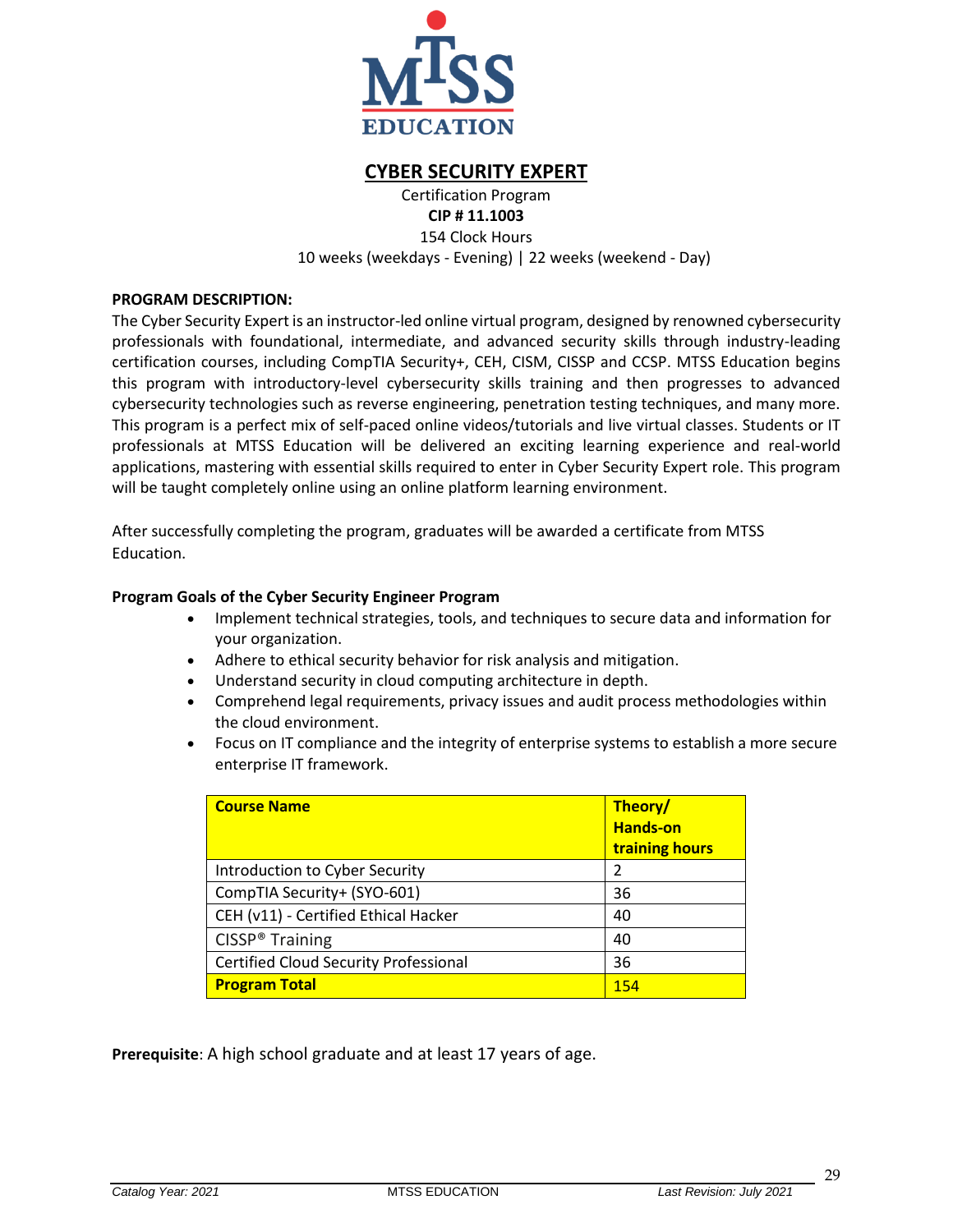

# **CYBER SECURITY ENGINEER COURSES**

#### **CEH (V11)- CERTIFIED ETHICAL HACKER**

Certification Course **CIP # 11.1003** 40 Clock Hours

4 weeks (weekdays - Evening) | 6 weeks (weekend – Day)

## <span id="page-30-0"></span>**Course Description**

This course is a part of the Cyber Security Engineer Program, the student can enroll for this course and be eligible to get a separate certificate upon completion.

CEH certification training course provides you the hands-on training required to master the techniques hackers use to penetrate network systems and fortify your system against it. This ethical hacking course is aligned with the latest CEH v11 by EC-Council and will adequately prepare you to increase your blue team skills. This course will be taught completely online using an online platform learning environment.

<span id="page-30-1"></span>After successfully completing the course, graduates will be awarded a certificate from MTSS Education.

## **CISSP® TRAINING** Certification Course **CIP # 11.1003** 40 Clock Hours 3 weeks (weekdays - Evening) | 6 weeks (weekend – Day)

#### **Course Description**

This course is a part of the Cyber Security Engineer Program, the student can enroll for this course and be eligible to get a separate certificate upon completion.

The Certified Information Systems Security Professional (CISSP) certification training develops your expertise in defining the IT architecture and in designing, building, and maintaining a secure business environment using globally approved information security standards. The CISSP training covers industry best practices and prepares you for the CISSP certification exam held by (ISC)<sup>2</sup>. This course will be taught completely online using an online platform learning environment.

<span id="page-30-2"></span>After successfully completing the course, graduates will be awarded a certificate from MTSS Education.

# **CERTIFIED CLOUD SECURITY PROFESSIONAL**

## Certification Course

**CIP # 11.1003**

36 Clock Hours

3 weeks (weekdays - Evening) | 6 weeks (weekend – Day)

#### **Course Description**

This course is a part of the Cyber Security Engineer Program, the student can enroll for this course and be eligible to get a separate certificate upon completion.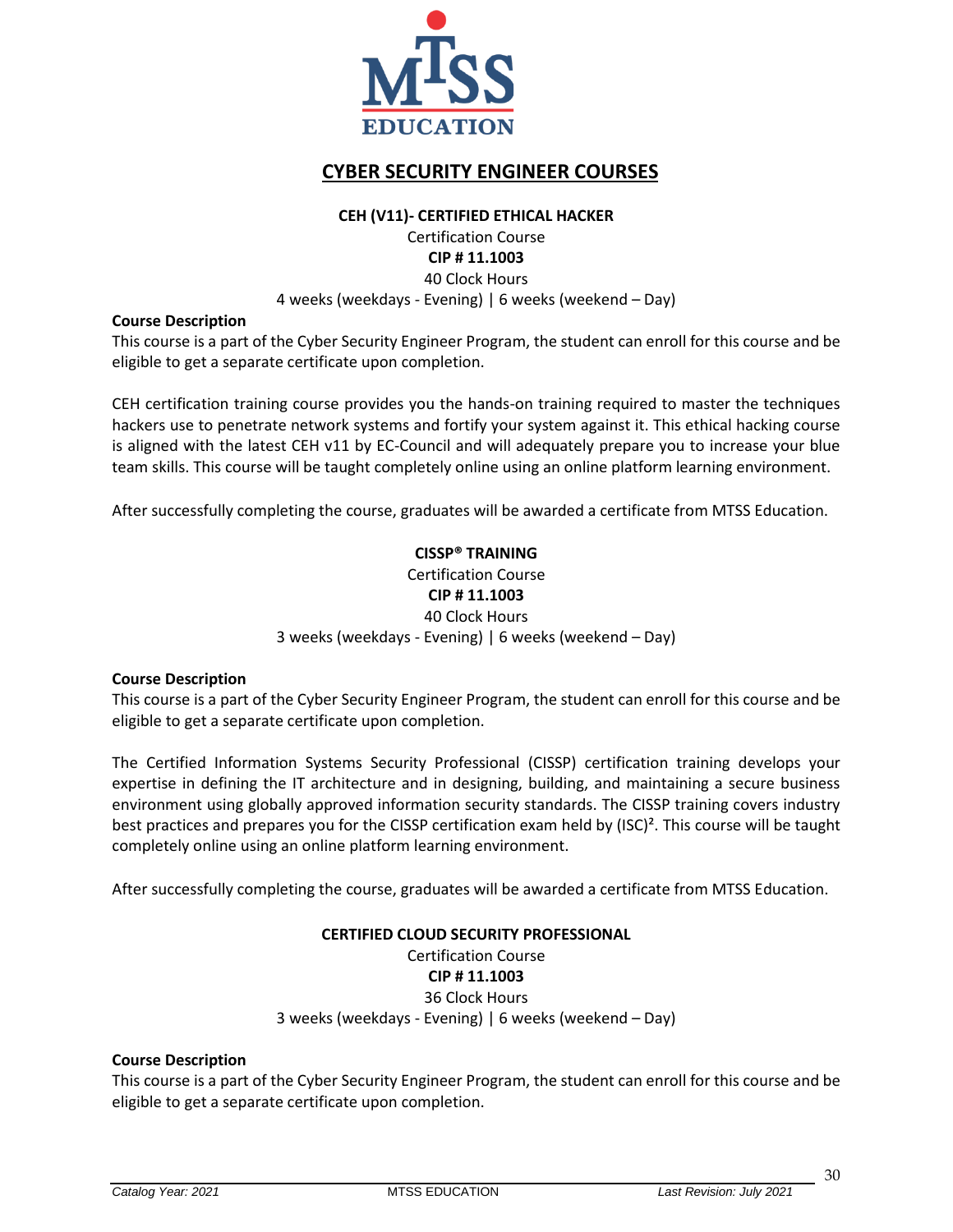

Gain expertise in cloud security architecture, design, applications, and operations with this Certified Cloud Security Professional (CCSP) online training certification course. You will receive step-by-step guidance and an easy-to-follow, detailed lesson plan regarding every facet of CCSP, helping you accelerate your career in the growing field of cloud security. This course will be taught completely online using an online platform learning environment.

<span id="page-31-0"></span>After successfully completing the course, graduates will be awarded a certificate from MTSS Education.

## **COMPTIA SECURITY+ (SY0-601)** Certification Course **CIP # 11.1003** 36 Clock Hours 3 weeks (weekdays - Evening) | 6 weeks (weekend – Day)

### **Course Description**

This course is a part of the Cyber Security Engineer Program, the student can enroll for this course and be eligible to get a separate certificate upon completion.

This CompTIA Security+ training course will help you gain skills required to install and configure systems to secure applications, networks, and devices; perform threat analysis and respond with appropriate mitigation techniques; participate in risk mitigation activities; and operate with an awareness of applicable policies, and laws. This course will be taught completely online using an online platform learning environment.

After successfully completing the course, graduates will be awarded a certificate from MTSS Education.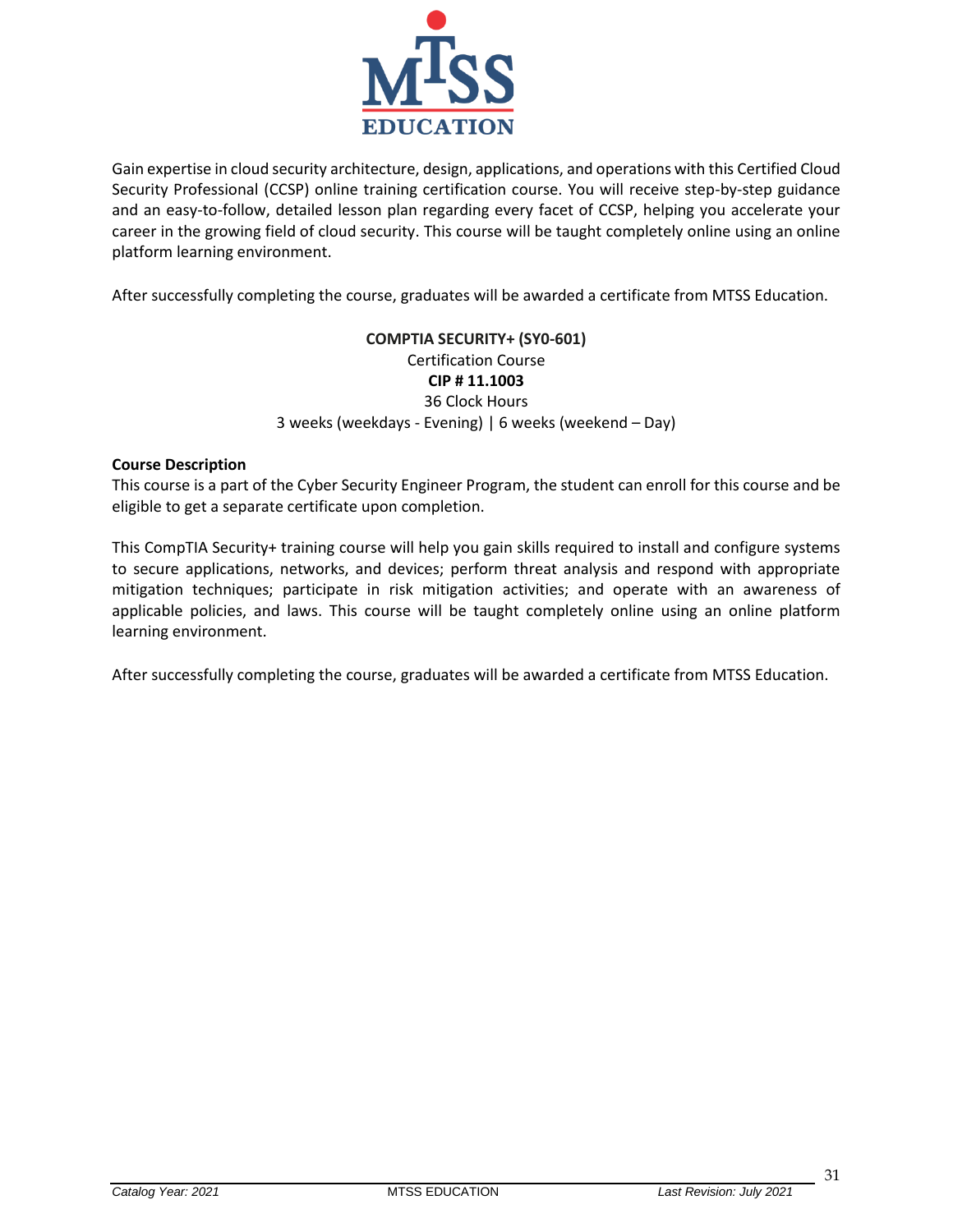

## **CLOUD ARCHITECT**

Certification Program

**CIP # 11.0902** 154 Clock Hours 13 weeks (weekdays - Evening) | 26 weeks (weekend - Day)

## <span id="page-32-0"></span>**PROGRAM DESCRIPTION:**

The Cloud Architect Certification program is an instructor-led online virtual program, designed by Cloud computing professional for individuals who seek to enhance their technical skills or pursue a new career in Cloud Computing space which has a significant impact on businesses globally, in a wide range of industries such as healthcare, insurance, transport, logistics, and customer service. This program at MTSS Education is designed to make you an expert in cloud applications and architecture. This program at MTSS Education, will enable you to master the core skillsets required for designing and deploying dynamically scalable, highly available, fault-tolerant, and reliable applications on three of the top Cloud platform providers — Amazon Web Services (AWS), Microsoft Azure and Google Cloud Platform. This program will give you an in-depth understanding of cloud services such as AWS Cloud formation, Azure resource manager, EC2, S3, Route53, VPC, Azure App Services, GCP and more. You will gain the knowledge and skills for passing cloud architect certifications such as AWS Architect and Azure Architect. Students or IT professionals coming to MTSS Education will be delivered an exciting learning experience and real-world applications, mastering with essential skills required to enter in Cloud Computing role. This program will be taught completely online using an online platform learning environment.

After successfully completing the program, graduates will be awarded a certificate from MTSS Education.

## **Program Goals of the Cloud Architect Program**

- Set up a static website using Amazon S3.
- Create a bucket and enable static website hosting.
- Enable logging.
- Set up a CloudFront distribution for the static website with Access Logs enabled.
- Set up Geo Restrictions to prevent users in France and Australia from accessing the data.
- Verify that logging is working.
- Create Azure Web Apps.
- Enable Autoscaling for web apps.
- Deploy sample application from Visual Studio with application insights enabled.
- Set monitoring on Azure application insight.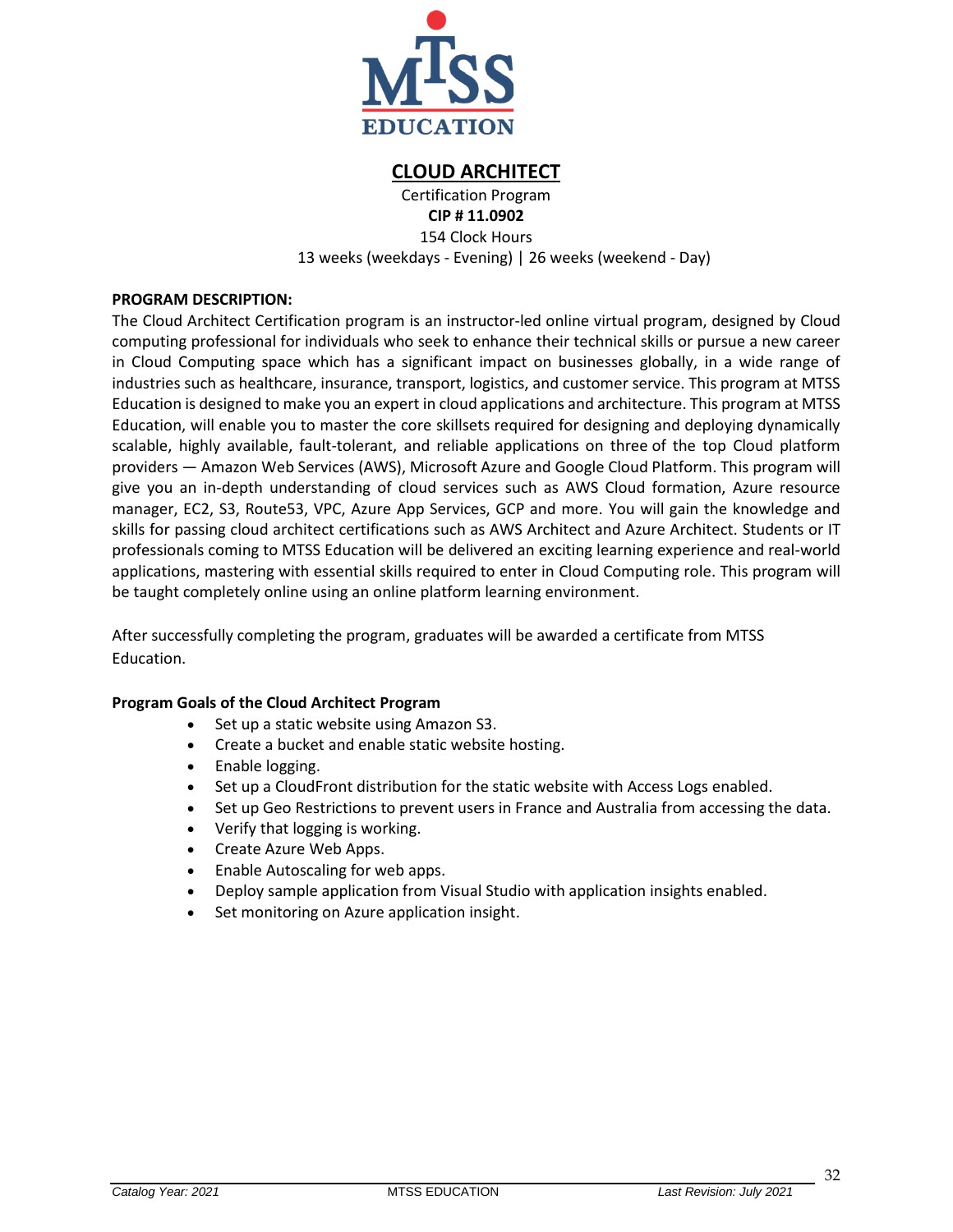

| <b>Course Name</b>                             | Theory/<br><b>Hands-on training hours</b> |
|------------------------------------------------|-------------------------------------------|
| <b>AWS Solutions Architect</b>                 | 40                                        |
| Microsoft Azure Fundamentals                   | 14                                        |
| Microsoft Azure Architect Technologies: AZ-303 | 40                                        |
| Microsoft Azure Architect Design: AZ-304       | 40                                        |
| Google Cloud Platform Architect Training       | 20                                        |
| <b>Program Total</b>                           | 154                                       |

**Prerequisite**: A high school graduate and at least 17 years of age.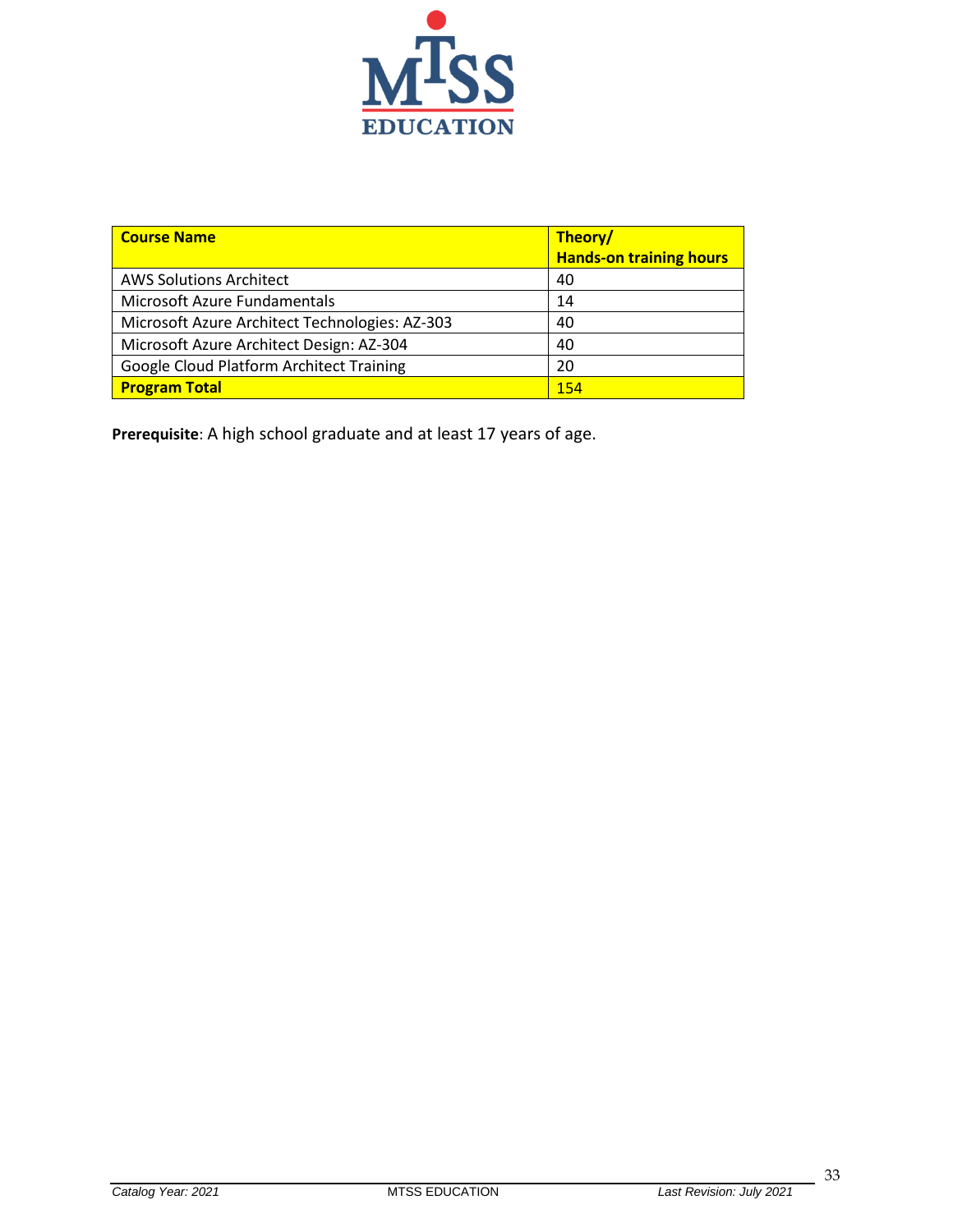

# **CLOUD ARCHITECT COURSES**

## <span id="page-34-0"></span>**\* The courses listed below are a part of the Data Scientist Program, the student can enroll for an individual course(s) and be eligible to get a separate certificate upon completion.**

### **AWS SOLUTIONS ARCHITECT** Certification Course **CIP # 11.0902**

40 Clock Hours

3 weeks (weekdays - Evening) | 5 weeks (weekend – Day)

### **Course Description**

This course is a part of the Cloud Architect Program, the student can enroll for this course and be eligible to get a separate certificate upon completion.

The AWS Solutions Architect Certification training will enable you to design, plan and scale AWS implementations utilizing over 70 cloud computing services. The AWS course is aligned with the latest AWS exam featuring Amazon designated best practice. This course will be taught completely online using an online platform learning environment.

<span id="page-34-1"></span>After successfully completing the course, graduates will be awarded a certificate from MTSS Education.

#### **MICROSOFT AZURE ARCHITECT TECHNOLOGIES: AZ-303**

Certification Course **CIP # 11.0902** 40 Clock Hours 5 weeks (weekend – Day)

#### **Course Description**

This course is a part of the Cloud Architect Program, the student can enroll for this course and be eligible to get a separate certificate upon completion.

This Microsoft Azure Architect Technologies AZ-303 online training course will prepare you for a career as a certified Azure Cloud Solutions Architect. You will learn how to manage Azure resources, configure and deploy virtual machines, and master Azure Cognitive Services solutions as you become familiar with the Azure platform. This course will be taught completely online using an online platform learning environment.

<span id="page-34-2"></span>After successfully completing the course, graduates will be awarded a certificate from MTSS Education.

## **MICROSOFT AZURE ARCHITECT DESIGN: AZ-304**

Certification Course **CIP # 11.0902** 40 Clock Hours 5 weeks (weekend – Day)

**Course Description**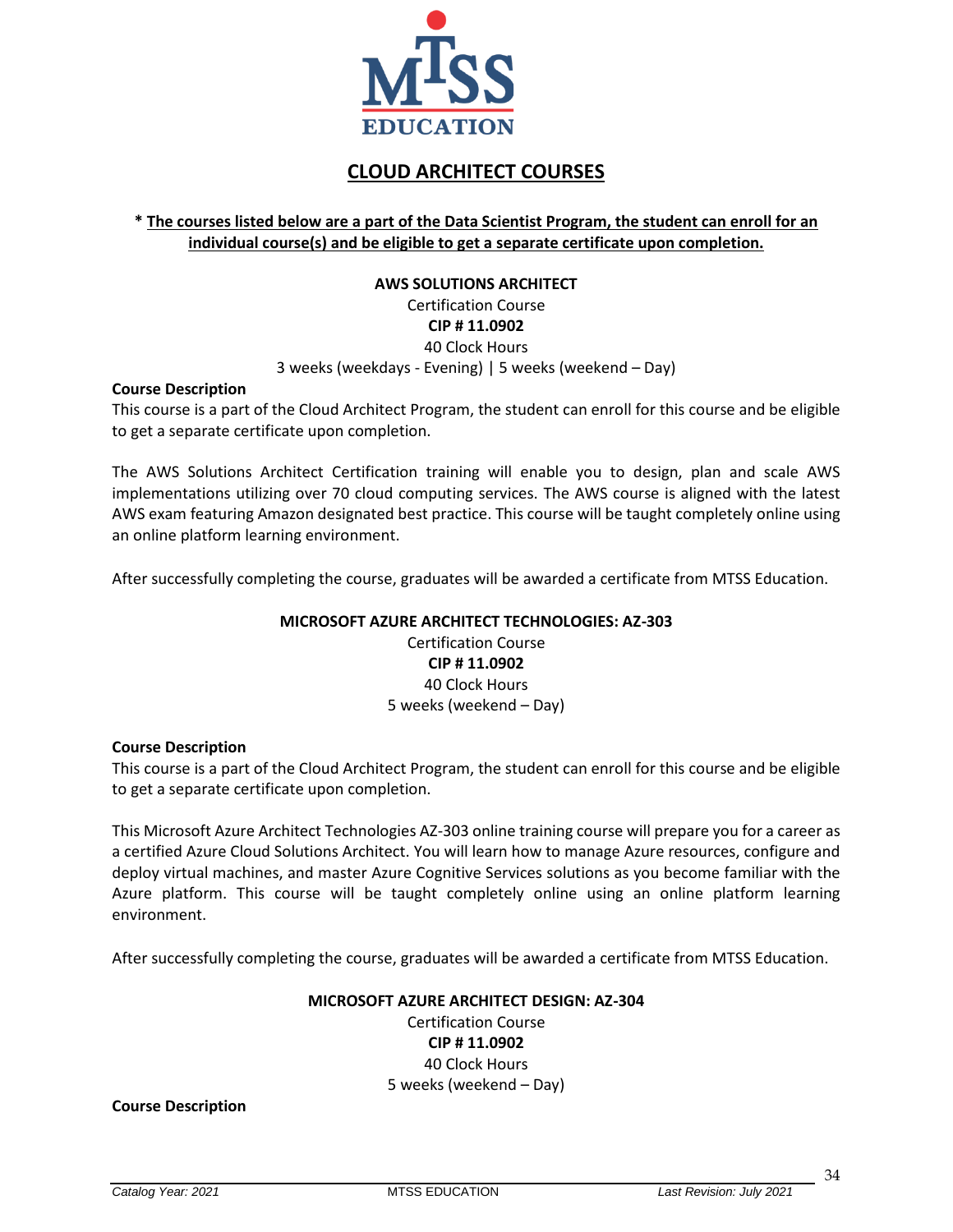

This course is a part of the Cloud Architect Program, the student can enroll for this course and be eligible to get a separate certificate upon completion.

This Azure Architect Design course covers the more advanced activities on the Azure platform, such as managing Azure resources, configuring and deploying virtual machines and networks, mastering Azure AD, and securing data. You will also learn how to identify data storage options, integrate SaaS service on Azure, author deployments, and more. This course will be taught completely online using an online platform learning environment.

After successfully completing the course, graduates will be awarded a certificate from MTSS Education.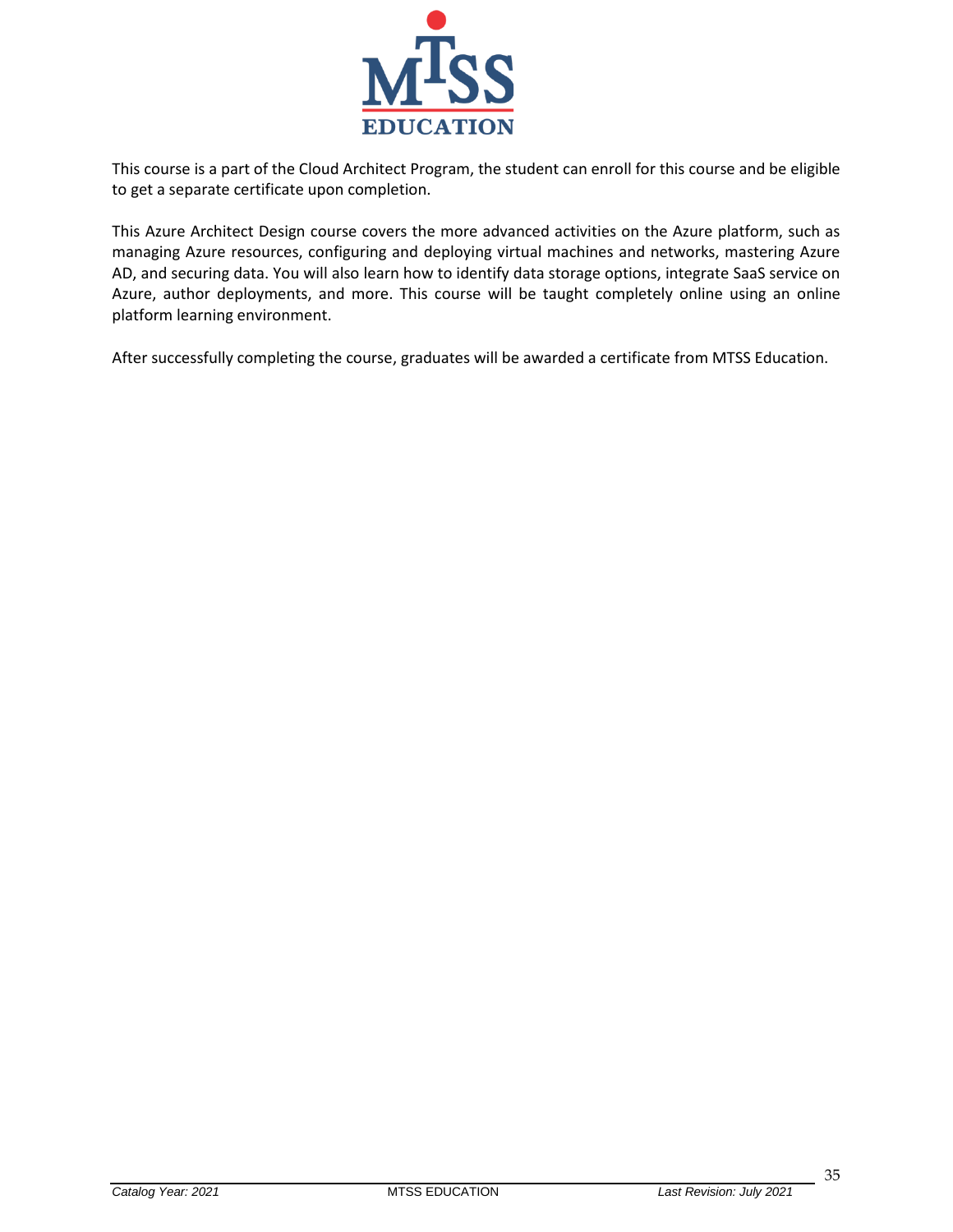

## **BIG DATA ENGINEER**

Certification Program

**CIP # 30.7001** 288 Clock Hours

15 weeks (weekdays - Evening) | 30 weeks (weekend - Day)

## <span id="page-36-0"></span>**PROGRAM DESCRIPTION:**

The Big Data Engineer program like Data Scientist program, is an instructor-led online virtual program is designed by renowned industry leaders for individuals who seek to enhance their technical skills or pursue a new career in Big Data space which has a significant impact on businesses globally, in a wide range of industries such as healthcare, insurance, transport, logistics, and customer service. This program is a perfect mix of self-paced online videos/tutorials and live virtual classes. Big Data Engineer program at MTSS Education will teach you on how to apply leading tools and expert techniques to store, manage, process, and analyze large data sets. You will have privilege to learn to develop data-driven business strategies and gain in-demand skills in Data Model Creation, Database Interfaces, Advanced Architecture, Spark, Scala, RDD, SparkSQL, Spark Streaming, Spark ML, GraphX, Sqoop, Flume, Pig, Hive, Impala, Kafka Architecture and more. The Big Data Engineer course curriculum will give you hands-on experience connecting Kafka to Spark and working with Kafka Connect. Students or IT professionals at MTSS Education will be catered an exciting learning experience and real-world applications, mastering with essential skills required to enter in Big Data Engineer role. This program will be taught completely online using an online platform learning environment.

After successfully completing the program, graduates will be awarded a certificate from MTSS Education.

## **Program Goals of the Big Data Engineer Program**

- Gain insights on how to improve business productivity by processing Big Data on platforms that can handle its volume, velocity, variety, and veracity.
- Launch and configure an Amazon EMR cluster
- Master the various components of the Hadoop ecosystem, such as Hadoop, Yarn, MapReduce, Pig, Hive, Impala, HBase, ZooKeeper, Oozie, Sqoop, and Flume
- Become an expert in MongoDB by gaining an in-depth knowledge of NoSQL and mastering the skills of data modeling, ingestion, query, sharding, and data replication.
- Leverage common programming frameworks available for Amazon EMR including Hive, Pig, and Streaming
- Comprehend and manage costs and security for a big data solution.
- Get a solid understanding of the fundamentals of the Scala language, it's tooling and the development process.
- Use in-memory analytics with Spark on Amazon EMR
- Identify AWS concepts, terminologies, benefits, and deployment options to meet the business requirements.
- Analyze and transform big data using Kinesis Streams.
- Visualize data and perform queries using Amazon QuickSight.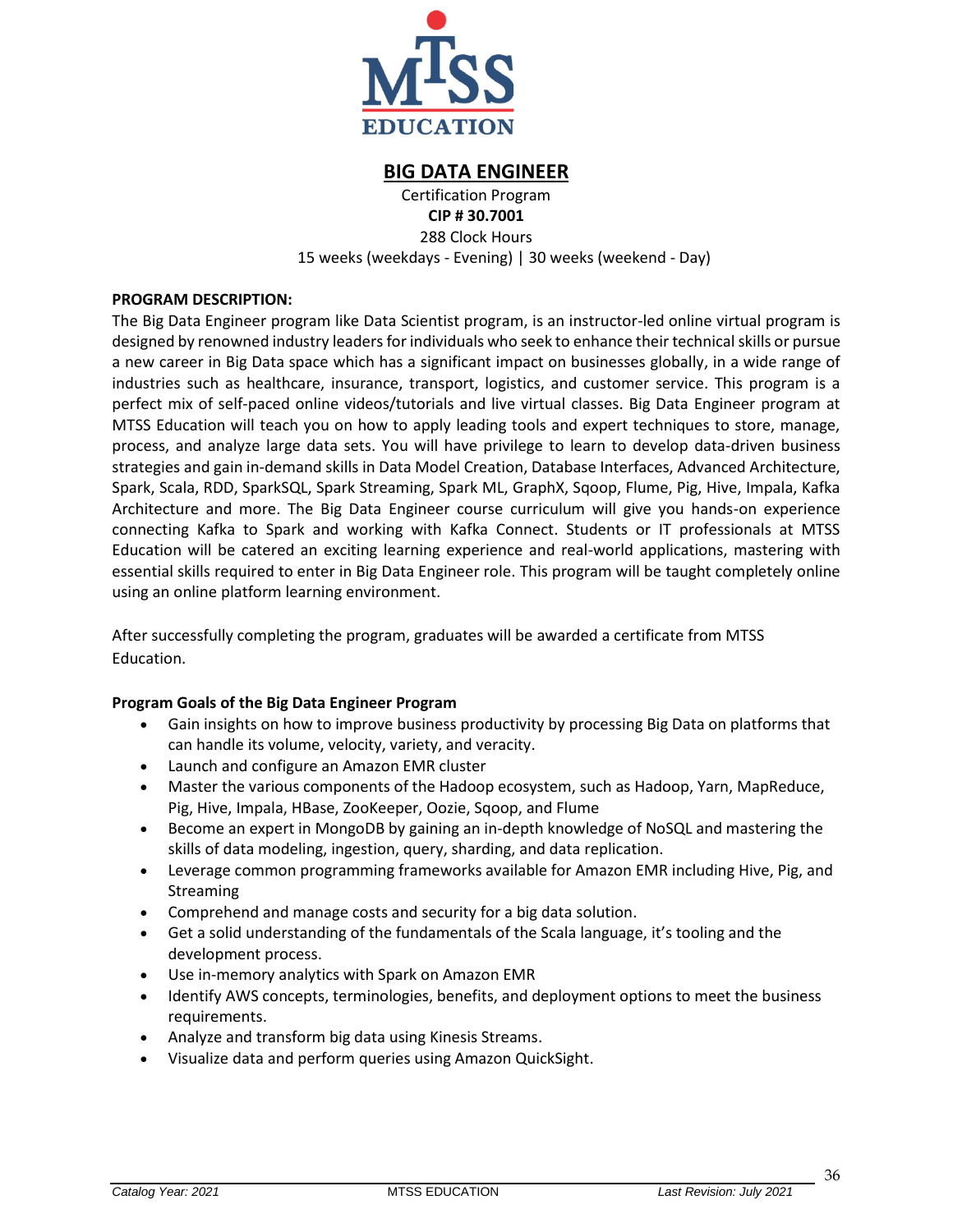

| <b>Course Name</b>                         | Theory/<br><b>Hands-on</b><br>training hours |
|--------------------------------------------|----------------------------------------------|
| Big Data for Data Engineering              | 1                                            |
| Big Data Hadoop and Spark Developer        | 84                                           |
| <b>PySpark Training</b>                    | 3                                            |
| MongoDB Developer and Administrator        | 56                                           |
| Apache Kafka                               | 10                                           |
| <b>AWS Technical Essentials</b>            | 17                                           |
| <b>AWS Big Data Certification Training</b> | 61                                           |
| <b>Big Data Capstone</b>                   | 56                                           |
| <b>Program Total</b>                       | 288                                          |

**Prerequisite**: A high school graduate and at least 17 years of age.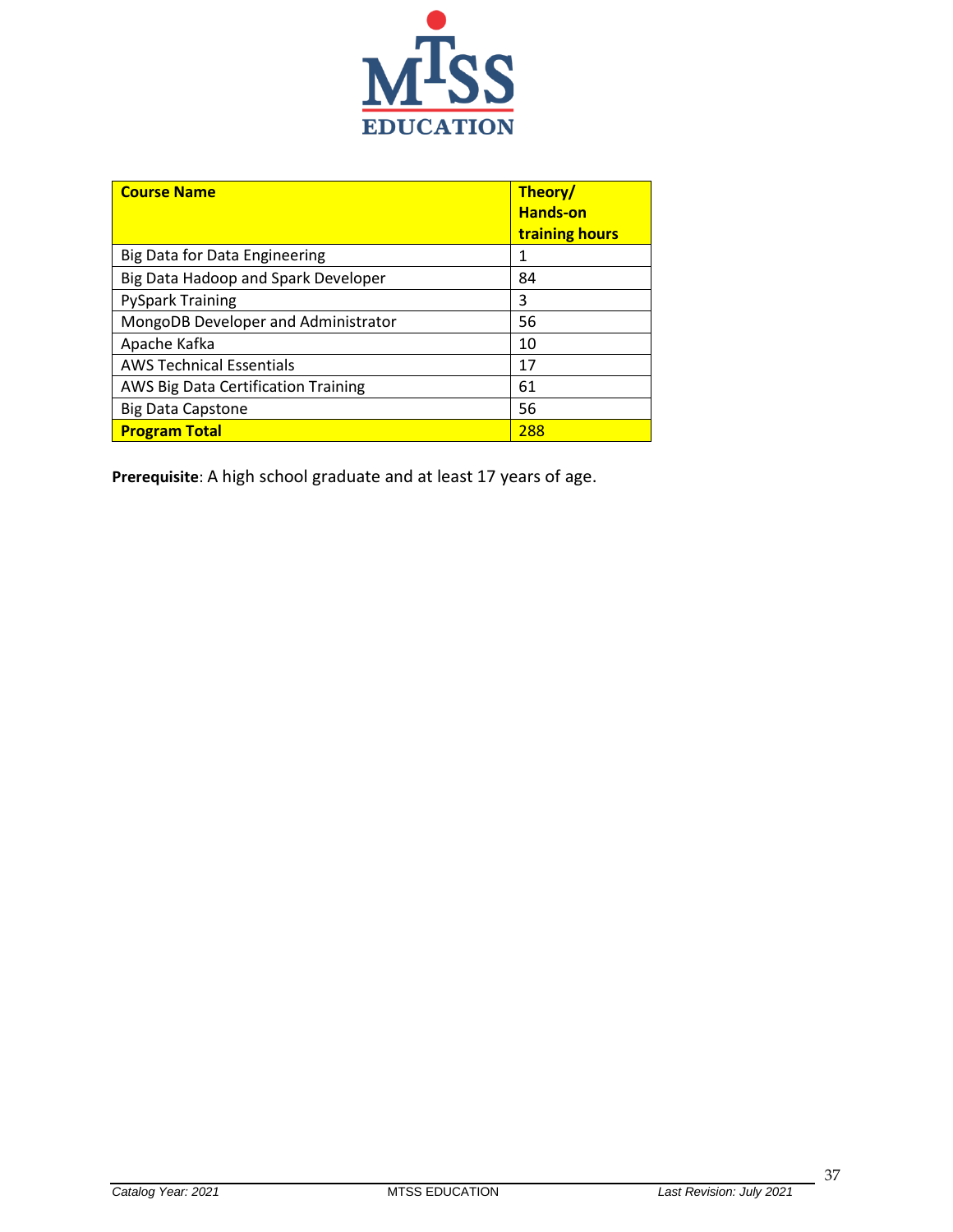

# **BIG DATA ENGINEER COURSES**

### **BIG DATA HADOOP AND SPARK DEVELOPER**

Certification Course **CIP # 30.7001** 84 Clock Hours

5 weeks (weekdays - Evening) | 10 weeks (weekend - Day)

### <span id="page-38-0"></span>**Course Description**

This course is a part of the Big Data Engineer Program, the student can enroll for this course and be eligible to get a separate certificate upon completion.

The Big Data Hadoop certification training is designed to give you an in-depth knowledge of the Big Data framework using Hadoop and Spark. In this hands-on Hadoop course, you will execute real-life, industrybased projects using Integrated Lab. This course will be taught completely online using an online platform learning environment.

<span id="page-38-1"></span>After successfully completing the course, graduates will be awarded a certificate from MTSS Education.

### **MONGODB DEVELOPER AND ADMINISTRATOR**

Certification Course **CIP # 30.7001** 56 Clock Hours 6 weeks (weekend - Day)

#### **Course Description**

This course is a part of the Big Data Engineer Program, the student can enroll for this course and be eligible to get a separate certificate upon completion.

MongoDB certification course makes you job-ready by helping you master data modeling, ingestion, query, sharding, and data replication with MongoDB, along with installing, updating, and maintaining the MongoDB environment. You will also gain proficiency in MongoDB configuration and backup methods as well as monitoring and operational strategies. This course will be taught completely online using an online platform learning environment.

<span id="page-38-2"></span>After successfully completing the course, graduates will be awarded a certificate from MTSS Education.

#### **AWS BIG DATA CERTIFICATION TRAINING**

Certification Course **CIP # 30.7001** 61 Clock Hours 7 weeks (weekend - Day)

### **Course Description**

This course is a part of the Big Data Engineer Program, the student can enroll for this course and be eligible to get a separate certificate upon completion.

In this AWS Big Data certification course, you will become familiar with the concepts of cloud computing and its deployment models. This course covers Amazon's AWS cloud platform, Kinesis Analytics, AWS big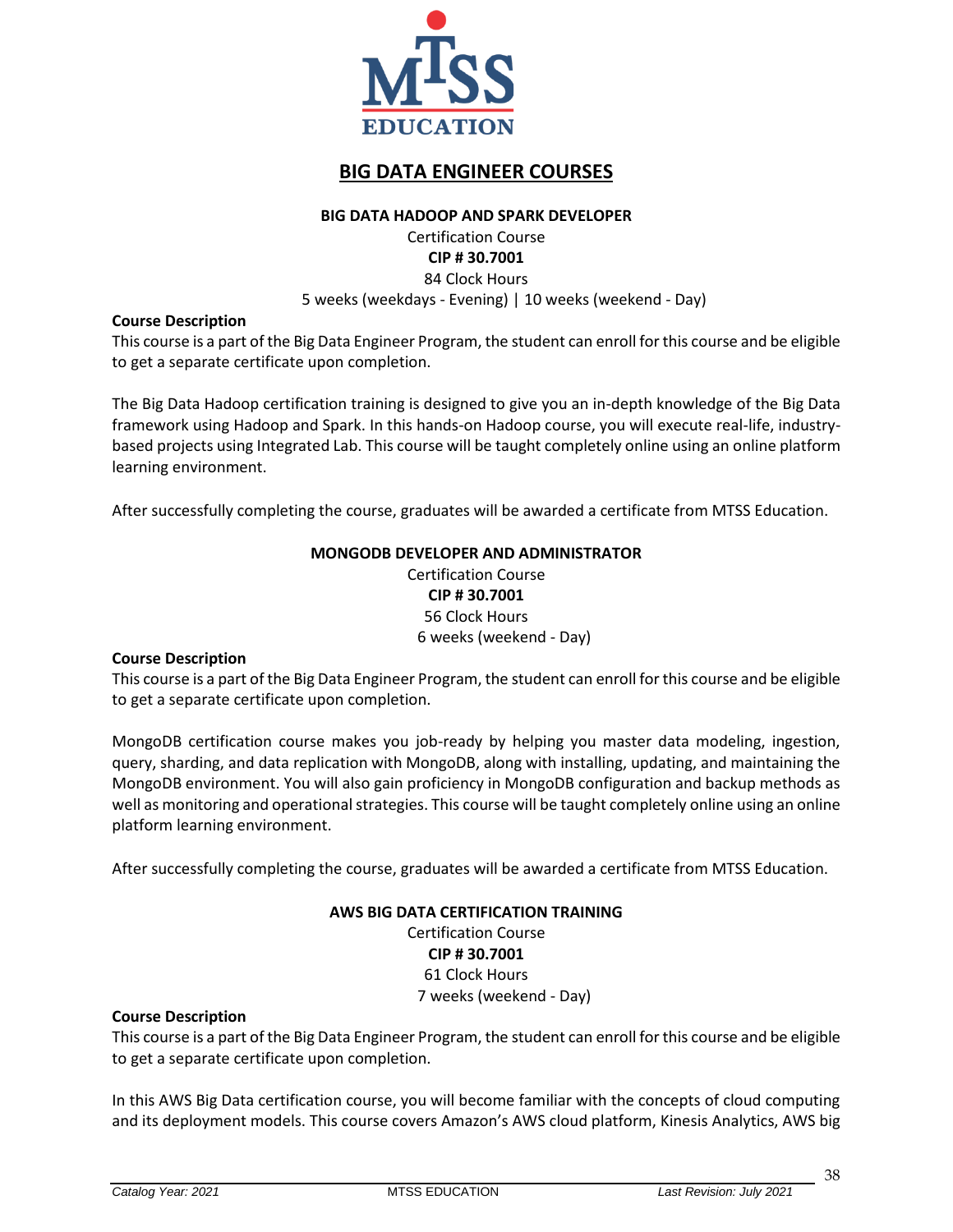

data storage, processing, analysis, visualization and security services, machine learning algorithms and much more. This course will be taught completely online using an online platform learning environment.

After successfully completing the course, graduates will be awarded a certificate from MTSS Education.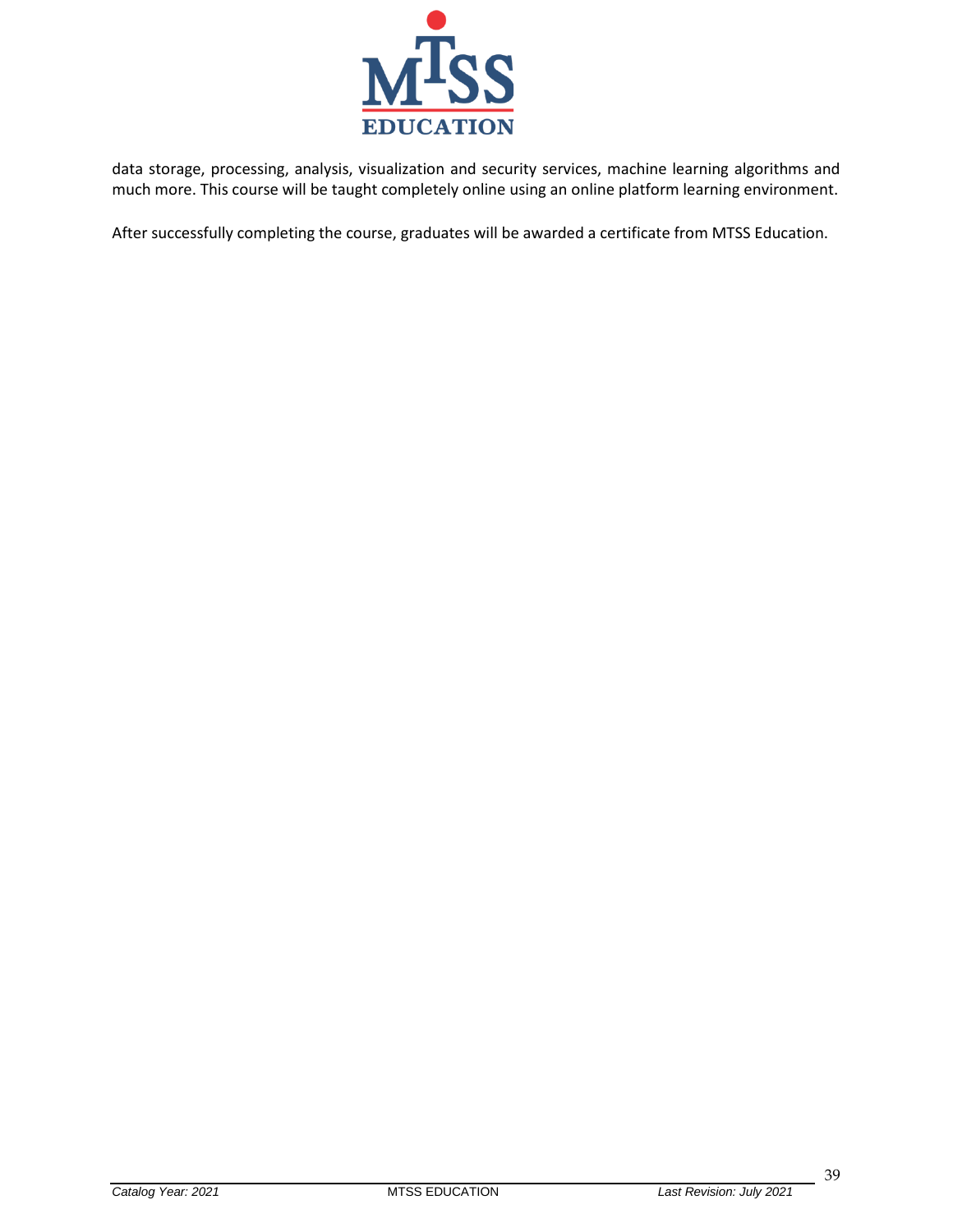

## **BUSINESS ANALYST**

Certification Program

**CIP # 30.7102**

109 Clock Hours 11 weeks (weekdays - Evening) | 14 weeks (weekend - Day)

## <span id="page-40-0"></span>**PROGRAM DESCRIPTION:**

The Business Analyst program, an instructor-led online virtual program is designed by industry leaders for individuals who seek to enhance their technical skills or pursue a new career as a Business Analyst. The Business Analyst tools and techniques are amongst the most demanding and highly compensated digital skills. Students or industry professional coming to MTSS Education can accelerate their career with our acclaimed Business Analyst Program, featuring the blended mix of theoretical and hands-on manner with real-world projects and extensive hands-on practicum. This program is a perfect mix of self-paced online videos/tutorials and live virtual classes. Students or IT professionals at MTSS Education will be catered an exciting learning experience and real-world applications, mastering with essential Business analysis skills. At the end of the program, you will have detailed exposure to concepts including business analysis planning and monitoring, data analysis and statistics, visualizations, Agile Scrum methodologies, and SQL databases. This program will be taught completely online using an online platform learning environment.

After successfully completing the program, graduates will be awarded a certificate from MTSS Education.

## **Program Goals of the Business Analyst Program**

- Present visual insights with dashboards in Excel.
- Perform statistical analysis.
- Apply statistical tools and concepts like moving average, hypothesis testing, ANOVA, and regression to data sets using Excel.
- Understand the tools and techniques used in business analytics planning and monitoring.
- Master the concepts of requirements life cycle management.
- Analyse data using Tableau and become proficient in building interactive dashboards.
- Master the Agile Scrum project management approach.
- Analyse data with formulas and functions.
- Understand business analysis key concepts and business analysis core concept model (BACCM)
- Acquire advanced knowledge of identifying, defining, assessing, and completing various elements of business analysis tasks.
- Master SQL concepts such as Universal Query Tool (UQT) and SQL command
- Plan, execute, monitor, and track Scrum projects.
- Absorb agile philosophy and gain deep knowledge of scrum.
- Effectively apply Scrum in your organizations.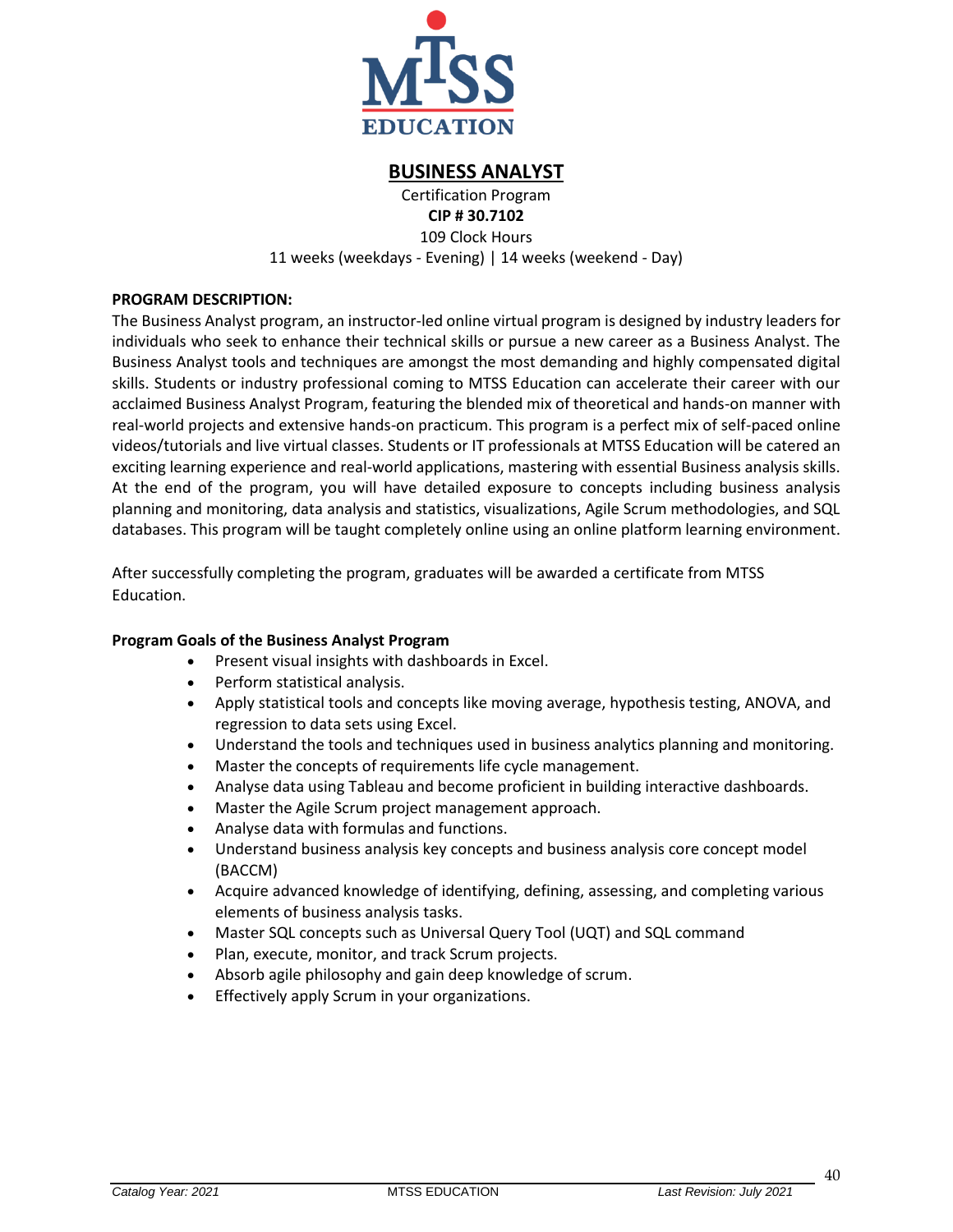

| <b>Course Name</b>                               | Theory/<br><b>Hands-on</b><br>training hours |
|--------------------------------------------------|----------------------------------------------|
| Introduction to Business Analysis                | 1                                            |
| Certified Business Analysis Professional (CBAP®) | 41                                           |
| Agile Scrum Master                               | 29                                           |
| <b>Business Analytics with Excel</b>             | 7                                            |
| <b>SQL Training</b>                              | 7                                            |
| <b>Tableau Training</b>                          | 7                                            |
| <b>Business Analyst Capstone</b>                 | 16                                           |
| <b>Program Total</b>                             | 109                                          |

**Prerequisite:** A high school graduate and at least 17 years of age.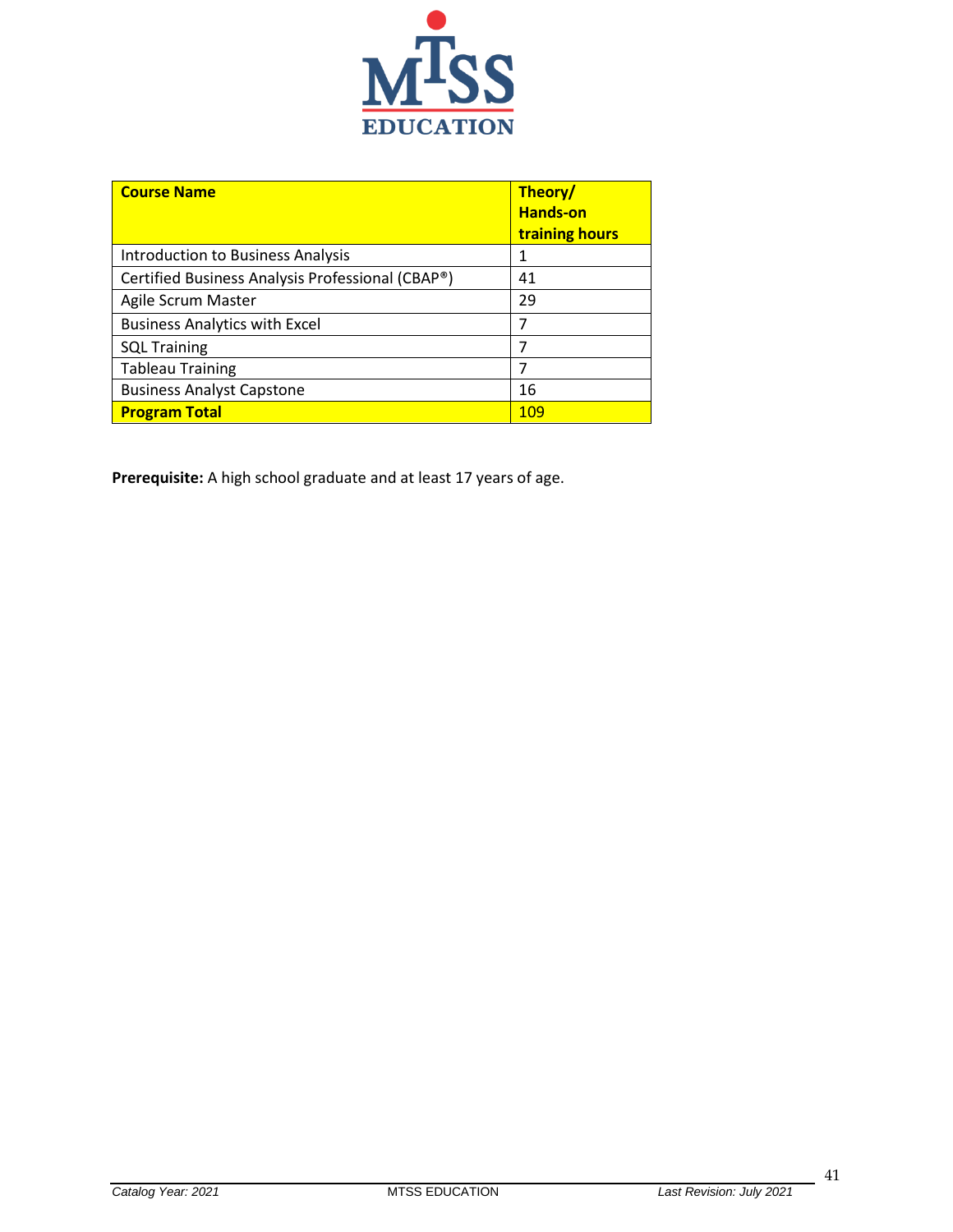

# **BUSINESS ANALYST COURSES**

#### **CERTIFIED BUSINESS ANALYSIS PROFESSIONAL (CBAP®)**

## Certification Course **CIP # 30.7102** 41 Clock Hours 4 weeks (weekdays - Evening) | 8 weeks (weekend - Day)

### <span id="page-42-0"></span>**Course Description**

This course is a part of the Business Analyst Program, the student can enroll for this course and be eligible to get a separate certificate upon completion.

This CBAP certification training helps you master the highest skills of business analysis including advanced documentation, effective planning, and the design of business solutions. Covering the core concepts of business analysis and the six knowledge areas of the BABOK® Guide Version 3, this CBAP course prepares you to ace the IIBA-CBAP exam. This course will be taught completely online using an online platform learning environment.

After successfully completing the course, graduates will be awarded a certificate from MTSS Education.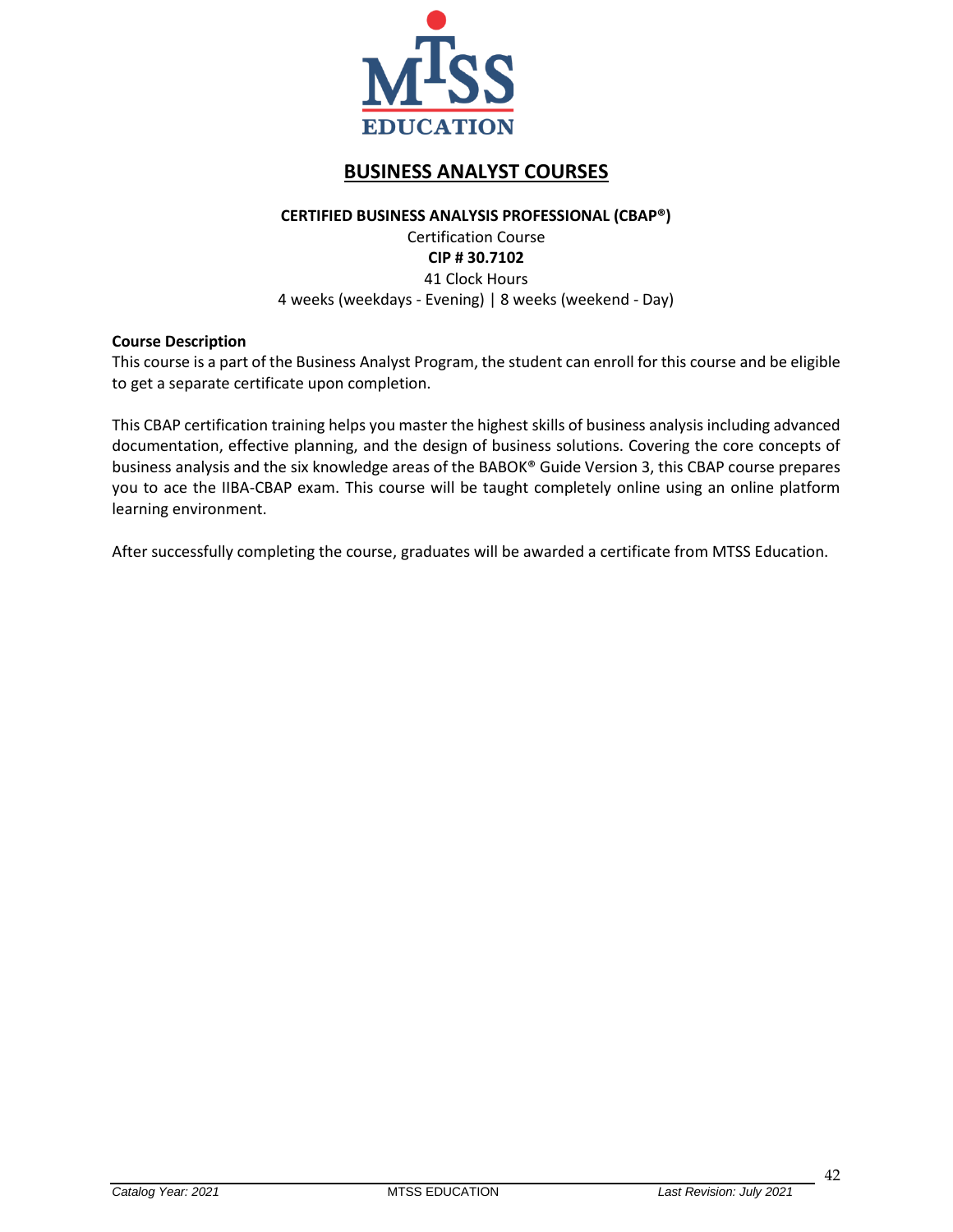

# **STAFF AND CATALOG INFORMATION**

## **CONTACT INFORMATION**

<span id="page-43-1"></span><span id="page-43-0"></span>**Front Desk** *General information and student requests* 908-222-8055 [contact@mtssedu.com](mailto:contact@mtssedu.com)

**Admissions Department** *Enrollment, applications, credit transfers, and re-enrollment* 908-222-8055 [admissions@mtssedu.com](mailto:admissions@mtssedu.com)

#### **Academics Department**

*Academics, grades, attendance, Leave of Absence, etc.* 908-222-8055 [academics@mtssedu.com](mailto:academics@mtssedu.com)

**Bursar Office**

*Student payment plans, payment processing, and late payment fees* 908-222-8055 [accounts@mtssedu.com](mailto:accounts@mtssedu.com)

**Career Services** *Career guidance, job search support, certification exam assistance, etc.* 908-222-8055 [career@mtssedu.com](mailto:career@mtssedu.com)